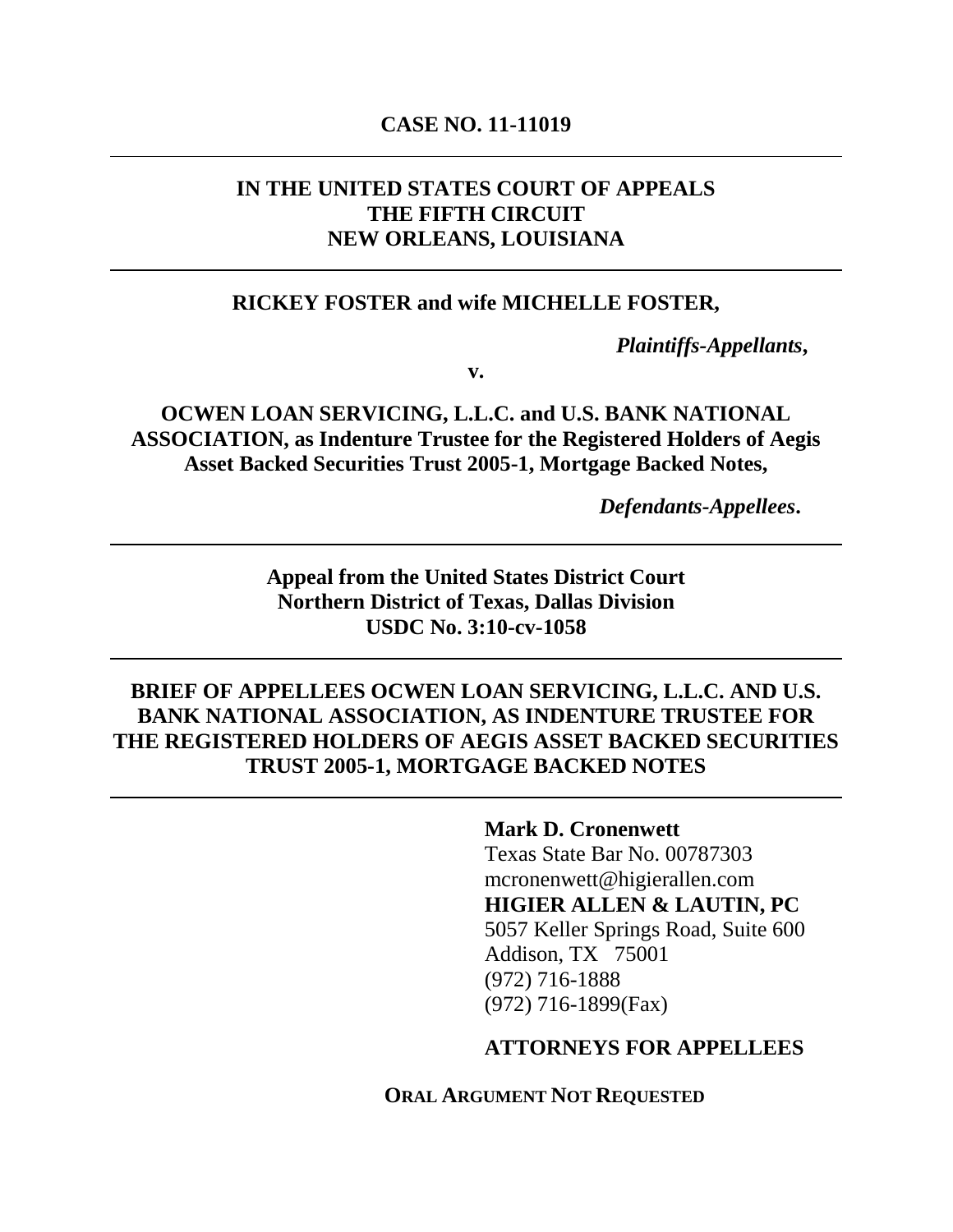### **CASE NO. 11-11019**

# **IN THE UNITED STATES COURT OF APPEALS THE FIFTH CIRCUIT NEW ORLEANS, LOUISIANA**

### **RICKEY FOSTER and wife MICHELLE FOSTER,**

*Plaintiffs-Appellants***,**

**v.**

### **OCWEN LOAN SERVICING, L.L.C. and U.S. BANK NATIONAL ASSOCIATION, as Indenture Trustee for the Registered Holders of Aegis Asset Backed Securities Trust 2005-1, Mortgage Backed Notes,**

*Defendants-Appellees***.**

### **CERTIFICATE OF INTERESTED PERSONS**

**\_\_\_\_\_\_\_\_\_\_\_\_\_\_\_\_\_\_\_\_\_\_\_\_\_\_\_\_\_\_\_\_\_\_\_\_\_\_\_\_\_\_\_\_\_\_\_\_\_\_\_\_\_\_\_\_\_\_\_\_\_\_\_\_\_\_**

The undersigned counsel of record certifies that the following listed persons and entities as described in the 5th Circuit Rule 28.2.1 have an interest in the outcome of this case. These representations are made in order that the judges of this Court may evaluate possible disqualification or recusal.

**District Judge:** Hon. Royal Furgeson

### **Plaintiffs/Appellants: Attorneys of Record:** Rickey Foster J.B. Peacock, Jr.

and wife Michelle Foster Cynthia K. Shanklin

David M. Vareeke Tracy M. Turner Delores G. Gagnon Gagnon, Peacock, Shanklin & Vereeke, P.C. 4245 North Central Expressway Suite 250, Lock Box 104 Dallas, Texas 75205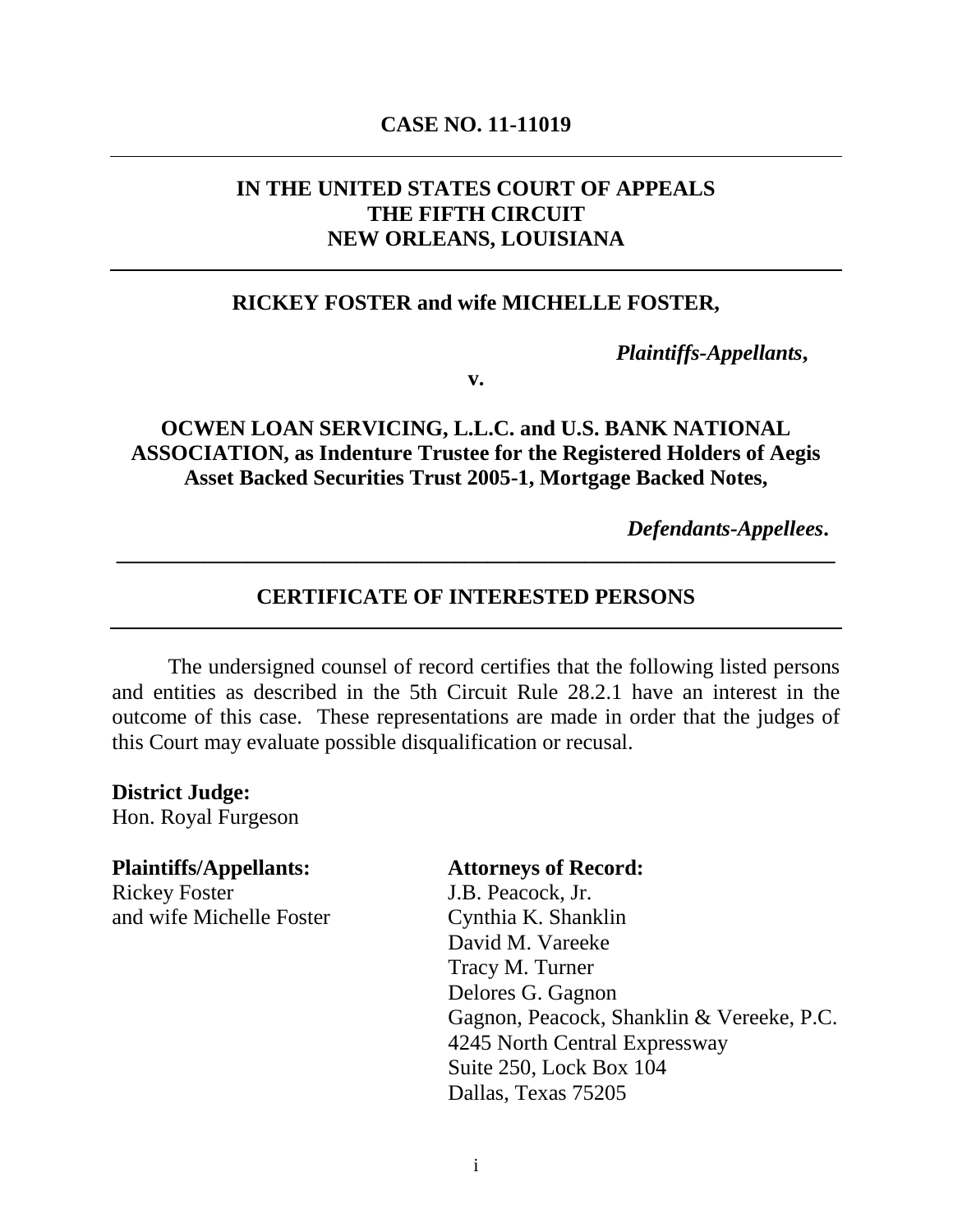### **Defendants/Appellees:**

Ocwen Loan Servicing, L.L.C. U.S. Bank National Association, as Indenture Trustee for the Registered Holders of Aegis Asset Backed Securities Trust 2005-1, Mortgage Backed Notes

Ocwen Loan Servicing, LLC is wholly owned by Ocwen Financial Corporation, which is publicly traded on the New York Stock Exchange (OCN) and owns 10% or more of Ocwen Loan Servicing LLC's stock.

### **Attorneys of Record:**

Mark D. Cronenwett Lindsay L. Stansberry Tracye M. McGaughy Higier Allen & Lautin, PC 5057 Keller Springs Road, Suite 600 Addison, Texas 75001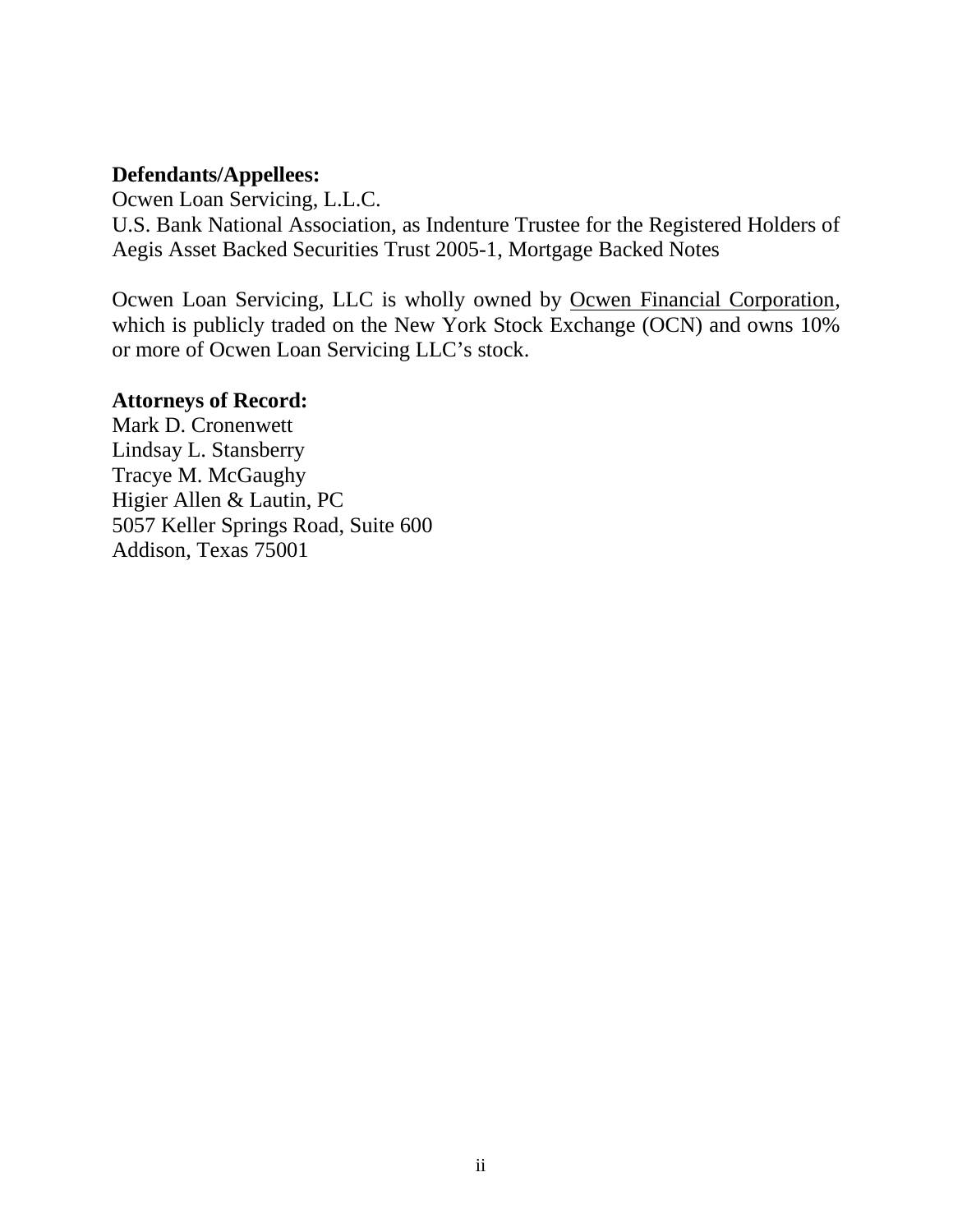### **STATEMENT REGARDING ORAL ARGUMENT**

Appellees Ocwen Loan Servicing, L.L.C. ("Ocwen") and U.S. Bank National Association, as Indenture Trustee for the Registered Holders of Aegis Asset Backed Securities Trust 2005-1, Mortgage Backed Notes ("U.S. Bank") do not request oral argument as they believe this matter may be determined on the briefs. Should this Court determine the issues in this case warrant oral argument, or permit Appellants to present oral argument, Appellees request to present oral argument.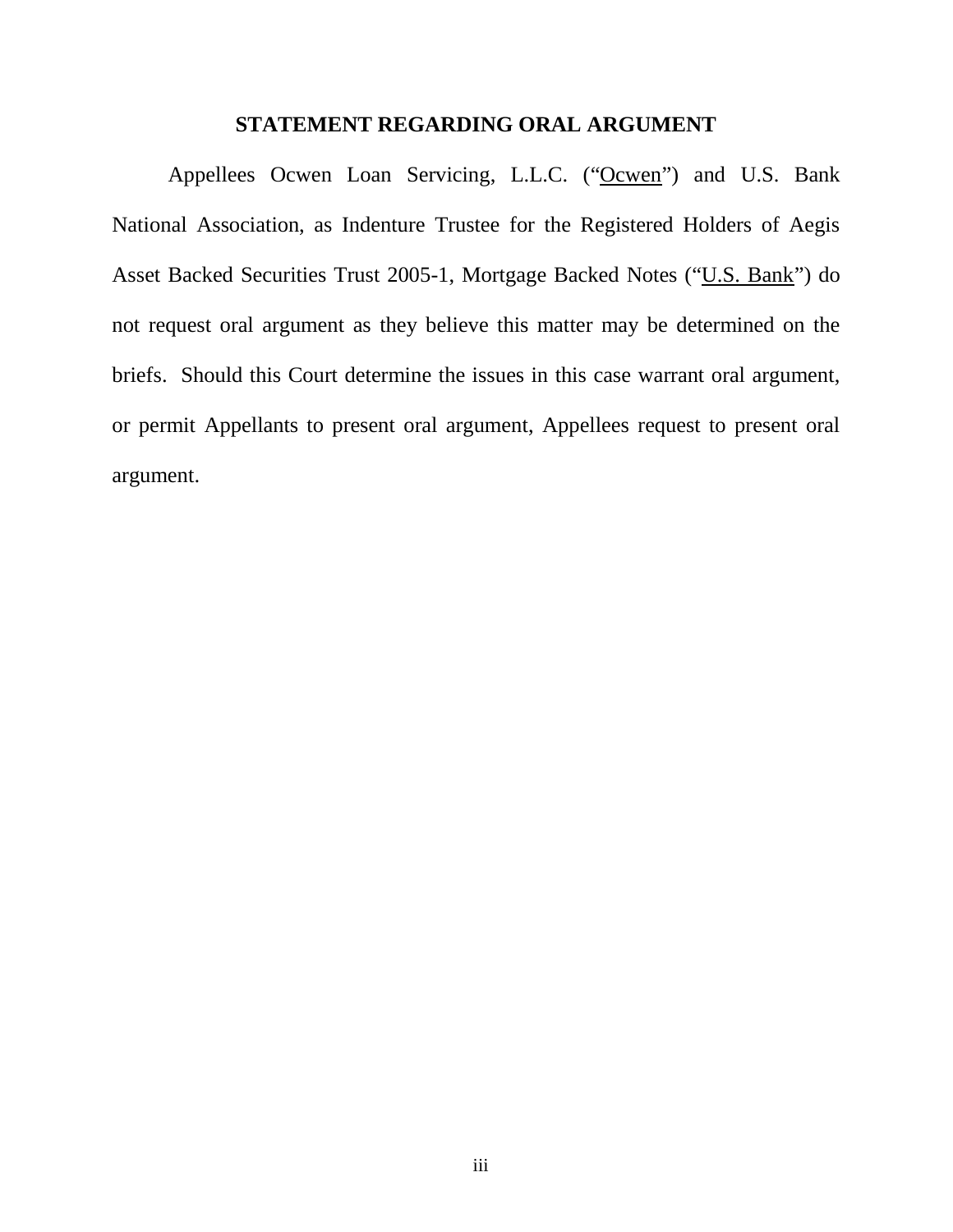# **TABLE OF CONTENTS**

| ISSUE 1: The District Court did not err in finding that the assignment<br>of the Note and Deed of Trust to U.S. Bank was effective<br>because i) the Fosters have no standing to challenge the<br>assignment and ii) the assignment occurred prior to the |  |
|-----------------------------------------------------------------------------------------------------------------------------------------------------------------------------------------------------------------------------------------------------------|--|
| ISSUE 2: The Trial Court Properly Granted Summary Judgment for<br>Appellees on the Fosters' claim of waiver because i) waiver is a<br>defense, and ii) because the Appellees addressed all of the                                                         |  |
| ISSUE 3: The District Court properly overruled the Fosters'                                                                                                                                                                                               |  |
| ISSUE 4: The District Court properly granted Summary Judgment for<br>.20                                                                                                                                                                                  |  |
| Sub-Issue 4a: The District Court properly found that the Fosters<br>do not have standing to contest the assignment from MERS to                                                                                                                           |  |
| Sub-Issue 4b: The District Court properly found no merit to the                                                                                                                                                                                           |  |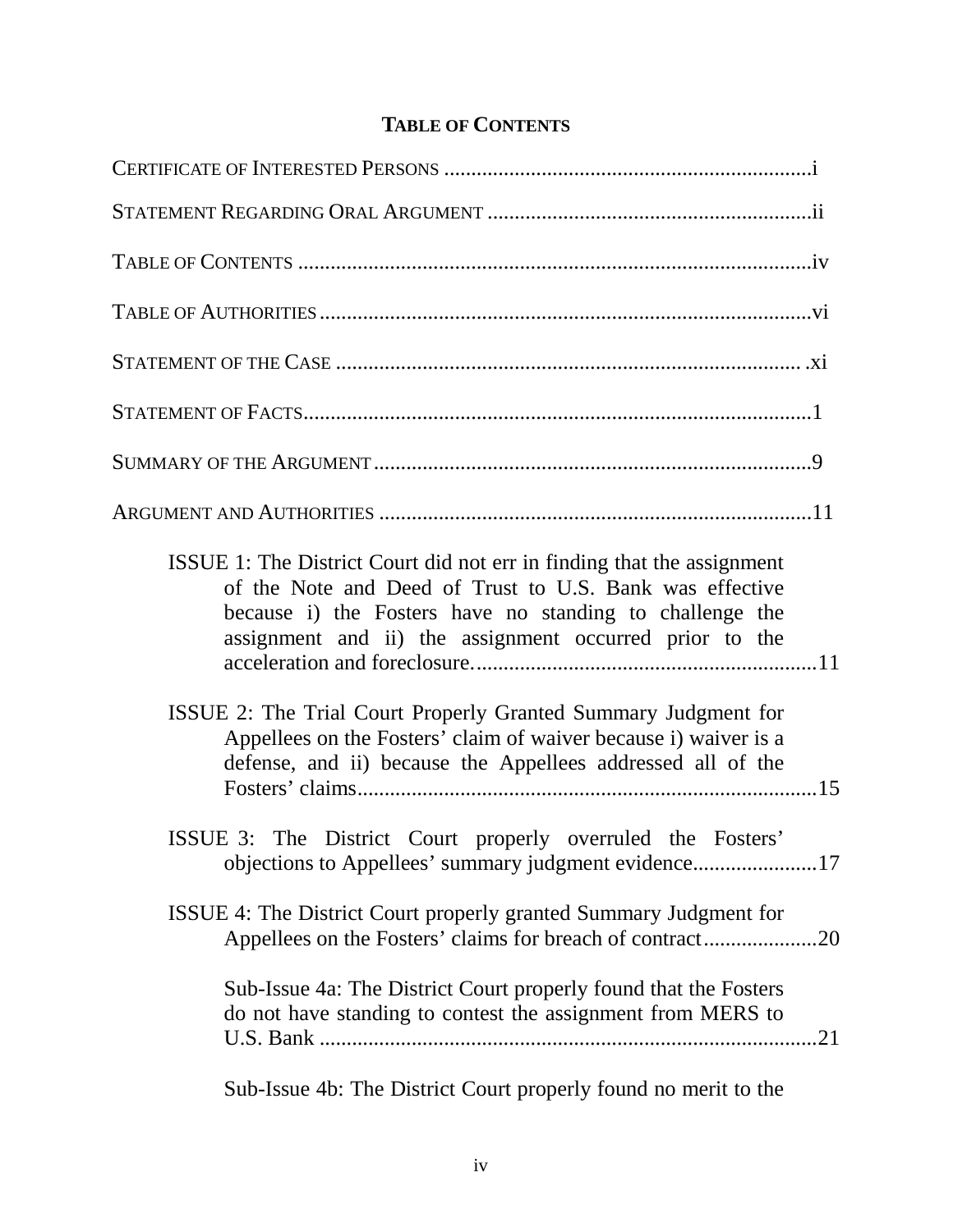| Fosters' argument that the assignment from MERS to U.S.<br>Bank is unenforceable and that Ocwen lacked standing to                                                                                 |  |
|----------------------------------------------------------------------------------------------------------------------------------------------------------------------------------------------------|--|
| Sub-Issue 4c: The District Court did not err in its application of                                                                                                                                 |  |
| Sub-Issue 4d: The District Court properly found that the proper<br>party, U.S. Bank, appointed the substitute trustee 36                                                                           |  |
| ISSUE 5: The District Court properly granted summary judgment for<br>Appellees on the Fosters' anticipatory breach of contract claim36                                                             |  |
| ISSUE 6: The District Court properly granted summary judgment in<br>favor of Appellees on the Fosters' claim for unreasonable                                                                      |  |
| ISSUE 7: The District Court properly granted summary judgment for<br>Appellees on the Fosters' claim for violations of the Texas<br>Finance Code, including $$392.304(a)(19)$ of the Texas Finance |  |
| ISSUE 8: The District Court properly granted summary judgment in<br>favor of Appellees on the Fosters' claim for suit to quiet title                                                               |  |
| ISSUE 9: The District Court properly granted summary judgment on<br>the Fosters' claim for negligent misrepresentation46                                                                           |  |
| ISSUE 10: The District Court properly granted summary judgment for<br>Appellees on the Fosters' equitable request for an accounting49                                                              |  |
| ISSUE 11: The District Court properly granted summary judgment for<br>Appellees on the Fosters' request for declaratory judgment50                                                                 |  |
|                                                                                                                                                                                                    |  |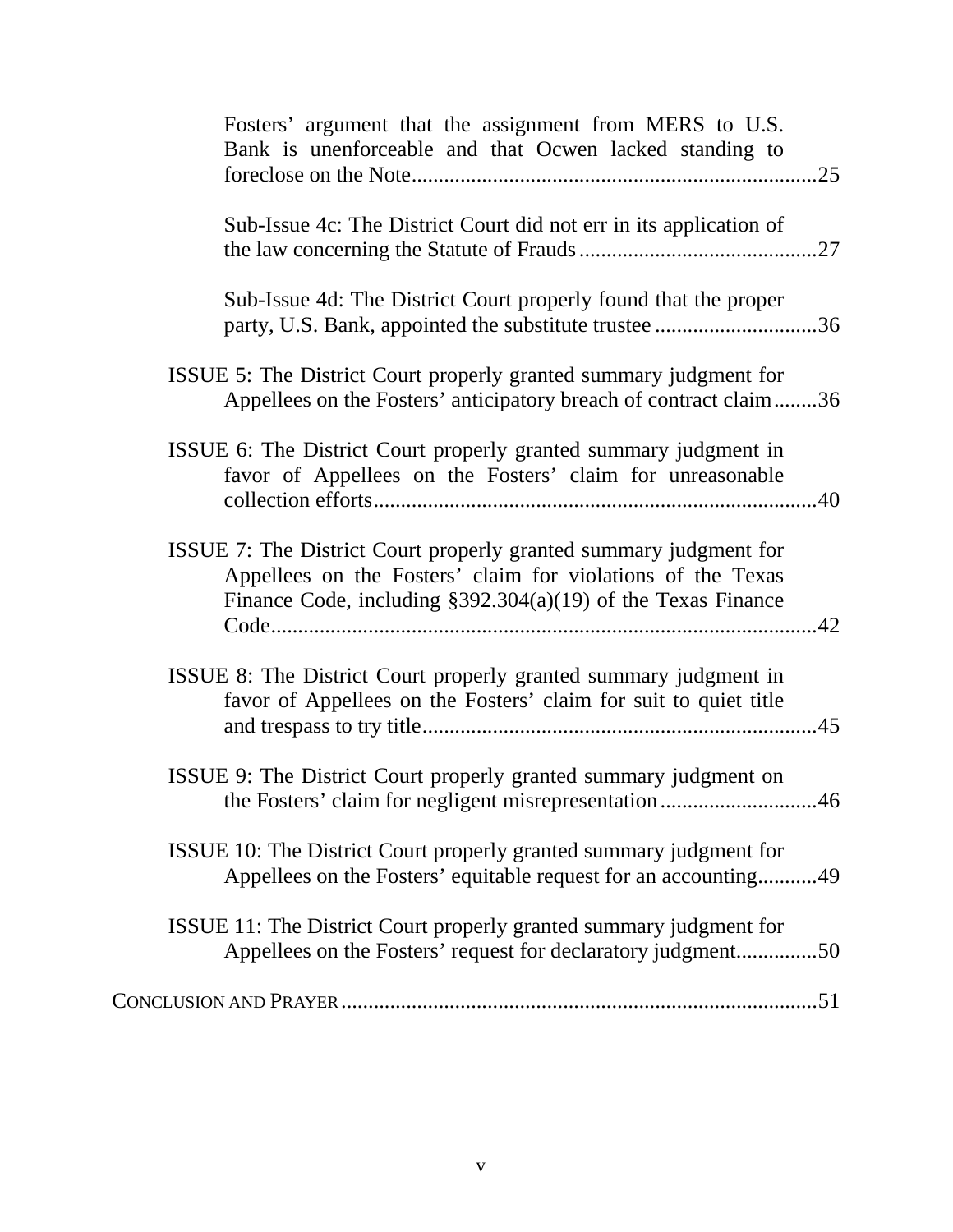# **TABLE OFAUTHORITIES**

# **Federal Cases:**

| Allen v. Chase Home Finance, LLC, No. 4:11-cv-223, 2011 WL 2683192, at          |
|---------------------------------------------------------------------------------|
| Apache Bend Apartments, Ltd. v. United States, 987 F.2d 1174, 1176 (5th         |
| Bittinger v. Wells Fargo Bank, NA, 744 F.Supp.2d 619, 625 (S.D. Tex.            |
| <i>Burnette v. Wells Fargo Bank, N.A., No.</i> 4:09-cv-370, 2010 WL 1026968, at |
| Cavil v. Trendmaker Homes, Inc., Civil Action No. G-10-304, 2010 WL             |
|                                                                                 |
| Defranceschi v. Wells Fargo Bank, N.A., No. 4:10-CV-455-Y, 2011 WL              |
| Deuley v. Chase Home Finance, LLC, Civil Action No. H-05-04253, 2006            |
| Doe v. Dallas Indep. Sch. Dist., 220 F.3d 380, 386 (5th Cir. 2000) 34, 39       |
| Eskridge v. Fed. Home Loan Mortgage Corp., No. 6:10-CV-285, 2011 WL             |
| Fankhauser v. Fannie Mae, No. 4:10-cv-274, 2011 WL 1630193, at *4               |
|                                                                                 |
| <i>Madison One Holdings, LLC v. Punch International, NV, Civil Case No.</i>     |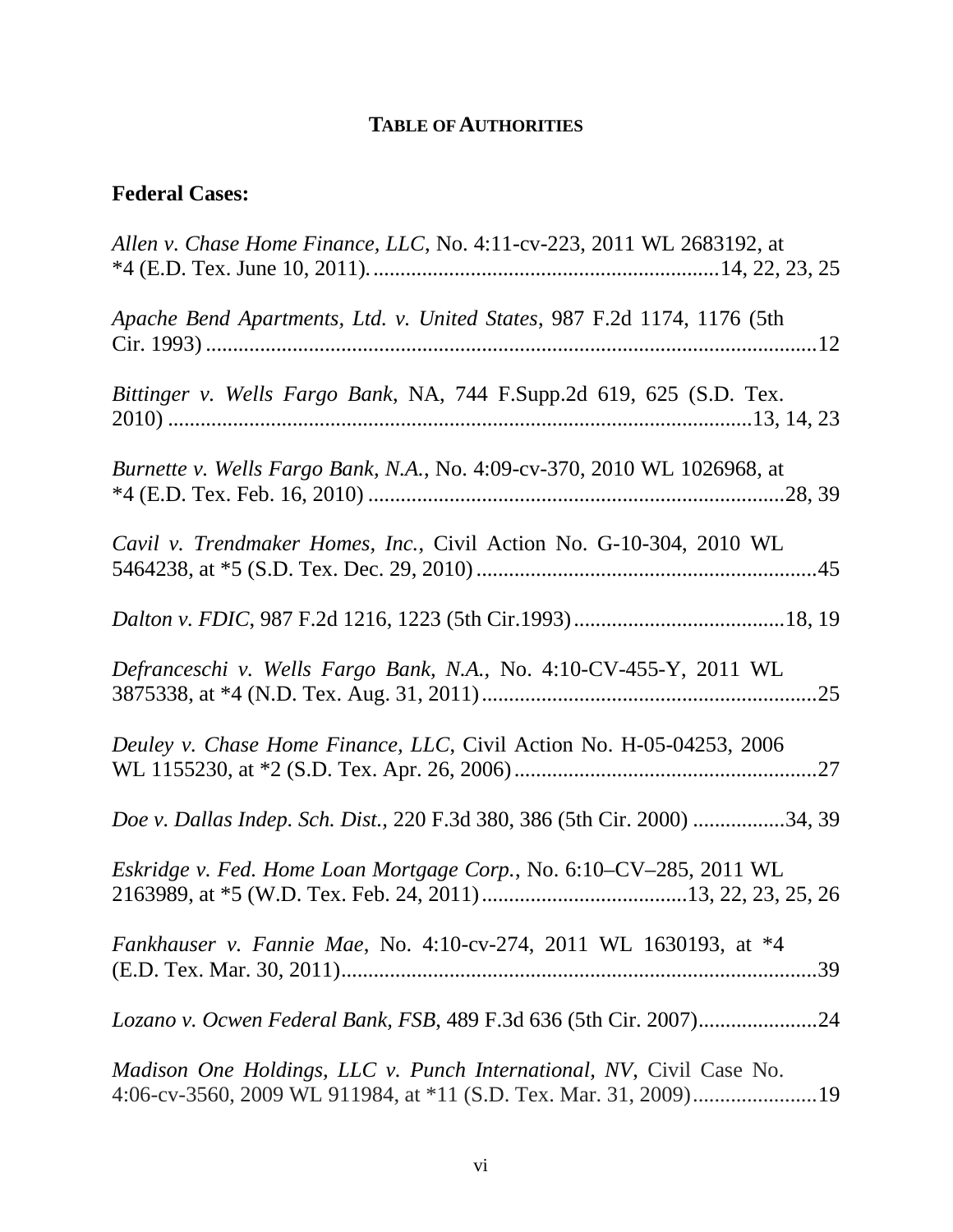| McAllister v. BAC Home Loans Servicing, LP, No. 4:10-CV-504, 2011 WL     |
|--------------------------------------------------------------------------|
| Narvaez v. Wilshire Credit Corp., No. 3:10-CV-179, 2010 WL 5368702, at   |
|                                                                          |
| Sid Richardson Carbon & Gasoline Co. v. Interenergy Res., Ltd., 99 F.3d  |
| Steele v. Green Tree Servicing, LLC, No. 3:09-CV-0603-D, 2010 WL         |
| Taylor v. Perrin, Landry, deLaunay & Durand, 103 F.3d 1232 (5th Cir.     |
|                                                                          |
| Trevino v. Evanston Insurance Co., et al., No. M-11-8, 2011 WL 2709063,  |
| Tucker v. SAS Institute, Inc., 462 F.Supp.2d 715, 722 (N.D. Tex. 2006)20 |
| Turner v. Baylor Richardson Med. Ctr., 476 F.3d 337, 344 n.3 (5th Cir.   |
|                                                                          |
|                                                                          |
| Wigginton v. Bank of N.Y. Mellon, No. 3:10-CV-2128-G, 2011 WL            |
| <b>Federal Statutes and Rules:</b>                                       |
|                                                                          |
|                                                                          |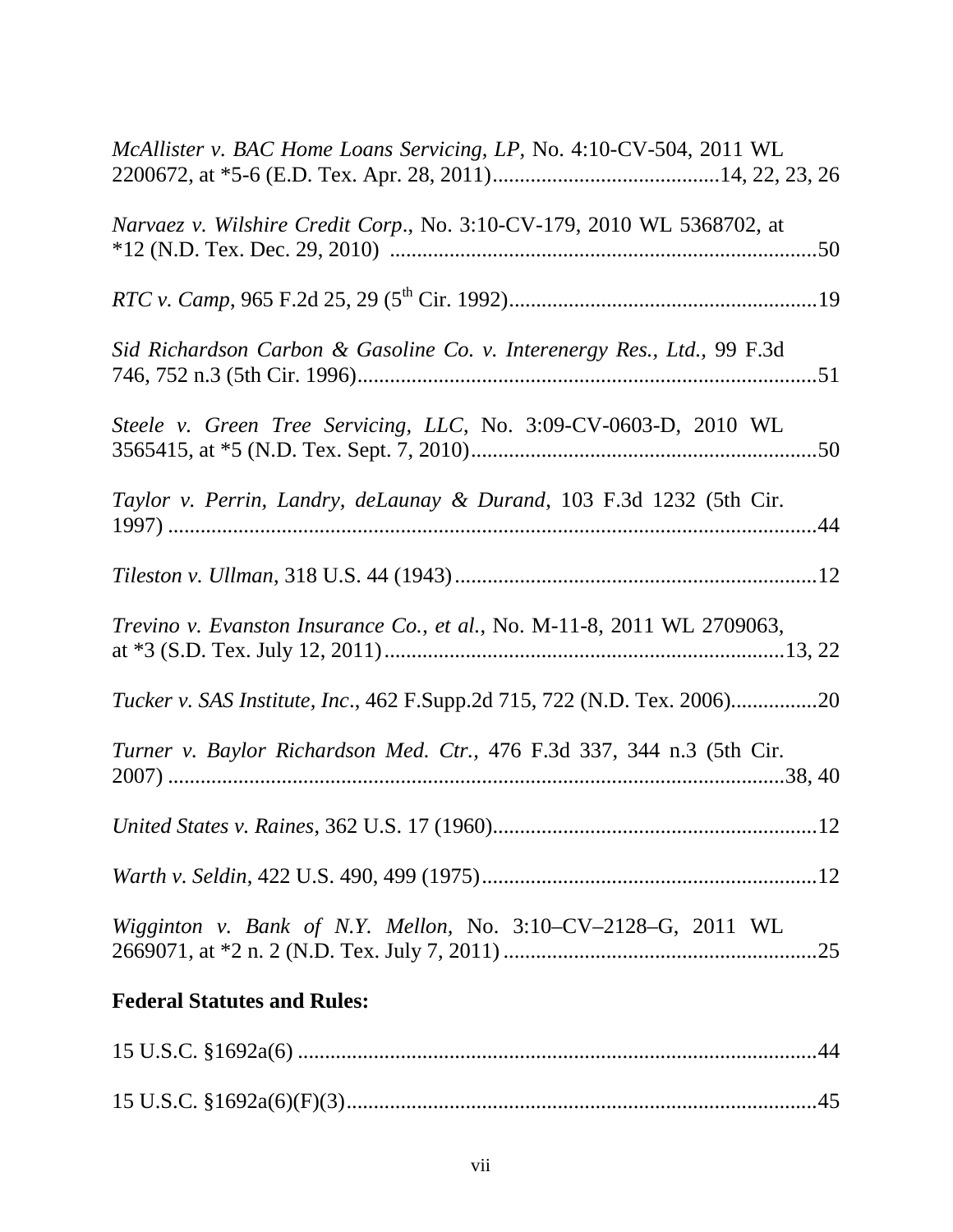| <b>Texas Statutes and Rules:</b>                                                 |
|----------------------------------------------------------------------------------|
|                                                                                  |
|                                                                                  |
|                                                                                  |
|                                                                                  |
|                                                                                  |
|                                                                                  |
|                                                                                  |
|                                                                                  |
| <b>Texas Cases:</b>                                                              |
| Carmack v. Beltway Dev. Co., 701 S.W.2d 37, 40 (Tex. App.-Dallas 1985,           |
|                                                                                  |
| EMC Mortgage Corporation v. Jones, 252 S.W.3d 857, 869 (Tex. App.-               |
| Exxon Corp. v. Breezevale Ltd., 82 S.W.3d 429, 438 (Tex. App.-Dallas             |
| Ford v. City Bank of Palacios, 44 S.W.3d 121, 139 (Tex. App.-Corpus              |
| <i>Fricks v. Hancock</i> , 45 S.W.3d 322, 327 (Tex. App.-Corpus Christi 2001, no |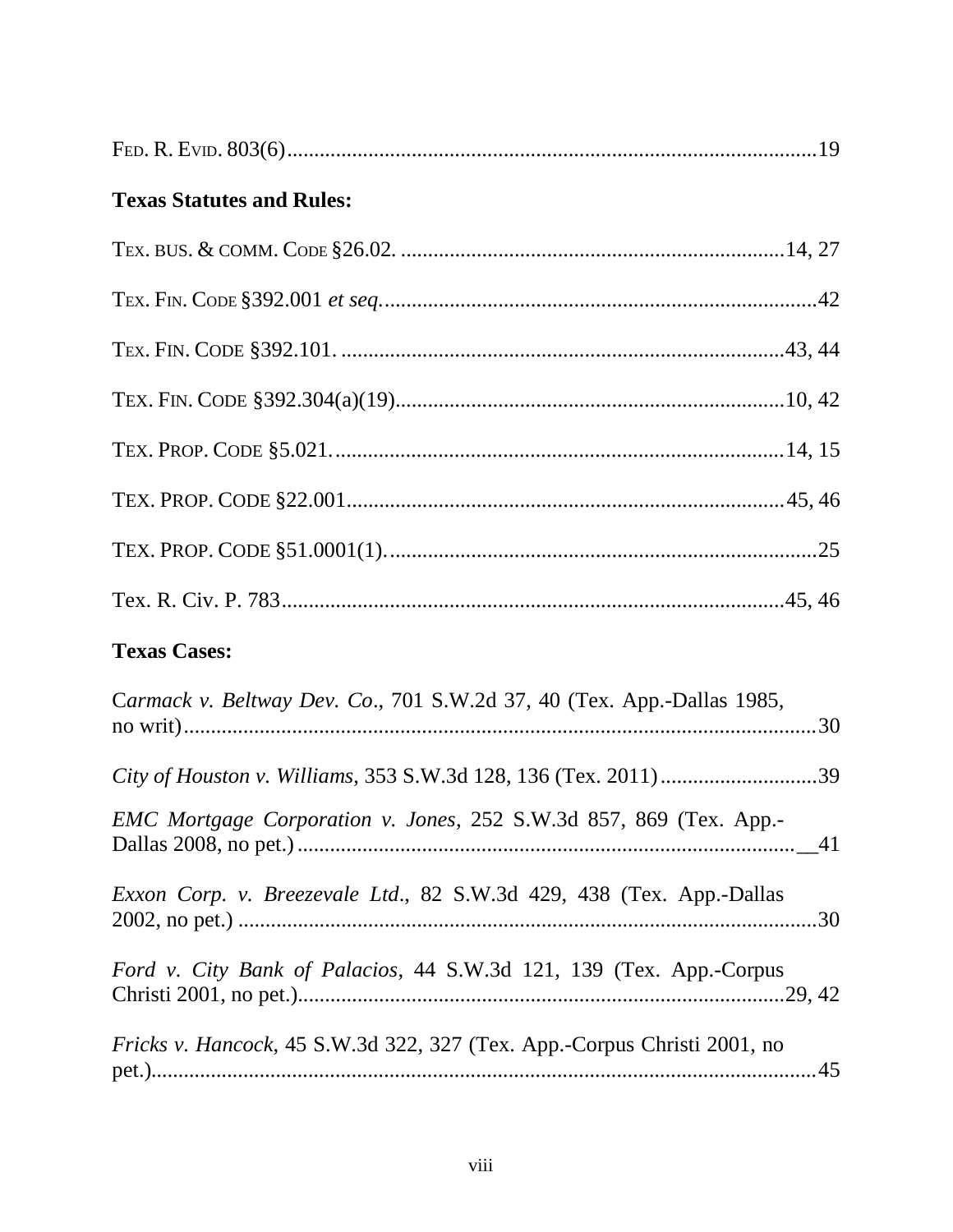| Household Credit Servs., Inc. v. Driscol, 989 S.W.2d 72, 81(Tex. App.-El   |
|----------------------------------------------------------------------------|
| Hruska v. First State Bank of Deanville, 747 S.W.2d 783, 785 (Tex. 1988)16 |
| JWD, Inc. v. Fed. Ins. Co., 806 S.W.2d 327, 329-30 (Tex. App.-Austin 1991, |
| Lozada v. Farrall & Blackwell Agency, Inc., 323 S.W.3d 278, 291 (Tex.      |
| McCamish, Martin, Brown & Loeffler v. F.E. Appling Interests, 991 S.W.2d   |
| OAIC Commercial Assets, L.L.C. v. Stonegate Village, L.P., 234 S.W.3d      |
| Pagosa Oil and Gas, L.L.C. v. Marrs and Smith Partnership, 323 S.W.3d      |
| Southwestern Bell Tel. Co. v. Delanney, 809 S.W.2d 493, 494 (Tex. 1991) 48 |
| T.F.W. Management, Inc. v. Westwood Shores Property Owners Ass'n, 79       |
| Taylor Pub. Co. v. Sys. Mktg. Co., 686 S.W.2d 213, 217 (Tex. App.-Dallas   |
| Thomas v. Compass Bank, No. 01-01-00467-CV, 2002 WL 1340333 at * 3         |
| Triton Commercial Properties, Ltd. v. Norwest Bank Texas, N.A., 1 S.W.3d   |
| Universal Life & Accident Ins. Co. v. Sanders, 129 Tex. 344, 102 S.W.2d    |
|                                                                            |
| Wells Fargo Bank, N.A. v. Ballestas, No. 01-10-00020-CV, 2011 WL           |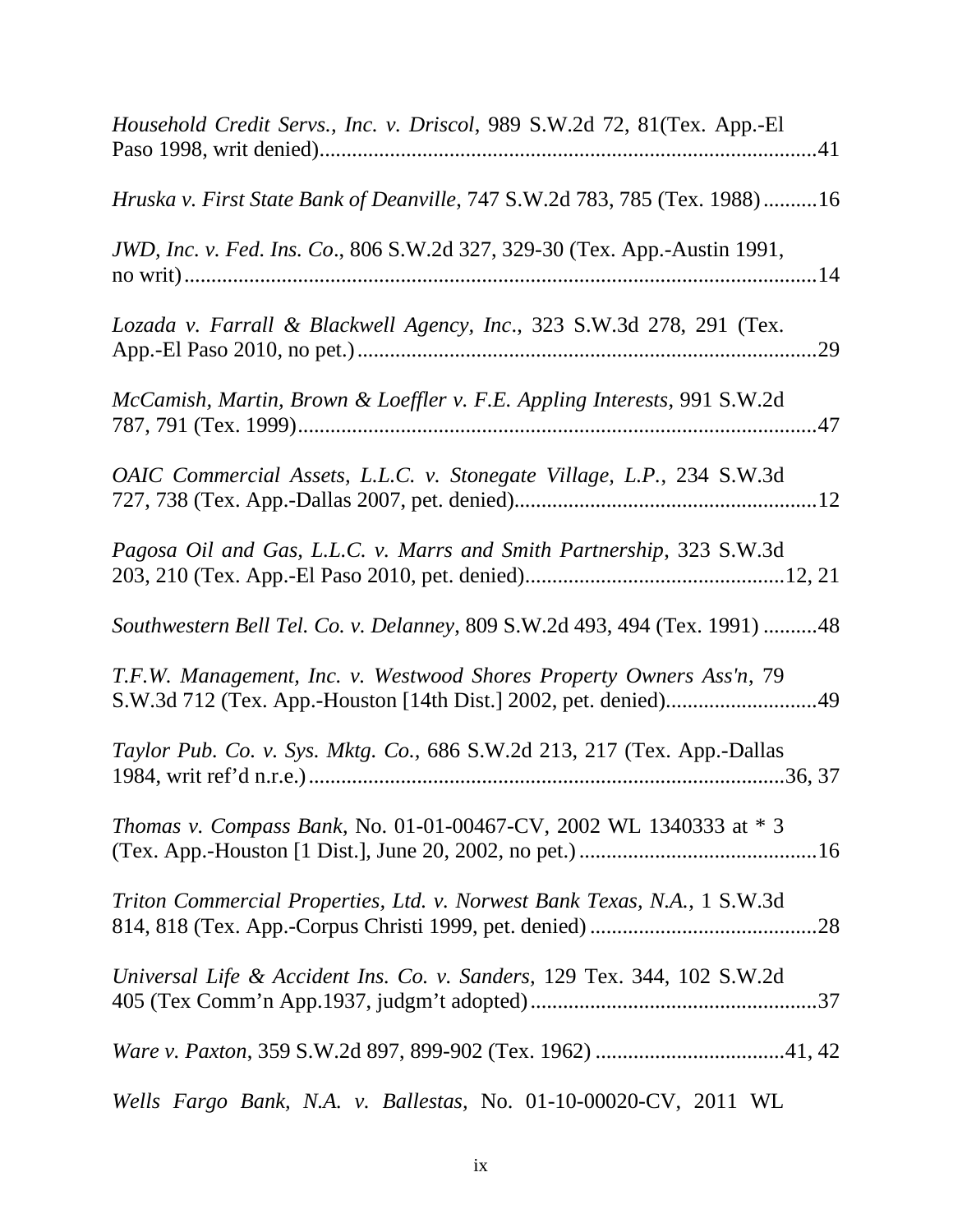| Yasuda Fire and Marine Ins. Co. of America v. Criaco, 225 S.W.3d 894 |  |
|----------------------------------------------------------------------|--|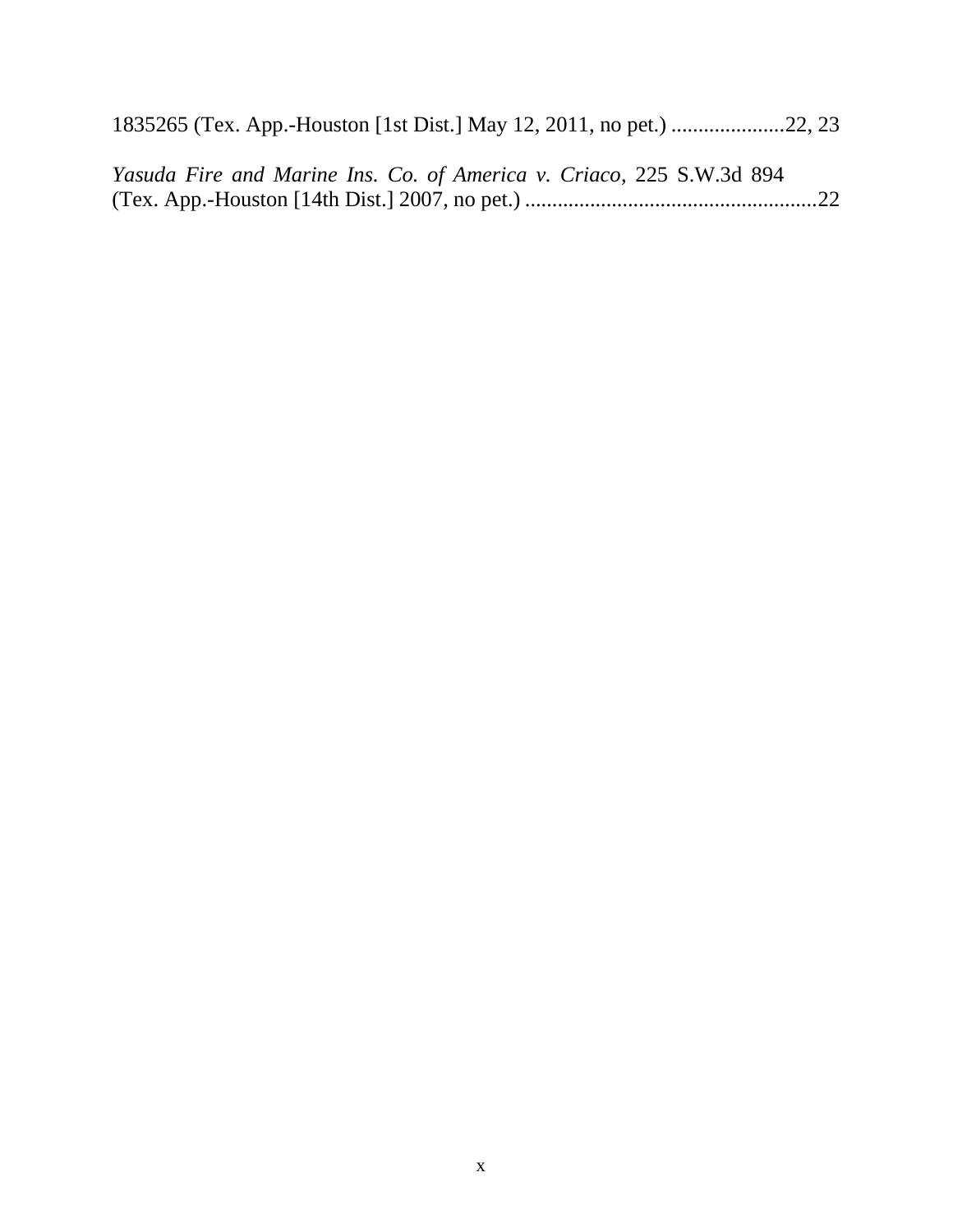#### **STATEMENT OF THE CASE**

On or about December 10, 2004, the Fosters executed an Adjustable Rate Note for \$118,750.00 payable to U.S. Bank's predecessor, as lender on an acquisition loan secured by certain property in Hunt County, Texas pursuant to a Deed of Trust executed by the Fosters in favor of the lender thereunder. (USCA5 243-283). The Fosters defaulted under the Loan and failed to make all required payments due thereunder. (USCA5 240, ¶17). Appellees exercised their rights to accelerate the Loan and foreclose on the Property. (USCA5 240, ¶16).

The Fosters filed the underlying action against the Appellees on or about April 19, 2010, in Hunt County, Texas. (USCA5 5). The case was removed to the U.S. District Court in May 2010. (USCA5 9). The Fosters filed their First Amended Original Complaint ("Complaint") on February 11, 2011. (USCA5 138). The Fosters claim, among other things, that Appellees breached the loan agreements by foreclosing after allegedly agreeing to a modification of the Fosters' loan in early 2009 and purportedly telling the Fosters that Appellees would not foreclose; the Fosters further claim that Appellees violated provisions of the Texas Finance Code, committed the tort of unreasonable collection practices, and made negligent misrepresentations to the Fosters about their loan. (USCA5 138-169). The Fosters also claim that Appellees had no right to foreclose because Mortgage Electronic Systems, Inc. ("MERS"), the nominee under the Deed of Trust securing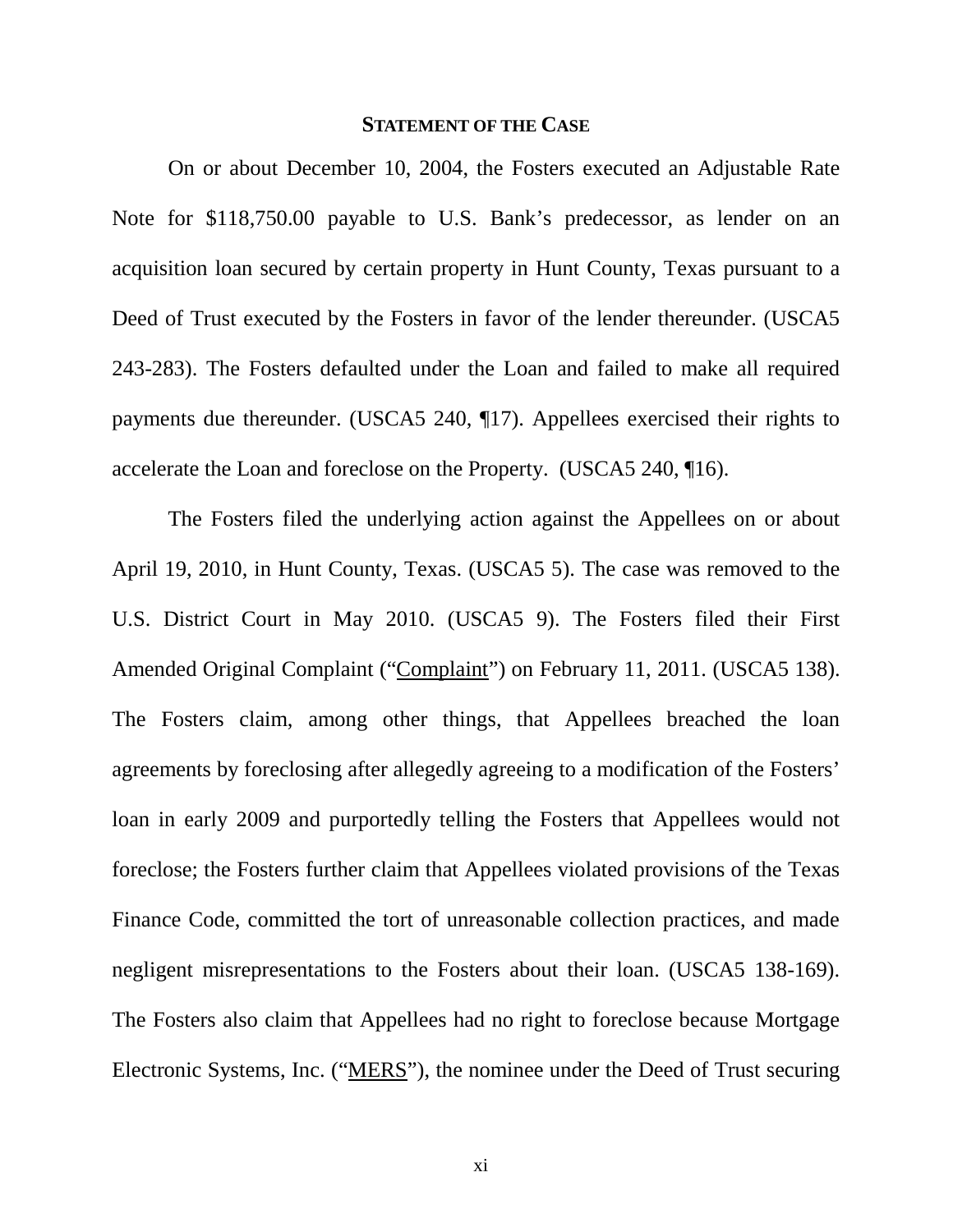the Fosters' loan, had no authority to assign the loan and therefore the assignment of lien was ineffective, and that Ocwen improperly appointed the substitute trustee. (USCA5 138-169). Finally, the Fosters brought claims for suit to quiet title and trespass to try title, for an accounting and for declaratory judgment. (USCA5 138- 169).

However, as will be shown herein, Rickey Foster admitted that he was not told by Appellees that the 2009 loan modification was approved, the Fosters failed to submit a complete loan modification application, and the Fosters have provided no evidence that Appellees told the Fosters that they would not foreclose on the loan, or provided any false or incorrect information to the Fosters about their loan. MERS had full authority to assign the loan to U.S. Bank and the assignment of lien was effective as it predated the acceleration and foreclosure. Additionally, the recorded assignment of lien was for recording and notice purposes; the actual assignment of the loan was completed pursuant to the Transfer and Servicing Agreement which also predated the acceleration and foreclosure. (*See* discussion *infra* pp. 15-16). Furthermore, Ocwen properly appointed the substitute trustee as attorney in fact for U.S. Bank.

On May 31, 2011, Appellees filed their Motion for Summary Judgment and Brief in Support seeking summary judgment on all of the Fosters' claims. (USCA5 188-531). The Fosters filed their objections to Appellees' summary judgment

xii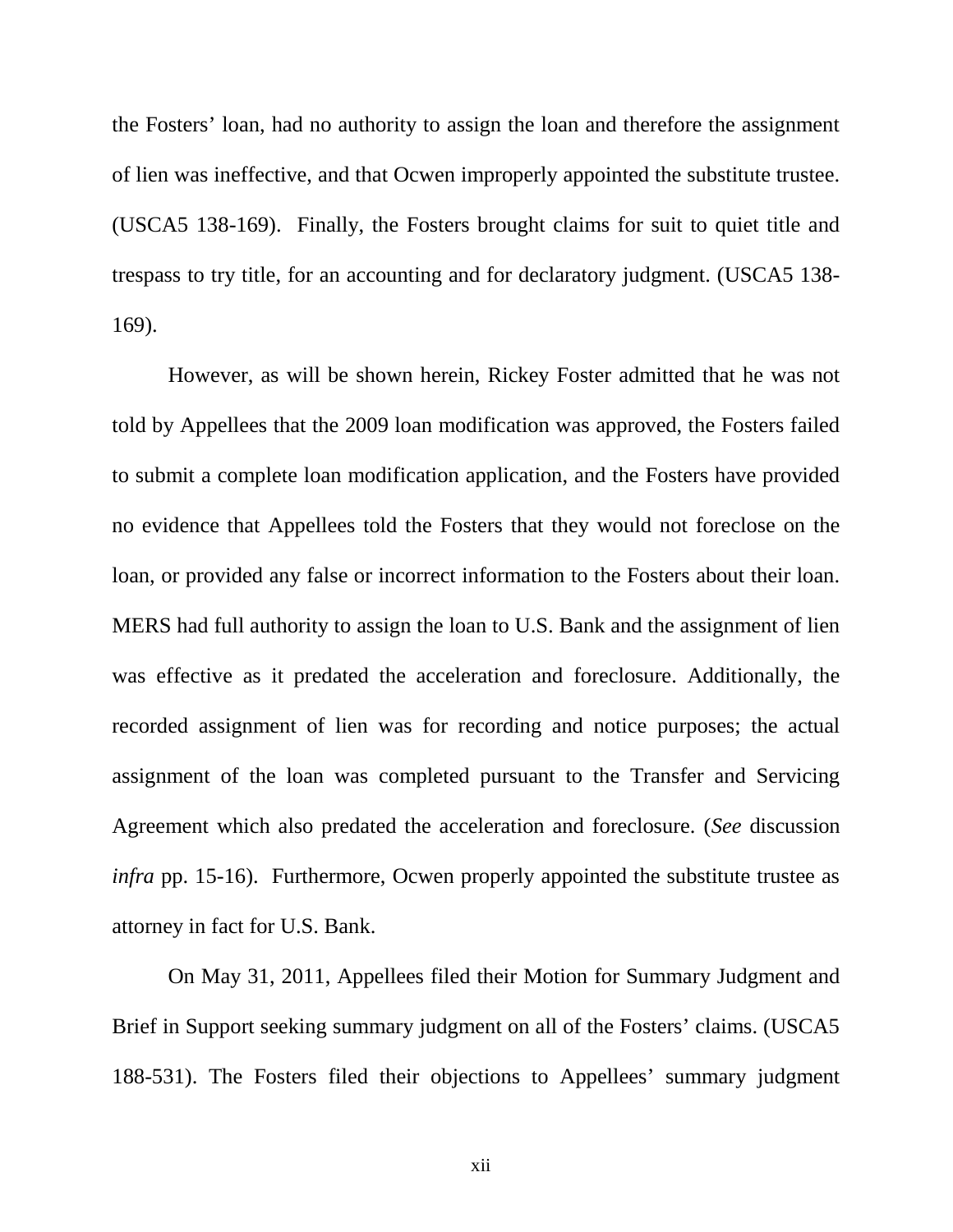evidence and a response brief on June 24, 2011. (USCA5 538-690). Appellees filed a reply on July 5, 2011. (USCA5 691-701). On July 18, 2011, the Fosters filed a sur-reply. (USCA5 717-728). A hearing was held on July 18, 2011. (USCA5 891). Appellees filed a letter brief in support of its summary judgment motion on July 22, 2011. (USCA5 729). The District Court entered its Order Granting Summary Judgment in favor of Appellees on all of the Fosters' claims (USCA5 732-760), and its Final Judgment, on July 26, 2011. (USCA5 761). The Fosters filed a Motion to Vacate Judgment on August 23, 2011 (USCA5 762), which was denied. (USCA5 878-885). The Fosters filed their Notice of Appeal on October 19, 2011. (USCA5 886).

The District Court's judgment on the Fosters' claims against Appellees was the correct ruling. The bottom line is this: the Fosters were in default of the Loan since September 2009 and failed and refused to bring the Loan current. Appellees lawfully exercised their rights to accelerate the Loan and foreclose. There is no fact issue on any of the Fosters' claims and Appellees are entitled to judgment as a matter of law. The Fosters raise a myriad of issues on appeal, all of which have been properly addressed by the District Court in its ruling for Appellees on all of the Fosters' claims. The District Court properly granted summary judgment in favor of Appellees, and the Fosters' have failed to demonstrate in this appeal that the District Court erred in any rulings in this matter.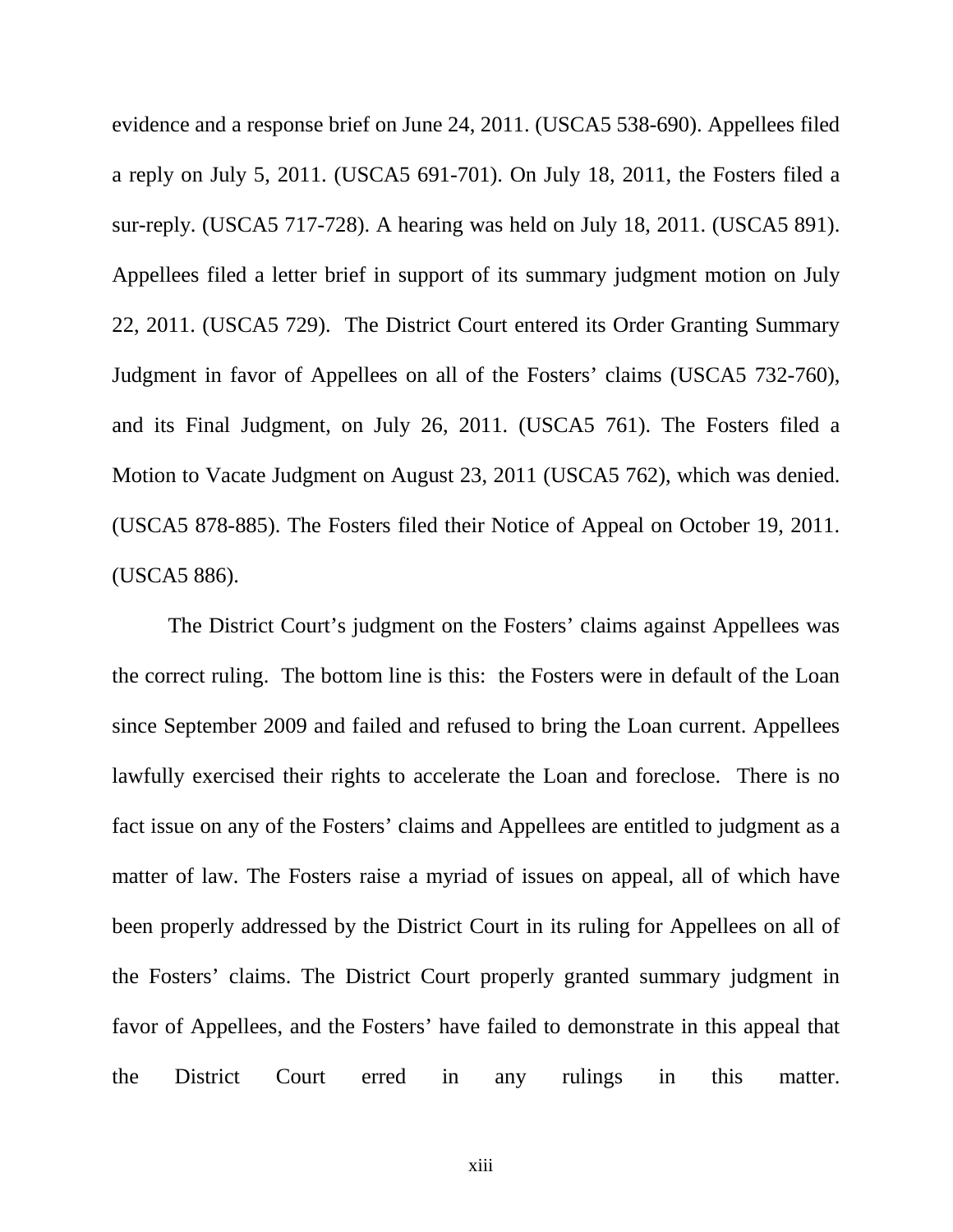#### **STATEMENT OF FACTS**

The Fosters' Statement of Facts omits facts which are relevant to the issues in this appeal. Therefore, the Appellees offer the following statement of facts.

**The Fosters execute First Lien Loan Documents**. On or about December 10, 2004, the Fosters executed an Adjustable Rate Note (the "Note") for \$118,750.00 payable to Success Investments, Inc. ("Success"), as lender on an acquisition loan (the "Loan") secured by certain property in Hunt County, Texas located at 3103 County Road 2606, Caddo Mills, Texas 75135 (the "Property") pursuant to a Deed of Trust executed by the Fosters in favor of the lender thereunder. (USCA5 238, ¶4; USCA5 243, ¶22).

**The Loan was Assigned**. The Loan was assigned to U.S. Bank, National Association, as Indenture Trustee for the Registered Holders of Aegis Asset Backed Securities Trust 2005-1 on February 1, 2005. (USCA5 316). U.S. Bank, National Association, as Indenture Trustee for the Registered Holders of Aegis Asset Backed Securities Trust 2005-1 is the owner and holder of the Note, and has been since February 1, 2005. (USCA5 238, ¶5). *See* discussion *infra* pp. 15-16.

**The Fosters Execute Second Lien Loan Documents**. The Fosters also executed a Note (the "Second Lien Note") on even date with the First Lien Note for \$29,688.00 payable to Success, as lender on a second lien acquisition loan also secured by the Property pursuant to a Purchase Money Deed of Trust executed by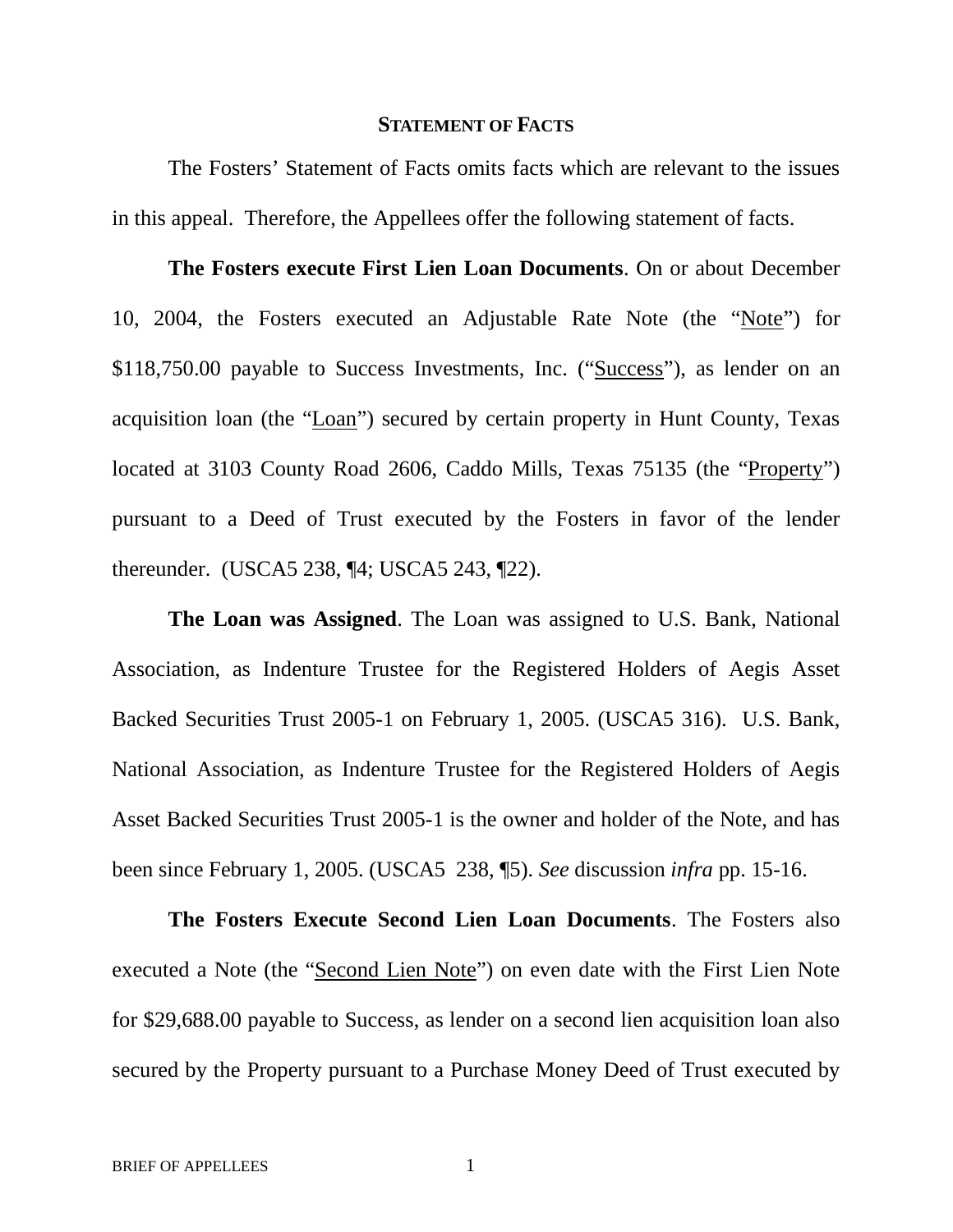the Fosters in favor of the lender thereunder. (USCA5 238, ¶6).

**The Fosters Agree to Loan Terms**. Under the terms of the Note and Deed of Trust executed by the Fosters, the Fosters were required to pay when due the principal and interest on the debt evidenced by the Note, as well as any applicable late charges due under the Notes. (USCA5 239, ¶7; USCA5 243, ¶2; USCA5 260,  $\P1$ ).

The Deed of Trust further provides that should the Fosters fail to make payments in the Note as they became due and payable, or fail to comply with any or all of the covenants and conditions of the Deed of Trust, then the lender may enforce the Deed of Trust by selling the real Property according to law and in accordance with the provisions set out in the agreement. (USCA5 239, ¶8; USCA5 269, ¶22).

On or about even date with the Note, the Fosters also executed Truth-in-Lending Disclosure Statements and a Variable Rate Mortgage Program Disclosure. (USCA5 239, ¶9, USCA5 303, 72, 73).

**No Oral Agreements**. The Fosters also executed a Loan Agreement Addendum, agreeing that the Loan documents executed at closing were the final agreement between the parties as follows:

> "THIS WRITTEN LOAN AGREEMENT REPRESENTS THE FINAL AGREEMENT BETWEEN THE PARTIES AND MAY NOT BE CONSTRADICTED BY EVIDENCE OF PRIOR,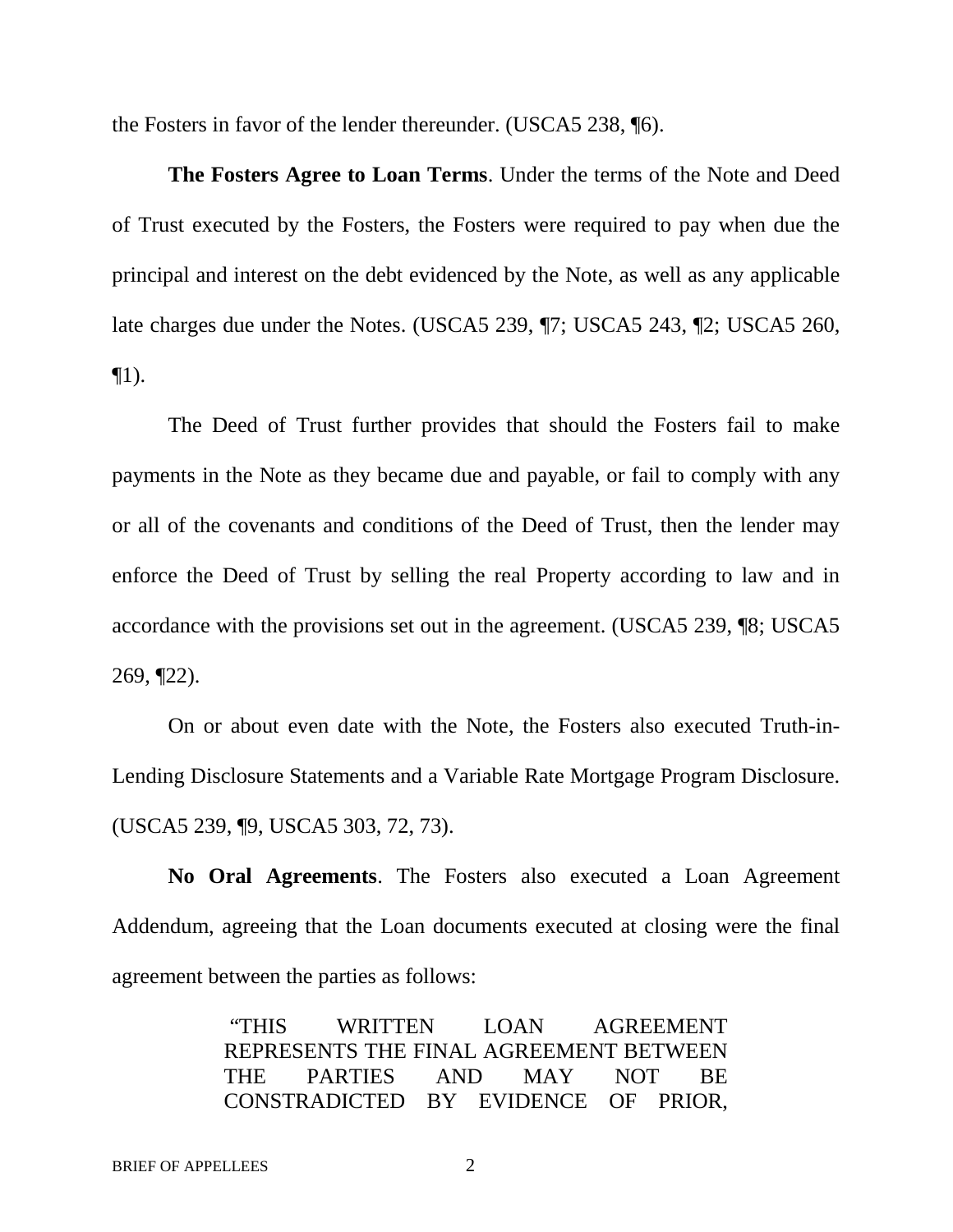CONTEMPORANEOUS, OR SUBSEQUENT ORAL AGREEMENTS OF THE PARTIES. THERE ARE NO UNWRITTEN ORAL AGREEMENTS BETWEEN THE PARTIES."

(USCA5 310; USCA5 239, ¶10).

**RESPA Servicing Disclosure Statement**. On even date with the Note, the Fosters also executed a RESPA Servicing Disclosure Statement ("Disclosure Statement") acknowledging certain disclosures made by the lender. (USCA5 239, ¶9). The Disclosure Statement states, in part, that the Loan falls under the Real Estate Settlement Procedures Act ("RESPA"), and provides a procedure for the Fosters to obtain information about the Loan from the lender by sending the lender a "qualified written request."

> "Section 6 of RESPA (12 U.S.C. 2605) gives you certain consumer rights, *whether or not your loan servicing is transferred.* If you send a "qualified written request" to your servicer, your servicer must provide you with a written acknowledgment within 20 business days of receipt of your request. A "qualified written request" is a written correspondence, other than notice on a payment coupon or other payment medium supplied by the Servicer, which includes your name and account number, and the information regarding your request. Not later than 60 business days after receiving your request, your servicer must make any appropriate corrections to your account, or must provide you with a written clarification regarding any dispute. During this 60-business-day period, your servicer may not provide information to a consumer reporting agency concerning any overdue payment related to such period or qualified written request."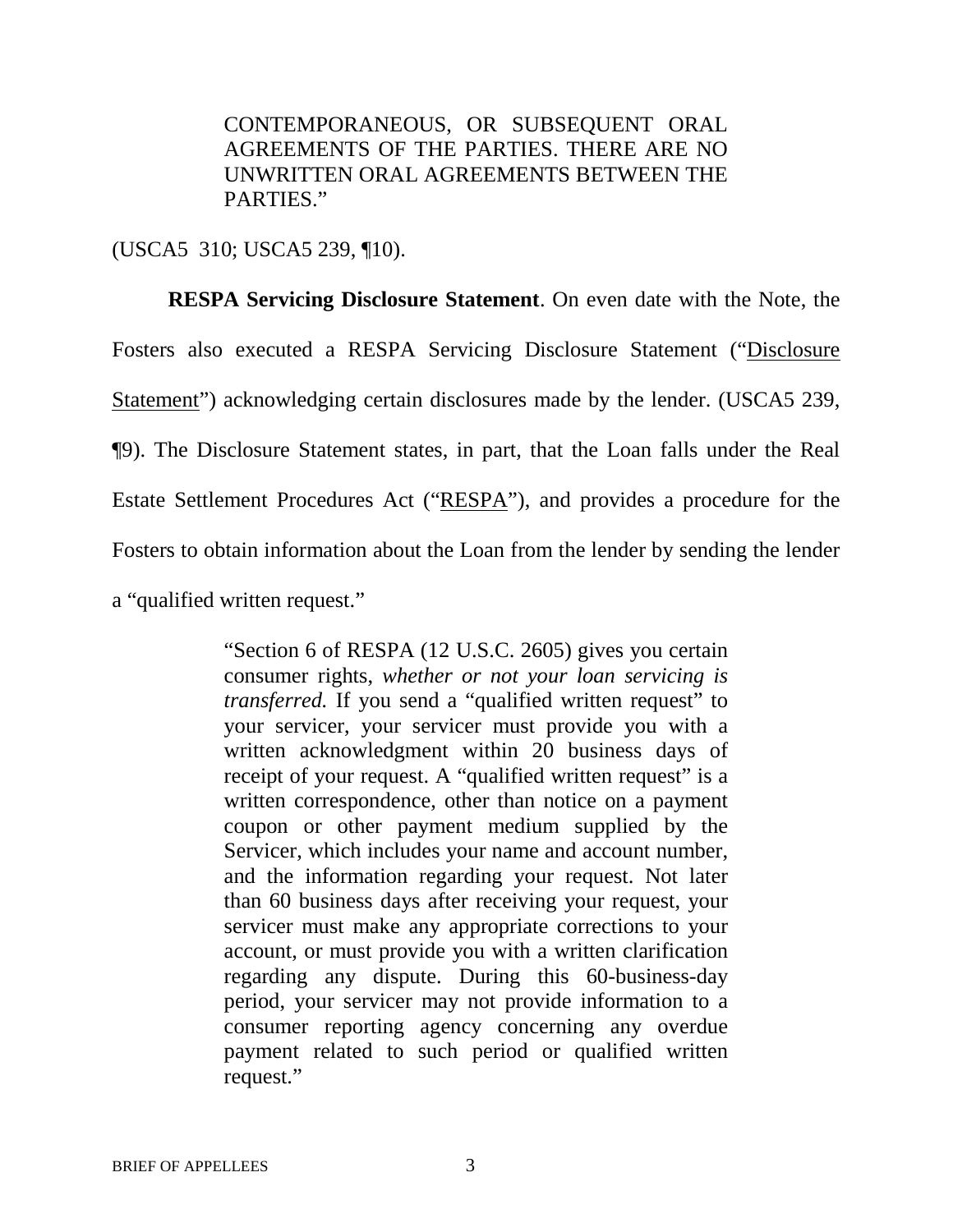(USCA5 308, ¶6).

**The Fosters Default -- First Modification**. In 2008, the Fosters fell behind on their loans, and the parties agreed to a loan modification agreement of the Second Lien Loan on or about April 7, 2008, and a loan modification agreement on the First Lien Loan or about September 11, 2008. (USCA5 239, ¶11). Prior to the First Lien modification, the principal balance of the First Lien Loan was \$114,660.81. (USCA5 239, ¶11). Pursuant to the First Lien loan modification, the parties agreed that the new principal balance under the modified note was adjusted to \$134,244.66. (USCA5 239, ¶11; USCA5 320, ¶1). The adjustment was to cover an escrow deficiency for tax and insurance advances required to be made by lender on behalf of the Fosters. (USCA5 239-40, ¶11).

**Notice of Default Sent to the Fosters**. On or about November 14, 2009, as the Fosters were in default of their loan modification, a notice of default was sent by Ocwen to the Fosters via certified mail and regular mail to the Fosters at the Property. (USCA5 240, ¶12). The notice stated that if the default was not cured that the Loan would be accelerated and that the Property could be foreclosed upon. The Fosters failed to pay the amount due. (USCA5 240, 12).

**Letter Sent to Fosters Explaining Alternatives to Foreclosure**. On December 4, 2009, Ocwen sent the Fosters a letter explaining alternatives to foreclosure and informing the Fosters what needed to be submitted for a new loan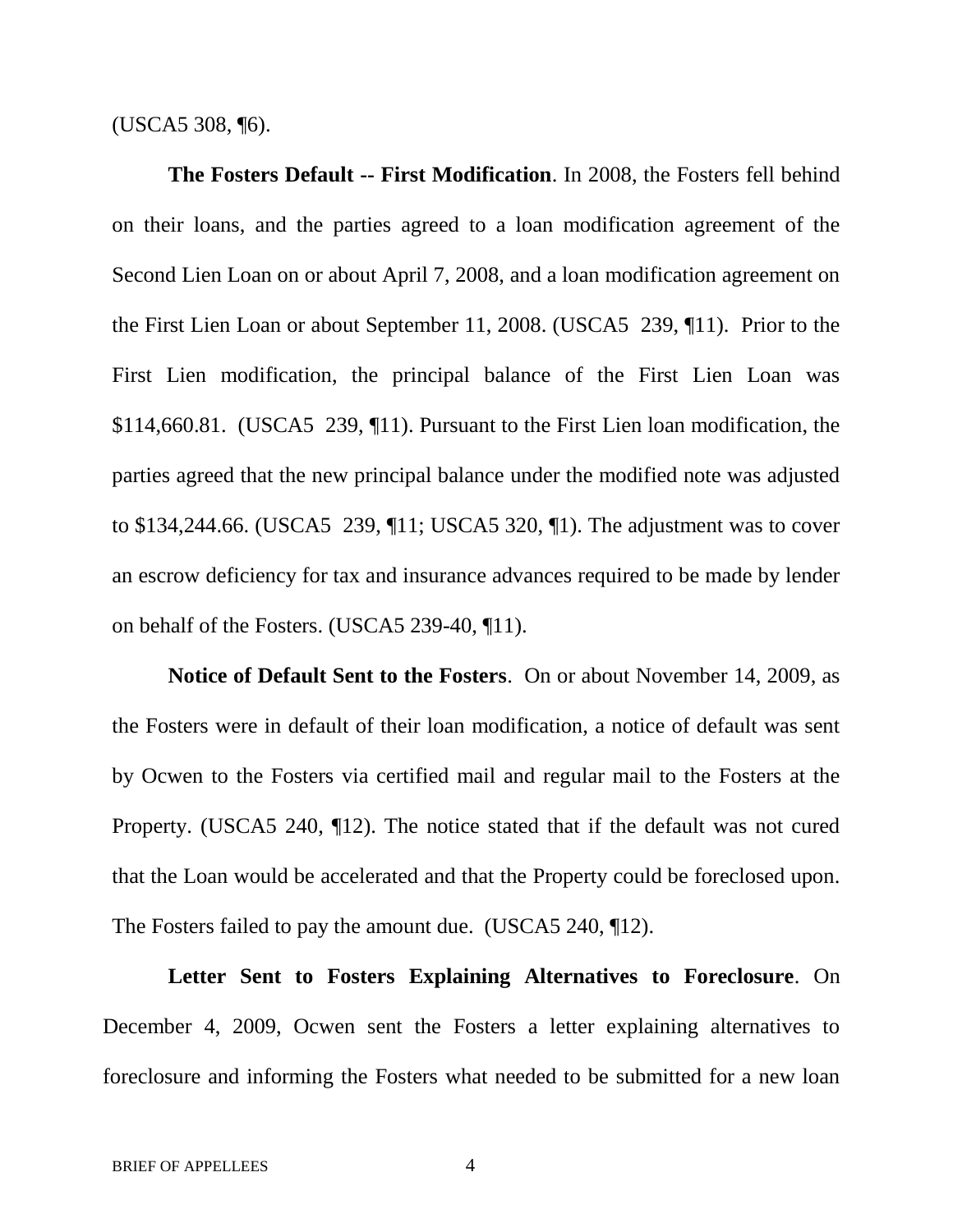modification application. (USCA5 240, ¶13; USCA5 508). The Fosters never submitted a complete loan modification application. (USCA5 509-512, 650-653). Ocwen never approved the second loan modification to the Fosters. (USCA5 240,  $\P$ 13).

**Notice of Acceleration Sent to the Fosters**. On or about January 22, 2010, a notice of acceleration of loan maturity, and a notice of foreclosure sale, was sent by U.S. Bank's counsel via certified mail to the Fosters at the Property. (USCA5 240, ¶14).

**Appointment of Substitute Trustee Executed**. On February 2, 2010, Johnna Miller of Ocwen, as attorney-in-fact for U.S. Bank, executed an Appointment of Substitute Trustee. On that date, Ocwen held a power of attorney from U.S. Bank to make and execute appointments of substitute trustee on the Fosters' loan. (USCA5 240, ¶15).

**Property Foreclosed Upon**. On March 2, 2010, the Property was foreclosed upon. (USCA5 240, ¶16).

**The Fosters Remain in Default**. At the time of foreclosure, the Fosters were in breach of the Note and Deed of Trust, and the Loan was in default. (USCA5 240, ¶17). The last regular loan payment made by the Fosters on the loan was the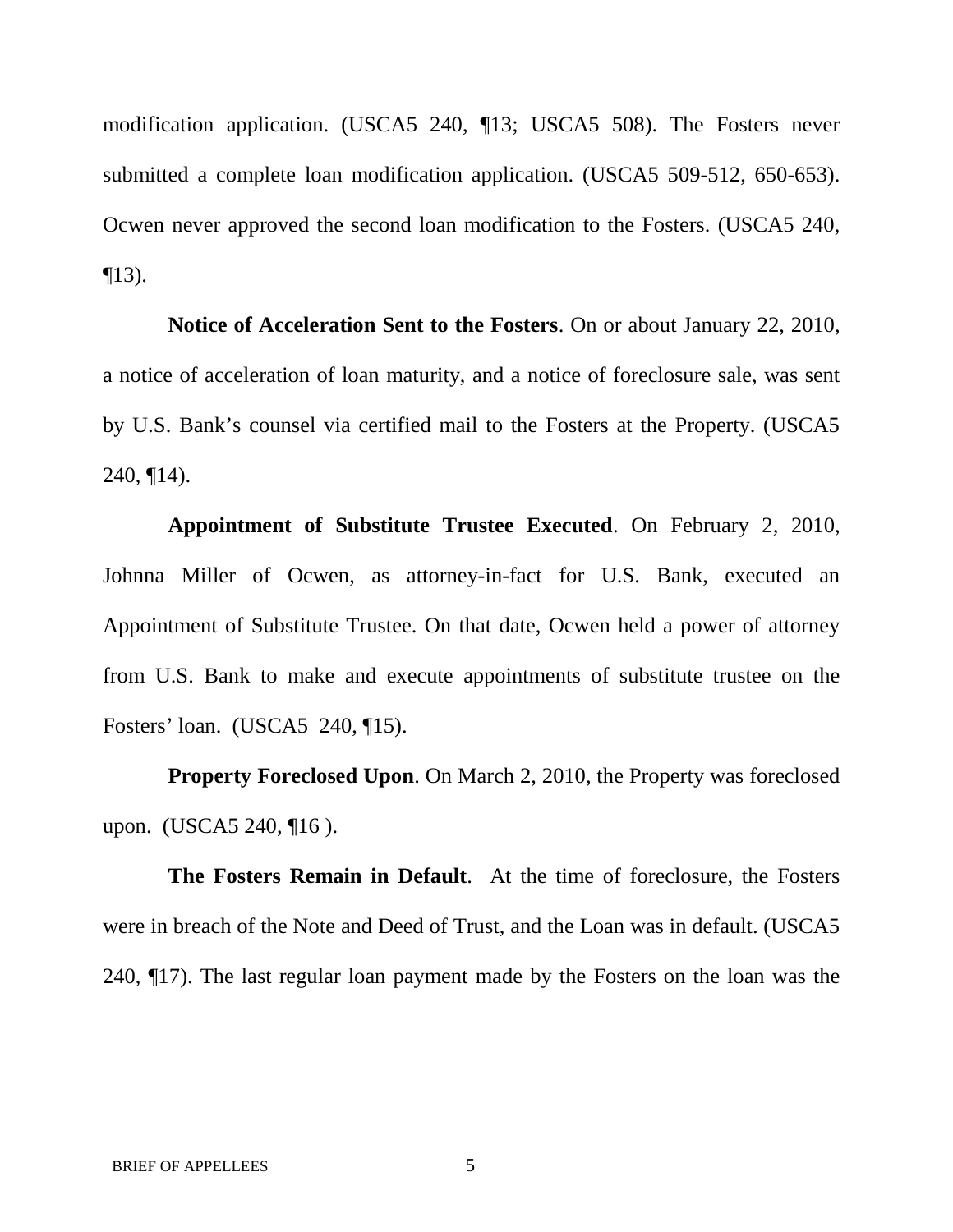payment due May 27, 2009.<sup>1</sup> The Fosters failed and refused to bring the Loan current after demand to do so. (USCA5 240, ¶17).

The Fosters have admitted that that they executed the Note and Deed of Trust. (USCA5 449, ¶¶1-4). The Fosters have admitted that they were not current on the Loan and that the last current payment they believed that they had made was in August 2009. (USCA5 490, ¶¶1, 2).

**The Fosters File Lawsuit**. On April 19, 2010, the Fosters filed their Plaintiff's Original Petition and Application for Temporary Restraining Order ("Petition"), alleging, among other claims, breach of contract and anticipatory breach of contract, violations of the Texas Debt Collection Practices Act ("TDCPA"), negligent misrepresentation/gross negligence, unreasonable collection efforts, suit to quiet title/trespass to try title, and claims for declaratory judgment and an accounting.

The Fosters alleged in the Petition that their default was due to Appellees' conduct--they claimed that Appellees wrongfully foreclosed, failed to give the Fosters' a notice of default and a warning that their loan would be accelerated, and told the Fosters that they could ignore the notice of acceleration sent to them and that Appellees had agreed to a modification of their loan in early 2009. (Petition,

<sup>&</sup>lt;sup>1</sup> Fosters did make three forbearance payments after May 27, 2009, the last of which was made on November 2, 2009 and was applied to the payment which was due on August 1, 2009, but the payment made on May 27, 2009, was the last timely payment. (USCA5 240, ¶17.)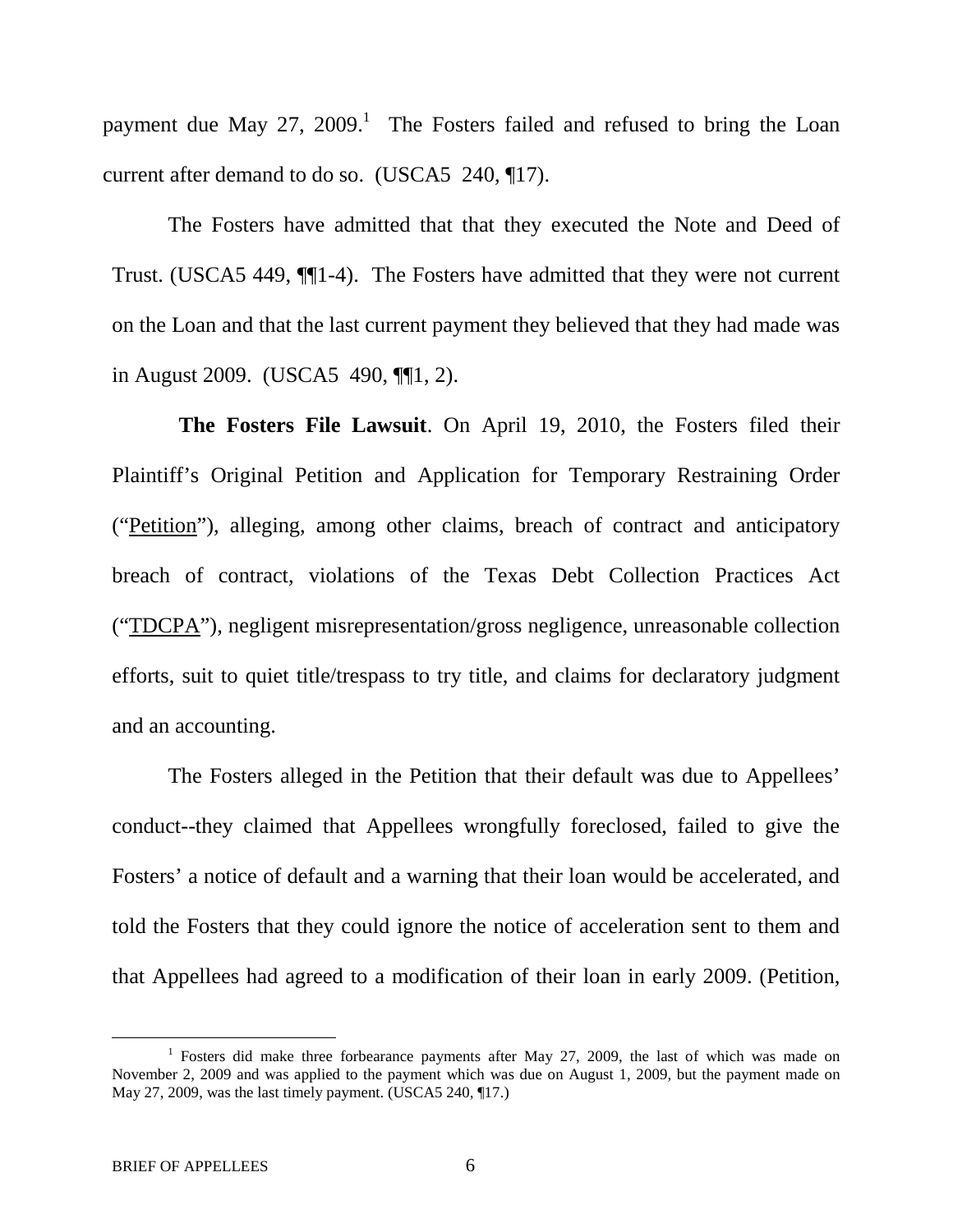¶¶10-12, 14, 18). The Fosters also claim that Appellees had no right to foreclose because MERS, the nominee under the deed of trust securing the Fosters' loan, had no right to assign the loan, and that Ocwen appointed the substitute trustee (in fact, U.S. Bank appointed the substitute trustee). (Petition, ¶18).

The case was removed to the U.S. District Court in May 2010. (USCA5 9). The Fosters filed their First Amended Original Complaint ("Complaint") on February 11, 2011. (USCA5 138).

**The Fosters admit loan was not modified in 2009**. Rickey Foster admitted in his deposition that he was not told by Ocwen that the Fosters' 2009 loan modification application was approved (USCA5 527, page 49, lines 22-24), and that he was not sent a loan modification agreement to execute relative to the 2009 modification application, even though he acknowledged that for the previous modifications he had to execute a loan modification agreement. (USCA5 527, page 49, line 25; page 50, lines 1-2). In his deposition, Rickey Foster stated,

> Q. Okay. So you submitted all the information in. And did Ocwen or U.S. Bank send you a letter notifying you that your modification had been approved?

A. For the first one or---

Q. This is the --no, this is the most recent, the 2009 loan modification request.

A. No, I never received a letter.

Q. Okay. And this loan modification was to modify the first lien note?

A. Yes, ma'am.

Q. Okay. The big one. So did they indicate to you at all that it was approved?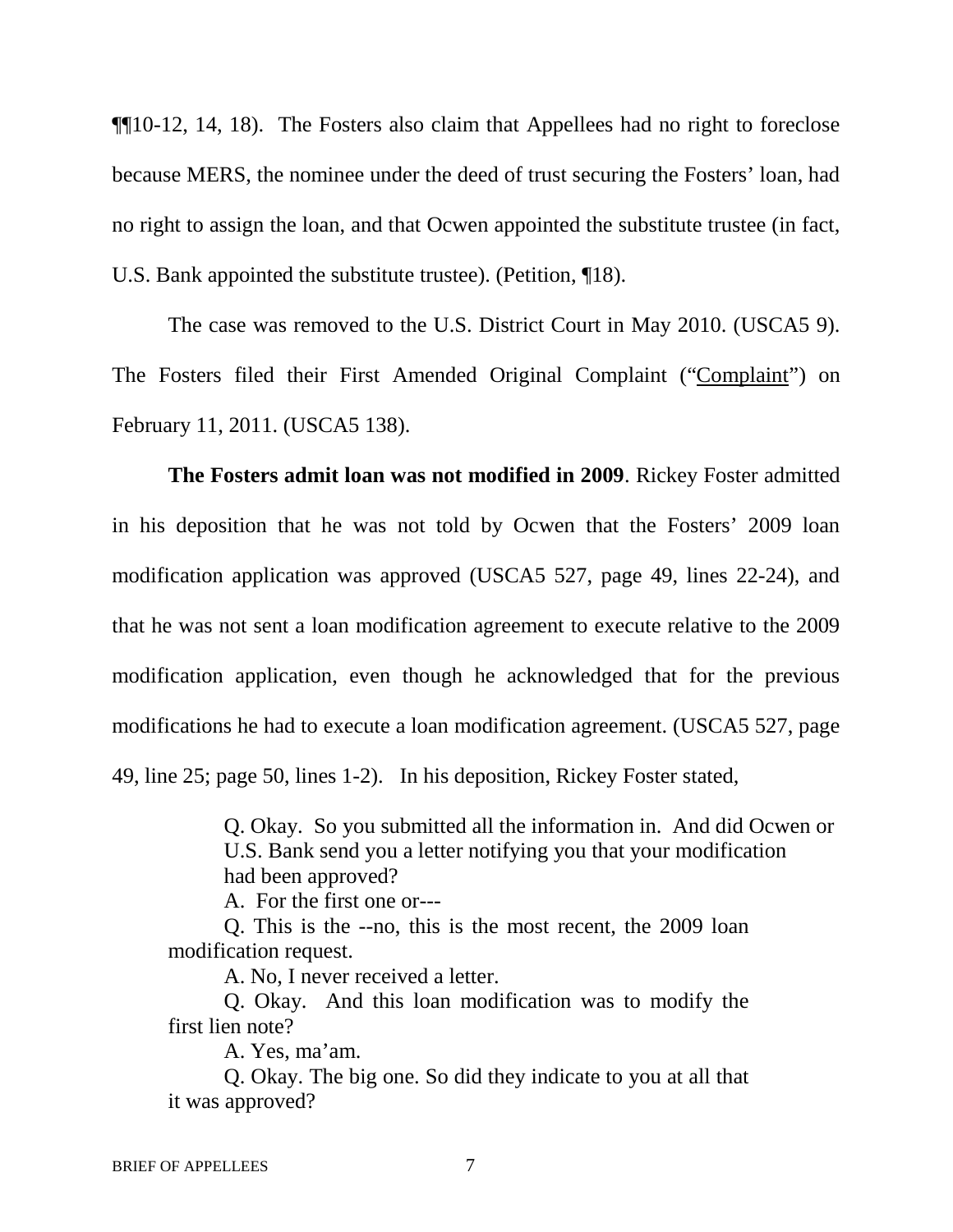A. The--the people that I talked to on the phone told me that--that it was in the system and it just took time.

Q. Okay.

A. And I knew that to be true from--from what happened the first time.

Q. Okay.

A. It took a long time.

Q. Did they tell you that everything was approved?

A. They never told me that, no.

Q. Okay. Did they send you a loan modification agreement to sign for 2009 or 2010?

A. No.

Q. Okay.

A. I don't believe so.

Q. Okay. But typically, in the past, they would send you the new loan modification terms? You had to sign it and send it back in? That's how it worked the first time?

A. The first time, that's how it worked.

(USCA5 527, page 49, lines 1-25, page 50, lines 1-9).

When questioned about the correspondence that the Fosters received from

Ocwen explaining alternatives to foreclosure, and what that correspondence meant

to him, Rickey Foster replied, "That if I sent all this stuff in, that *they would*

*possibly* do a loan modification." (USCA5 524, page 40, line 8-12) (Emphasis

added).

Furthermore, when asked what errors Ocwen made in servicing the Fosters'

loan, Rickey Foster replied, "Communication." When asked to elaborate, he replied,

They gave me--a--the gentlemen that I talked to gave me a false sense that --and based on what happened before with the loan modification, I thought everything was okay. I thought it was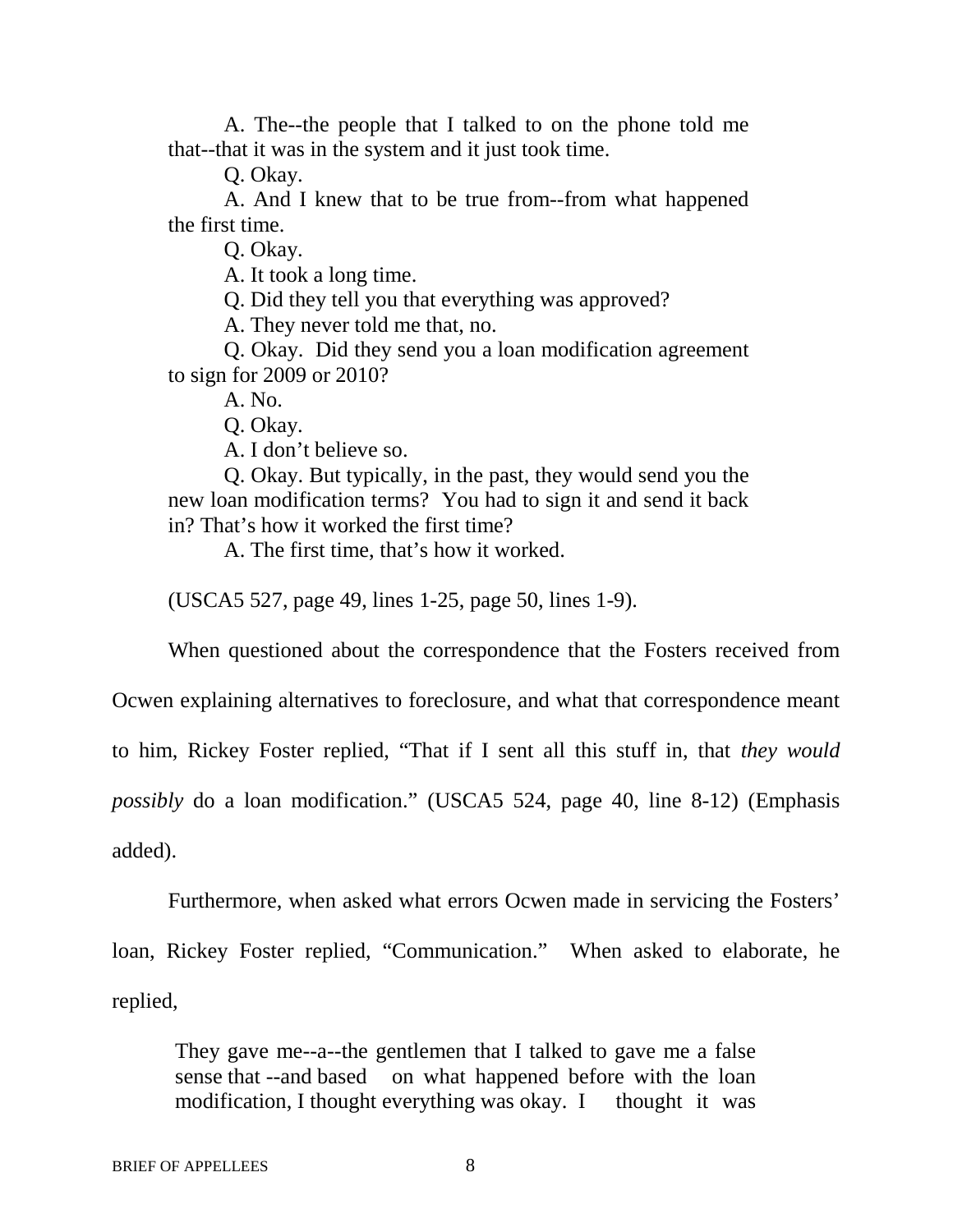just taking a long time to get it done like before and it was going to end up working out.

(USCA5 524, page 59, line 18-23). Clearly Mr. Foster knew that a loan modification had not been approved by Appellees in 2009, but he was just assuming, incorrectly, that the 2009 loan modification application would be approved as it had previously.

**Appellees win Summary Judgment**. The Appellees filed a motion for summary judgment on all of the Fosters' claims on May 31, 2011 (USCA5 188- 531). The District Court expressly rejected the Fosters' arguments when it awarded the Appellees summary judgment on all of the Fosters' claims. USCA5 732-759; 877-885. The District Court's ruling was correct.

### **SUMMARY OF THE ARGUMENT**

The District Court's judgment in favor of Appellees on the Fosters' claims was the correct ruling. The bottom line is that the Fosters defaulted on the Note and Deed of Trust, and the Appellees properly accelerated the loan and foreclosed on the Property. The Fosters raise numerous issues on appeal, all of which have been properly addressed by the District Court in its ruling in favor of Appellees on all of the Fosters' claims. In summary:

a) The Fosters have no standing to challenge the assignments of the loan documents as they are not parties to the assignments, MERS had authority to transfer the loan, Appellees had authority to accelerate and foreclose the loan as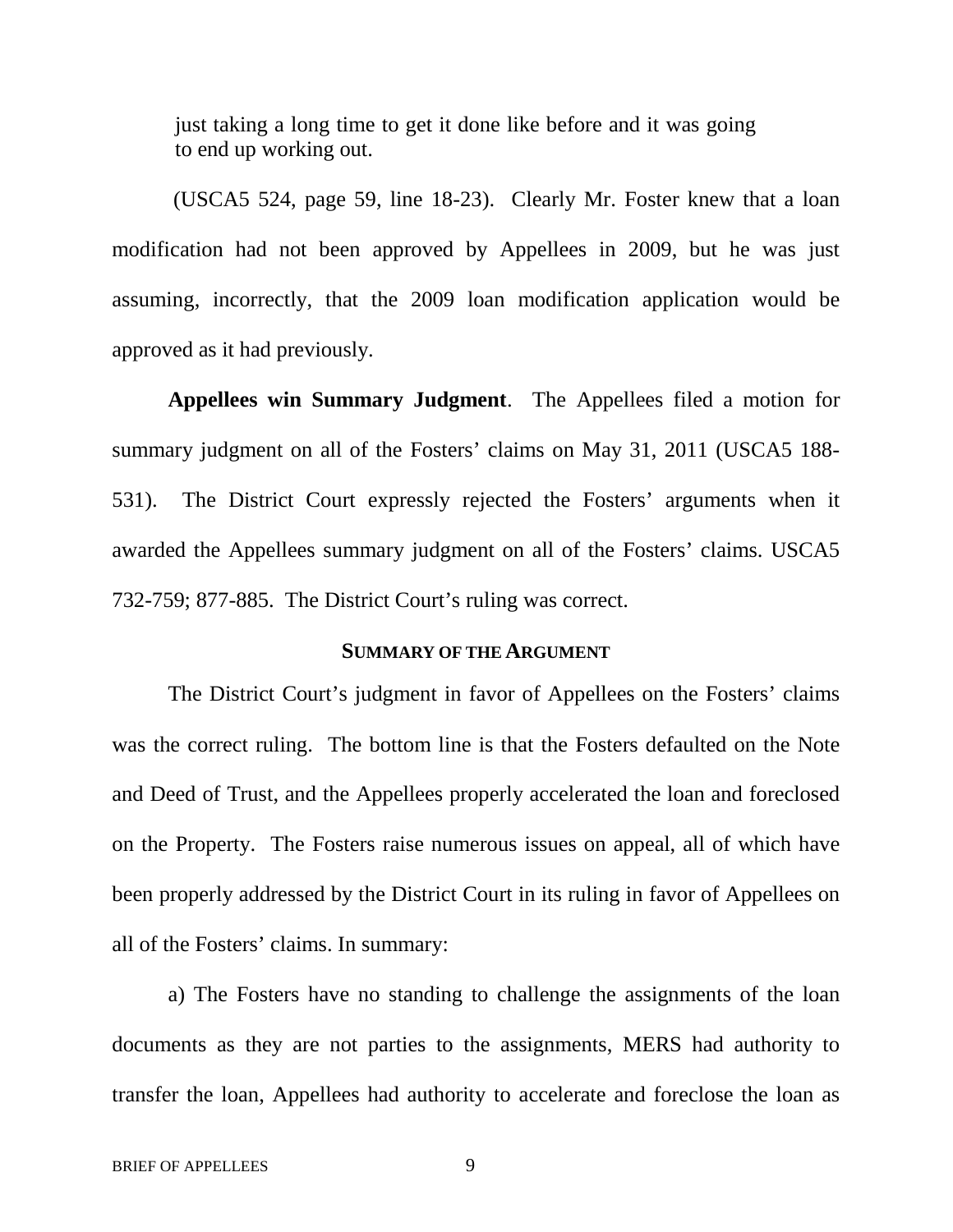the assignment of lien is in writing and predates the acceleration and foreclosure, and the recorded assignment of lien was for recording and notice purposes-the actual assignment was completed pursuant to the Transfer and Servicing Agreement (described in n. 3, p. 15 *infra*).

b) Any modification of a loan over the amount of \$50,000 is subject to the statute of frauds and no exceptions to the statute of frauds are applicable in this case. Additionally, the Fosters signed a Loan Addendum agreeing that the loan documents executed at the closing were the final agreement between the parties.

c) Appellees did not agree to a loan modification in 2009 (the Fosters never completed a loan modification application and were aware a loan modification had not been completed), nor did Appellees agree not to foreclose on the Fosters' loan.

d) Appellees are not required to post a bond pursuant to the Texas Finance Code as they are not "third party debt collectors" as defined in the Texas Finance Code, nor is there any evidence that Appellees made false representations to the Fosters in violation of Section 392.304(a)(19) of the Texas Finance Code.

e) Appellees did not make misrepresentations to the Fosters about their loan or about any loan modification or foreclosure, nor did Appellees harass the Fosters in collecting a debt.

f) The Fosters do not have superior title to the Property; Appellees rightfully and lawfully accelerated the loan and foreclosed in accordance with the loan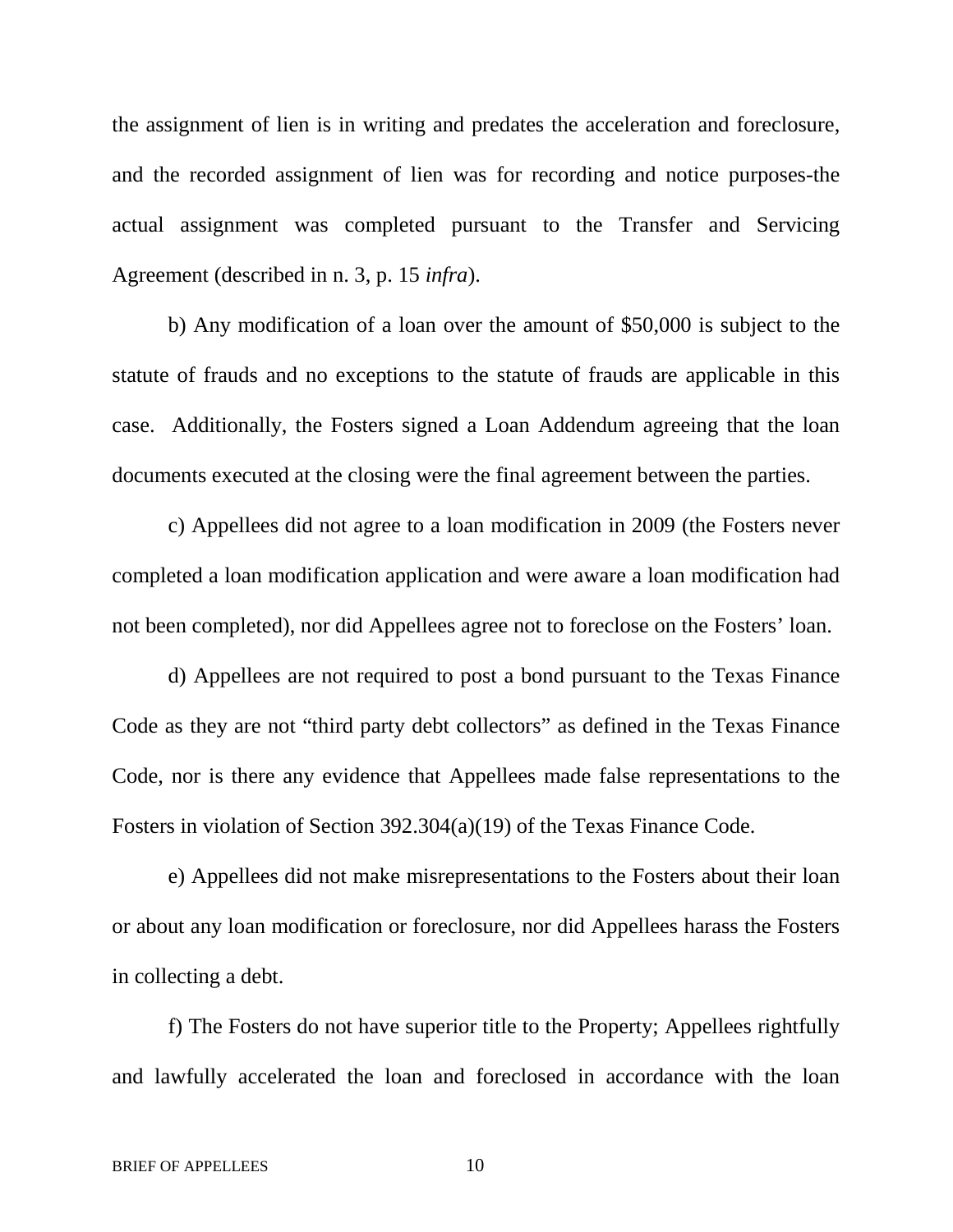documents.

g) The Fosters are not entitled to an accounting and have been provided a loan transaction history in discovery.

h) The Fosters are not entitled to a declaratory judgment action as declaratory relief does not create any substantive rights or causes of action, and the Fosters are not entitled to relief on any of their claims.

i) The Declaration of Nichelle Jones establishes a basis for her personal knowledge and is not conclusory.

#### **ARGUMENT AND AUTHORITIES**

The evidence and undisputed facts demonstrate that the Fosters are in default under the Loan and have breached the terms of the Note and Deed of Trust, and the Appellees are entitled to summary judgment on the Fosters' claims. The Fosters have presented no evidence on at least one element of each of Fosters' claims that Appellees breached the Note or Deed of Trust, made negligent misrepresentations, committed the tort of unreasonable collection efforts, violated the Texas Finance Code, or that the Fosters are entitled to claims for declaratory judgment or an accounting, or on the Fosters' other claims. No fact issue exists relative to the Fosters' claims, the Fosters are not entitled to any relief against Appellees, and the District Court properly awarded summary judgment to Appellees on Fosters' claims.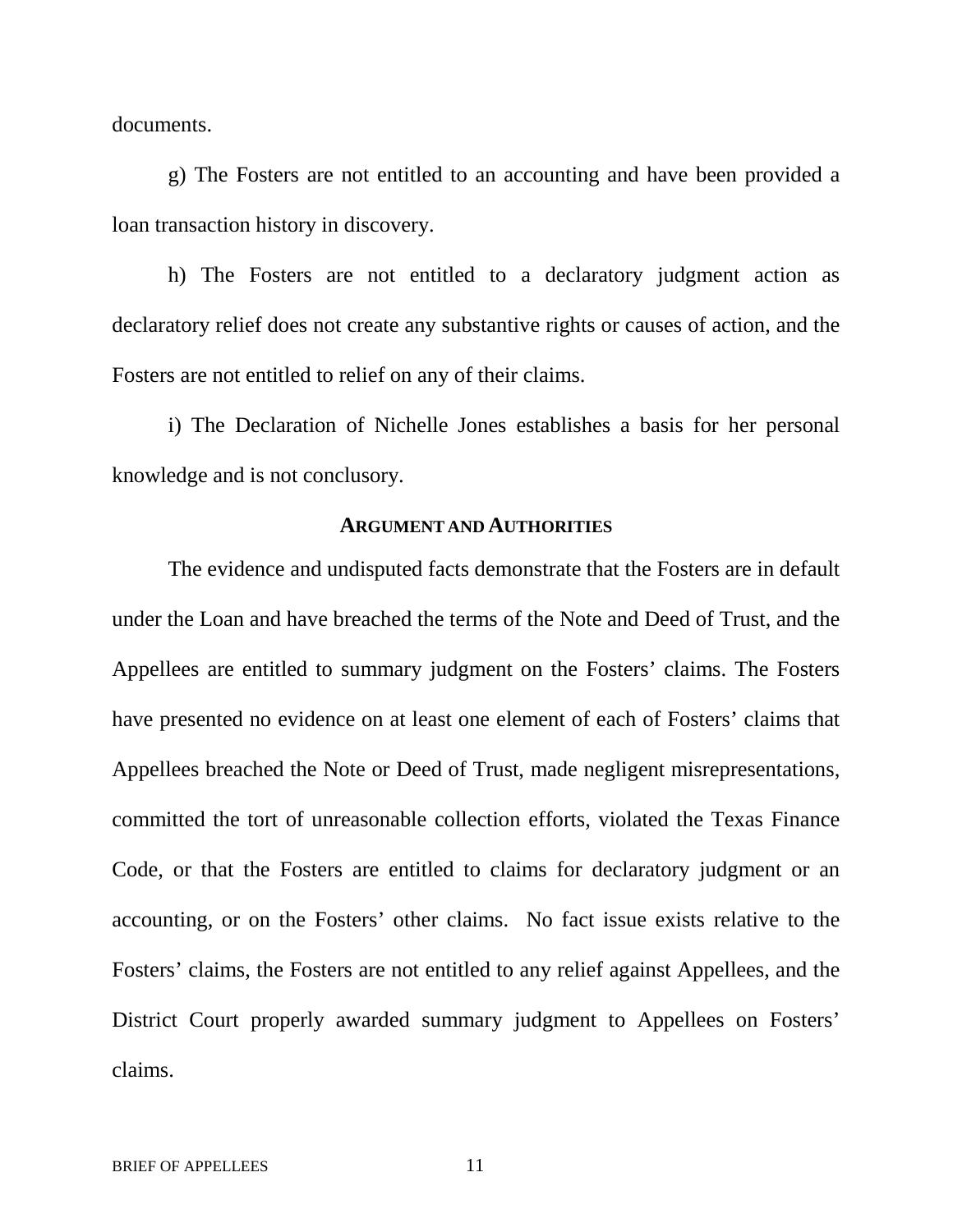**ISSUE 1: The District Court did not err in finding that the assignment of the Note and Deed of Trust to U.S. Bank was effective because i) the Fosters have no standing to challenge the assignment and ii) the assignment occurred prior to the acceleration and foreclosure.**

**The Fosters lack standing to challenge the assignment of lien.** In order to establish standing, a plaintiff must assert his or her own legal rights and interest, and cannot rely on the legal rights and interests of a third party. *Warth v. Seldin*, 422 U.S. 490, 499 (1975) (citing, *e.g*., *Tileston v. Ullman*, 318 U.S. 44 (1943); *United States v. Raines*, 362 U.S. 17 (1960)); *see also Apache Bend Apartments, Ltd. v. United States*, 987 F.2d 1174, 1176 (5th Cir. 1993) (en banc) (internal quotation omitted). The Fosters contest the assignment of the Note and Deed of Trust to U.S. Bank because they claim that the assignment was not effective when the acceleration of the Fosters' loan occurred. *Appellants' Brief,* p. 12.

The Fosters lack standing to assert a claim based on the assignment of their mortgage loan because they cannot prove their privity to the assignment. *See Pagosa Oil and Gas, L.L.C. v. Marrs and Smith Partnership*, 323 S.W.3d 203, 210 (Tex. App.-El Paso 2010, pet. denied) (citing *OAIC Commercial Assets, L.L.C. v. Stonegate Village, L.P.*, 234 S.W.3d 727, 738 (Tex. App.-Dallas 2007, pet. denied)). The Fosters do not claim to be parties to the assignment of the note and deed of trust, nor do they claim to be third-party beneficiaries of the assignment of the note and deed of trust, and in fact, the Fosters are not parties or third-party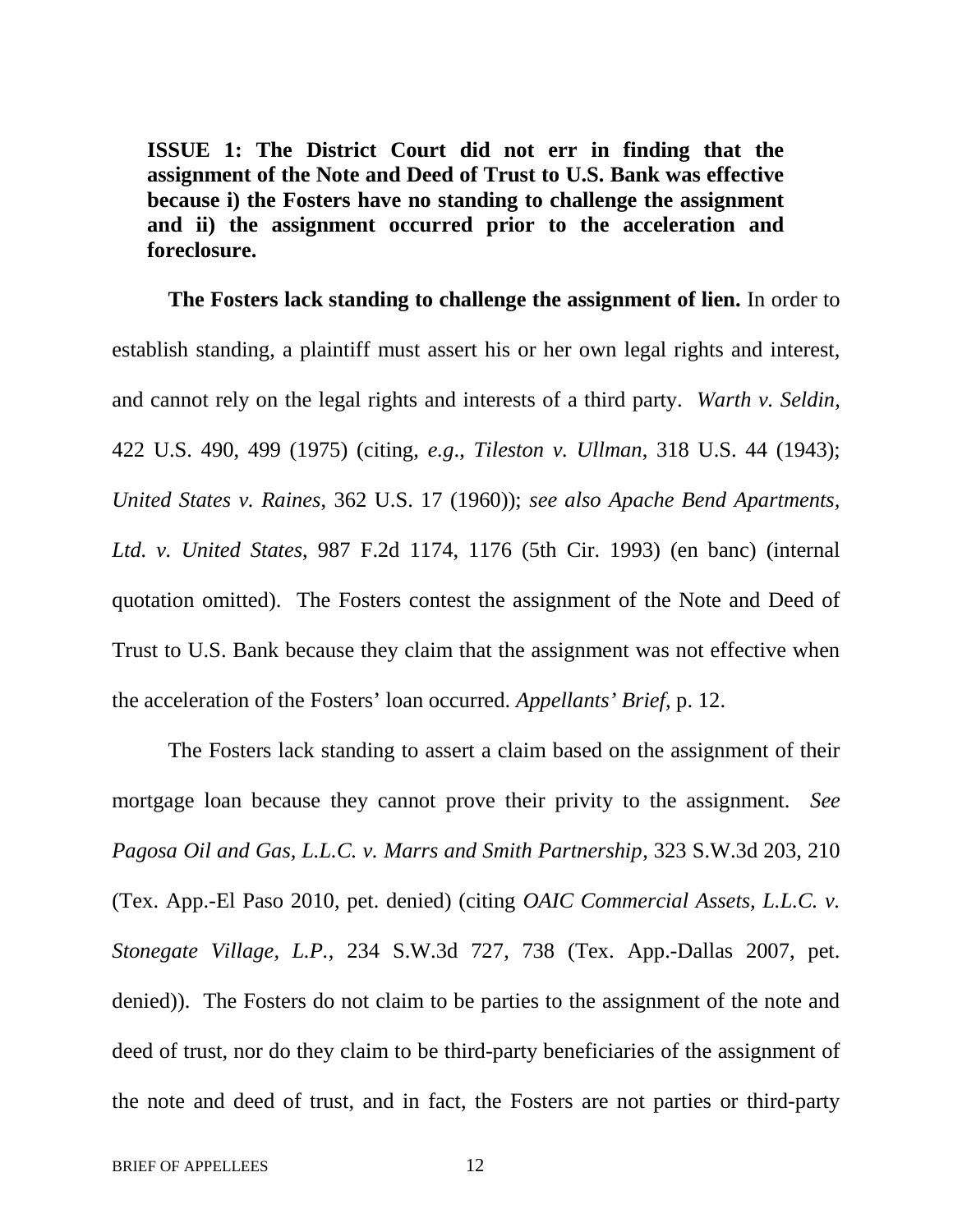beneficiaries of the assignment. A plaintiff has no standing to contest various assignments if he or she was not a party to the assignment. *Eskridge v. Fed. Home Loan Mortgage Corp.*, No. 6:10–CV–285, 2011 WL 2163989, at \*5 (W.D. Tex. Feb. 24, 2011). Further, no provision of the assignment of the Fosters' note or deed of trust "manifest[s] a clear intent to benefit the borrowers" and under Texas law, "a presumption exists that parties contracted for themselves unless it 'clearly appears' that they intended a third-party to benefit from the contract." *See Trevino v. Evanston Insurance Co.*, *et al.*, No. M-11-8, 2011 WL 2709063, at \*3 (S.D. Tex. July 12, 2011).

**The assignment occurred prior to the acceleration and foreclosure**. The Transfer of Lien transferring the Note and Deed of Trust liens to U.S. Bank was dated effective August 25, 2007, but was executed January 27, 2010. (USCA5 316). In fact, Ocwen's representative, Nichelle Jones, testified that the assignment of Note and Deed of Trust was actually completed in February 1, 2005 (pursuant to the Transfer and Servicing Agreement, *see* discussion *infra* at pp. 15-16), and a correction Transfer of Lien was being prepared.<sup>2</sup> (USCA5 238, [5). Therefore U.S. Bank has been the owner and holder of the Note since February 1, 2005.

<sup>&</sup>lt;sup>2</sup> A Transfer of Lien was filed on February 22, 2010, in the Real Property Records of Hunt County, Texas. (USCA5 316). The filed Transfer of Lien states that the date of the transfer agreement was August 25, 2007; however, that is not correct, and a correction transfer of lien will be filed with the correct date of February 1, 2005. Under Texas law, there is no requirement that a deed of trust assignment be recorded, and the ability to foreclose on a deed of trust is transferred when the note is transferred, not when an assignment of deed of trust is either prepared or recorded. *Bittinger v. Wells Fargo Bank, N.A.,* 744 F. Supp.2d 619, 625 (S.D. Tex. 2010).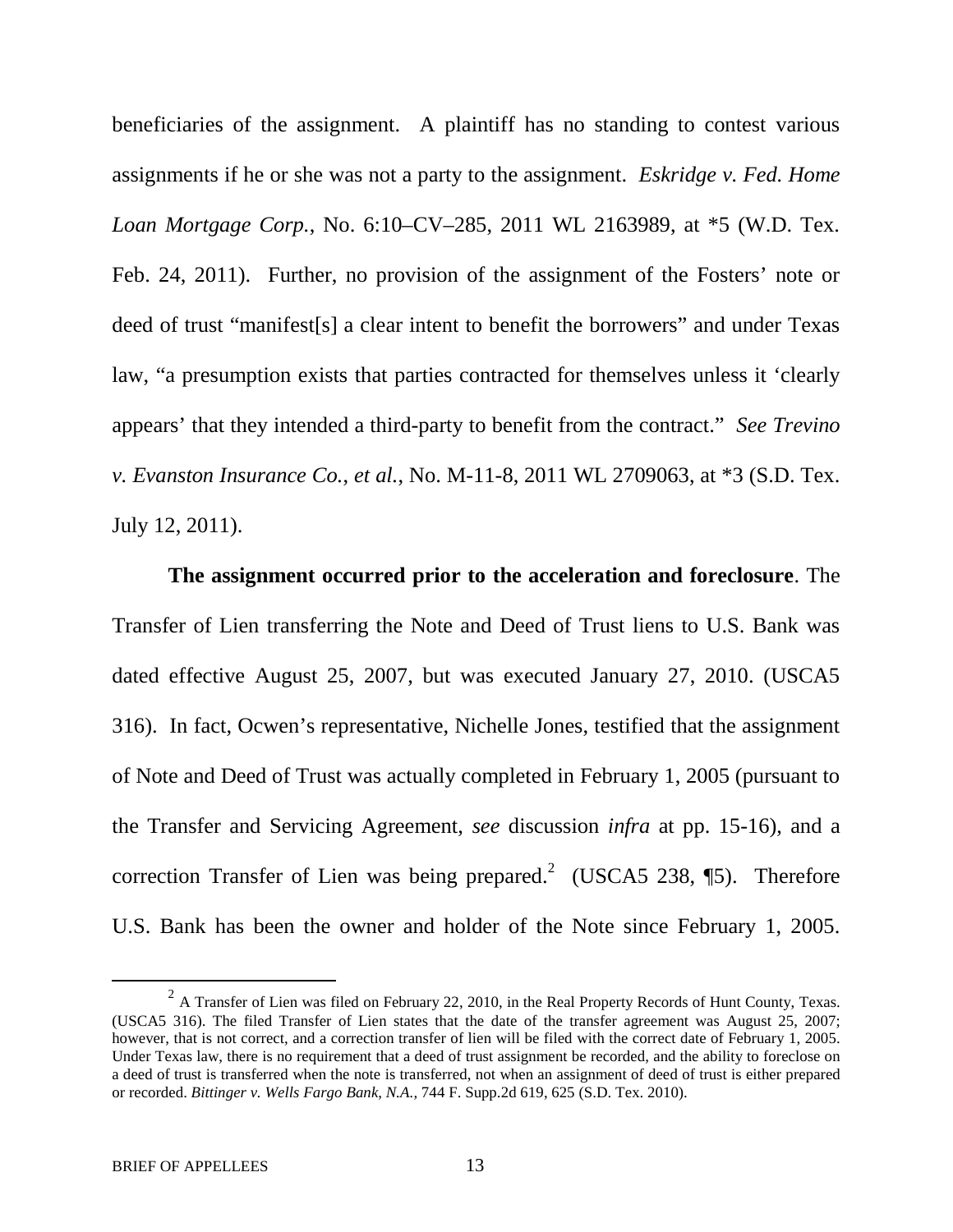(USCA5 238, ¶5).

The Fosters contend that as the acceleration of the loan was made on January 22, 2010, after the execution date of the Transfer of Lien, the assignment is not effective. *Appellants' Brief*, p. 12. However, under Texas law, there is no requirement that a deed of trust assignment be recorded, and the "ability to foreclose on a deed of trust is transferred when the note is transferred, not when an assignment of deed of trust is either prepared or recorded." *Bittinger*, 744 F.Supp.2d at 625 (*citing JWD, Inc. v. Fed. Ins. Co*., 806 S.W.2d 327, 329-30 (Tex. App.-Austin 1991, no writ)); *see also Allen v. Chase Home Finance, LLC*, No. 4:11-cv-223, 2011 WL 2683192, at \*4 (E.D. Tex. June 10, 2011); *McAllister v. BAC Home Loans Servicing, LP,* No. 4:10–CV–504, 2011 WL 2200672, at \*5-6 (E.D. Tex. Apr. 28, 2011). The written copy of the assignment in the record bears an effective date of August 25, 2007 (USCA5 316), but Nichelle Jones has testified that the assignment was actually in February 1, 2005 (USCA5 238, ¶5)--and both dates are prior to the acceleration date and notice of foreclosure (USCA5 331-346).

The Fosters assert that Sections 26.01 and 26.02 of the Texas Business and Commerce Code, and Section 5.021 of the Texas Property Code hold that an assignment is not effective until they are made in writing. *Appellants' Brief,* p. 12*.* First, as set forth above, the Fosters were not parties to the assignment so they have no grounds to complain about the assignment agreement. Second, the assignment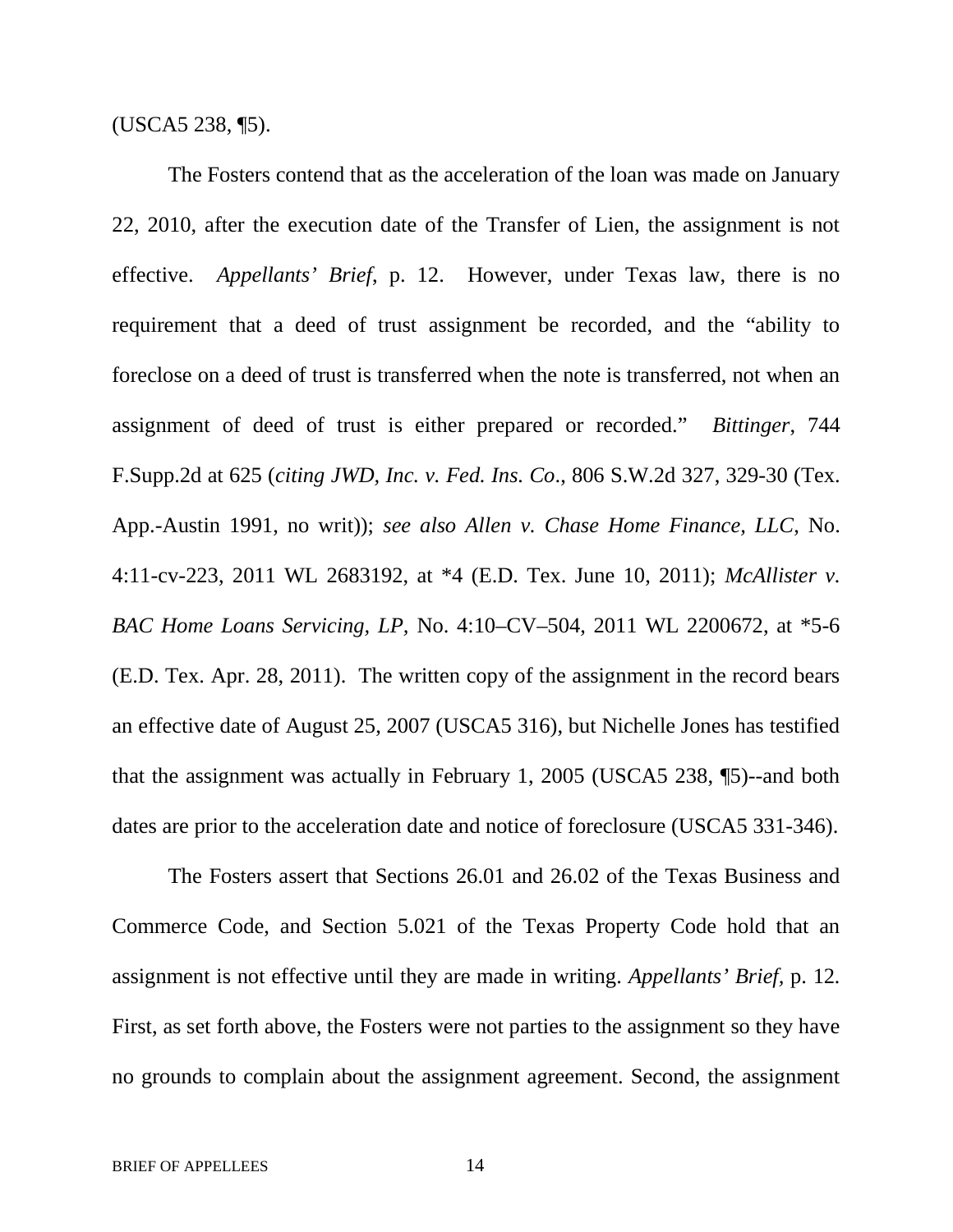was in writing. Third, Chapter 5 of the Texas Property Code governs transfers of real property, and is inapposite. Section 5.021 of the Texas Property Code states, "A conveyance of an estate of inheritance, a freehold, or an estate for more than one year, *in land and tenements*, must be in writing and must be subscribed and delivered by the conveyor or by the conveyor's agent authorized in writing." TEX. PROP. CODE §5.021.

Furthermore, the recorded Transfer of Lien was filed for notice purposes; the actual assignment was completed pursuant to the Transfer and Servicing Agreement dated February 1, 2005.<sup>3</sup>

The Fosters did not have standing to contest the assignments because they were not parties to the assignments. Furthermore, the assignment of the loan occurred prior to acceleration and foreclosure regardless of the dates that may have been contained in the contested Transfer of Lien. The trial court did not err in finding that the Transfer of Lien was effective.

# **ISSUE 2: The Trial Court Properly Granted Summary Judgment for Appellees on the Fosters' claim of waiver because i) waiver is a defense and ii) Appellees addressed all of the Fosters' arguments.**

The Fosters contend that they sued under a theory of waiver that was

 $3$  The Transfer and Servicing Agreement dated February 1, 2005, was by and between Aegis Asset Backed Securities Trust 2005-1, Issuer, Aegis Asset Backed Securities Corporation, Depositor, Aegis REIT Corporation, Seller, Wells Fargo Bank, N.A., Master Servicer, Administrator and Custodian, Ocwen Federal Bank FSB, Servicer, The Murrayhill Company, Credit Risk Manager, and Wachovia Bank, National Association, Indenture Trustee (predecessor of U.S. Bank), and can be located in the public records at http://www.sec.gov/archives/edgar/data/1319303/000116231805000191/exhibit9991.htm.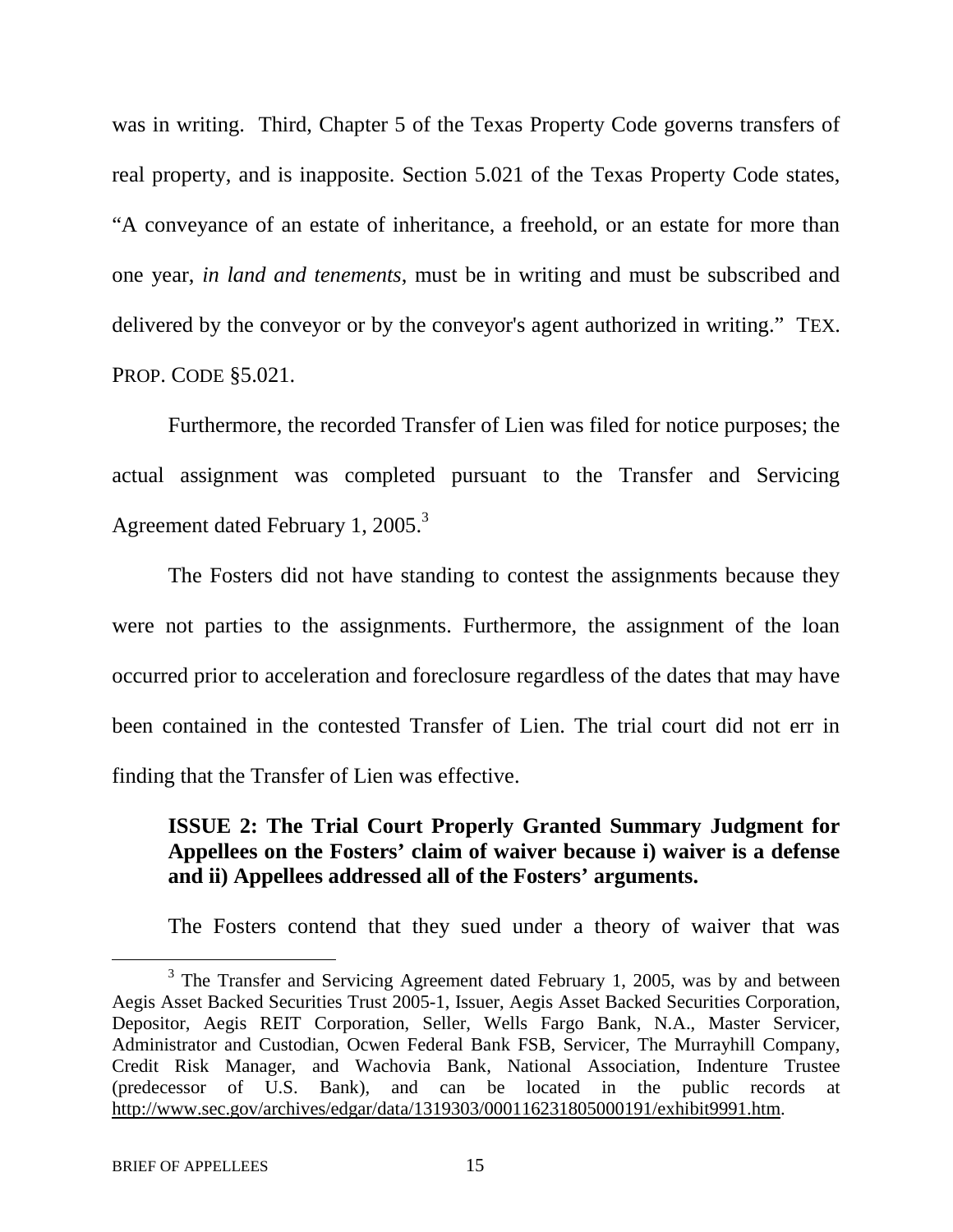unaddressed in Appellees' Motion for Summary Judgment. *Appellants' Brief,* p. 12.

First, waiver is a defense, not a cause of action. *Hruska v. First State Bank of Deanville*, 747 S.W.2d 783, 785 (Tex. 1988); *see also Thomas v. Compass Bank*, No. 01-01-00467-CV, 2002 WL 1340333, at \*3 (Tex. App.-Houston [1 Dist.], June 20, 2002, no pet.).

Second, the "waiver" argument allegedly raised by the Fosters was addressed. The first cause of action listed in Section V. of the Fosters' First Amended Original Complaint is entitled "Breach of Contract and Anticipatory Breach of Contract." (USCA5 142, Section V.). Within Paragraph 21 of that section of the Fosters' Complaint, the Fosters argue that Appellees i) approved a loan modification for the Fosters and then failed to accept payments, ii) misrepresented to the Fosters that Appellees were not accelerating the note, and iii) failed to give the Fosters an opportunity to pay the past due installments before accelerating the loan. (USCA5 142-145). The Fosters went on to state in their Complaint that such action constitutes a "waiver of the right to accelerate and foreclose." (USCA5 142, ¶21).

While Appellees may not have specifically used the word "waiver" in their summary judgment argument, all issues raised in the Fosters' Complaint were addressed. The Fosters' allegations that they were promised a loan modification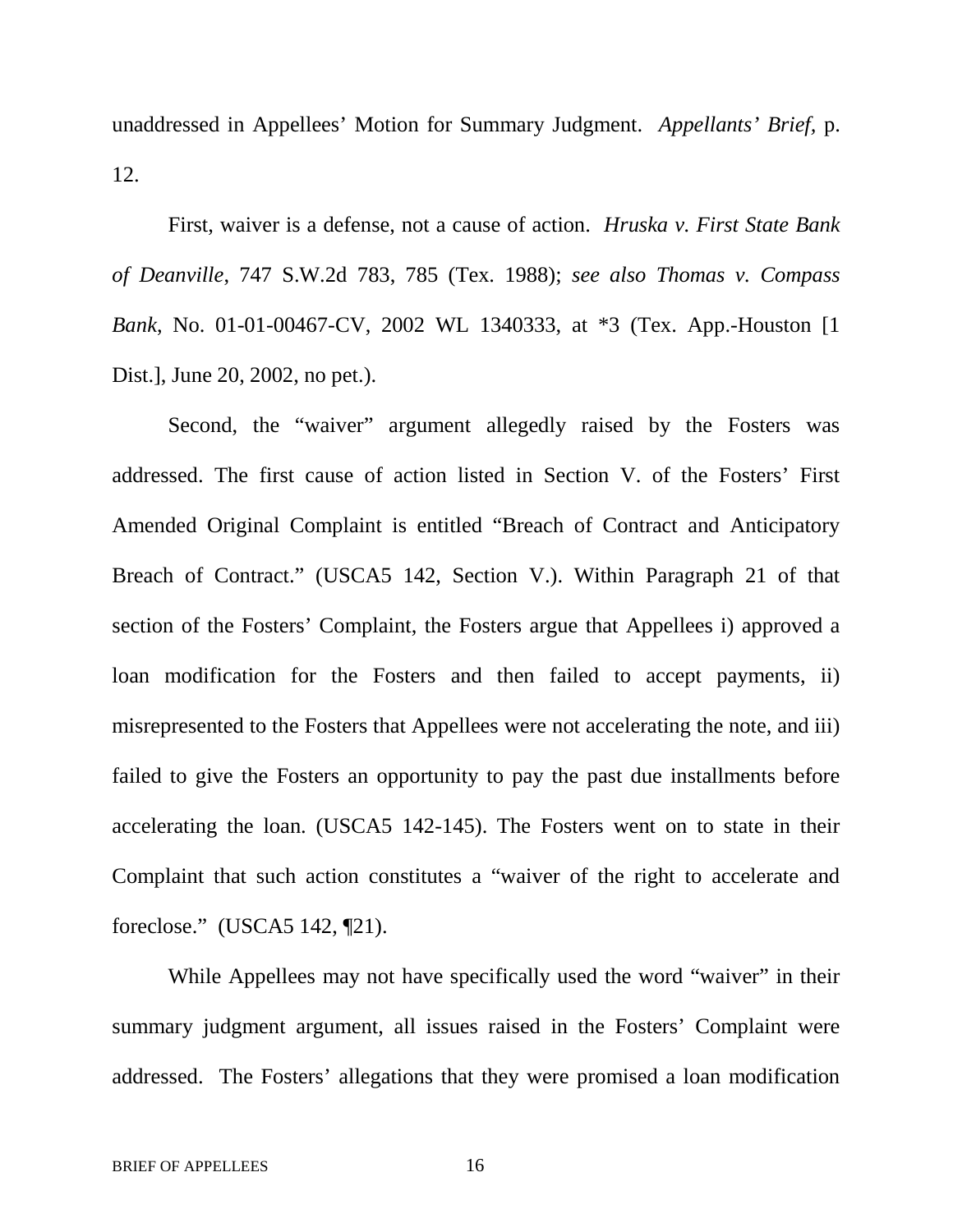and that no foreclosure would occur was addressed in Appellees' summary judgment arguments under Section V.B.i) of the Appellees' Brief in Support of the Motion for Summary Judgment ("Motion") relative to breach of contract (USCA5 208-210, ¶¶ 32-39), and Section V.B.ii) of the Motion relative to the statute of frauds (USCA5 211-213, paras 40-48), as well as in Pages 2-6 of their reply to the Fosters' response to Appellees' Motion. (USCA5 692-696). The Appellees properly addressed all of the Fosters' claims raised in their First Original Amended Complaint, and were properly granted summary judgment by the District Court.

### **ISSUE 3: The District Court properly overruled the Fosters' objections to Appellees' summary judgment evidence as i) Nichelle Jones basis for personal knowledge was established, and ii) the Fosters failed to identify any alleged conclusory statements.**

The Fosters contend that the District Court erred in overruling their objections to the Declaration of Nichelle Jones based on i) lack of a showing of a basis for purported personal knowledge of Ms. Jones, and ii) conclusory statements that are not supported by evidence rendering them heresay. *Appellants' Brief,* p. 15.

**Ms. Jones' declaration establishes basis for personal knowledge**. The Fosters claim that Ms. Jones does not show that she has personal knowledge of the matters contained in her Declaration. *Appellants' Brief*, p. 15. However, Ms. Jones stated in her Declaration that she had worked at Ocwen for 12 years. (USCA5 237, ¶2). She states that she "held the position of Loan Analyst at Ocwen since January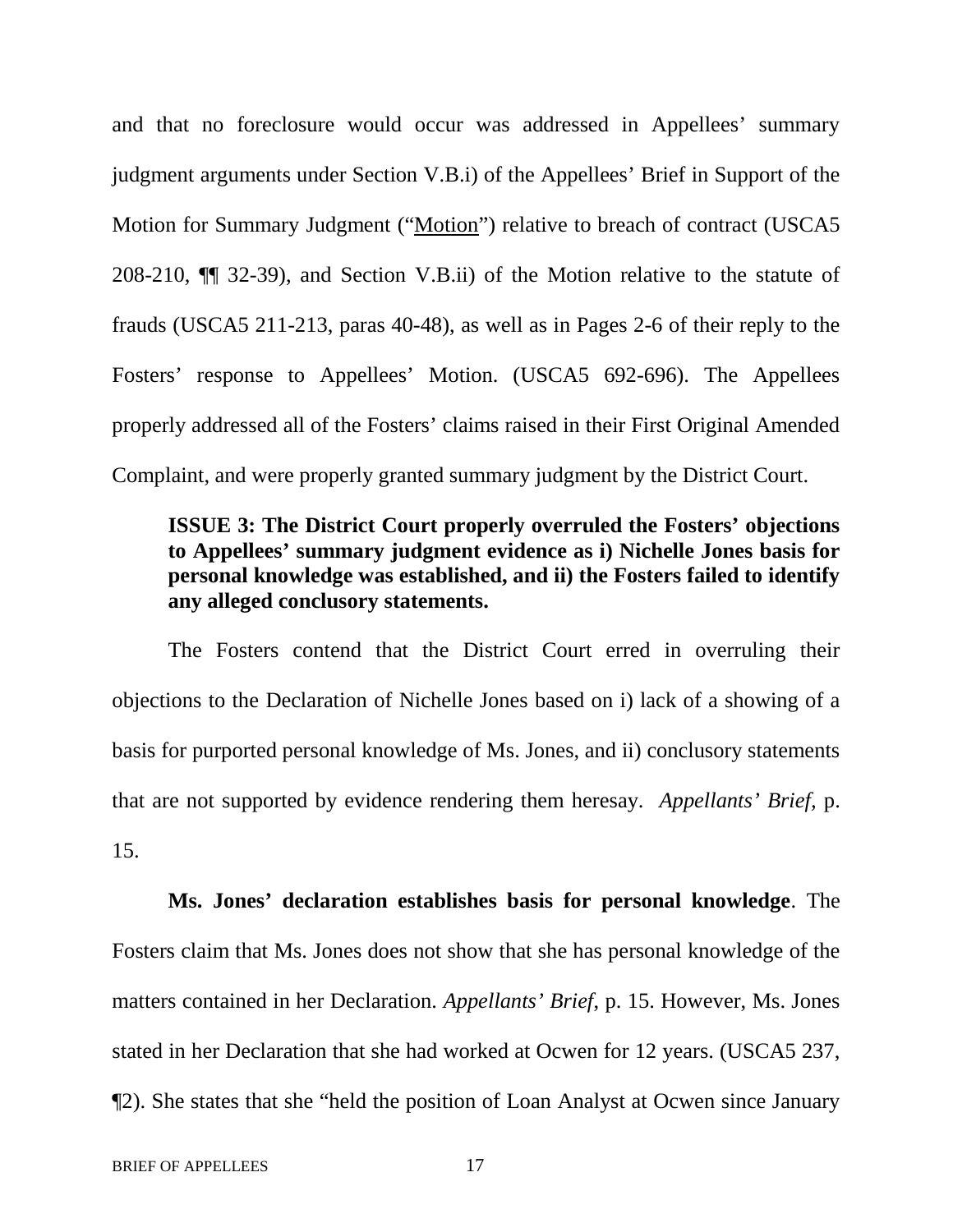2006. (USCA5 237, ¶2). According to her Declaration, in that position, "[her] job duties include: researching the loan histories of parties who are in litigation with Ocwen; determining whether or not these parties made timely principal, interest, escrow and other payments on their mortgages that Ocwen services; reviewing the loan files that Ocwen has for these parties to determine whether the loans were properly originated and serviced; and serving as Ocwen's corporate representative in trials, court hearings, depositions and mediations as necessary." (USCA5 237- 238, ¶2).

Ms. Jones states in her Declaration that "All statements of fact made herein are true, correct, and within my personal knowledge." (USCA5 237, ¶1). She further states that "I researched and reviewed the documents in Ocwen's possession regarding the loan of Michelle Foster and Rickey Foster that has been serviced by Ocwen, and the statements in this Declaration are based upon my research and review of these documents." (USCA5 238, ¶3). Furthermore, Ms. Jones stated that,

I am a custodian of records for Ocwen. Attached hereto are business records of Ocwen. These records are kept by Ocwen in the regular course of business, and it was the regular course of practice of Ocwen for an employee or representative of Ocwen with knowledge of the act, event, condition, or opinion recorded to make the record or to transmit information thereof to be included in such records; and the record was made at or near the time or reasonably soon thereafter. The records attached hereto are the originals or exact duplicates of the originals.

(USCA5 240, ¶18).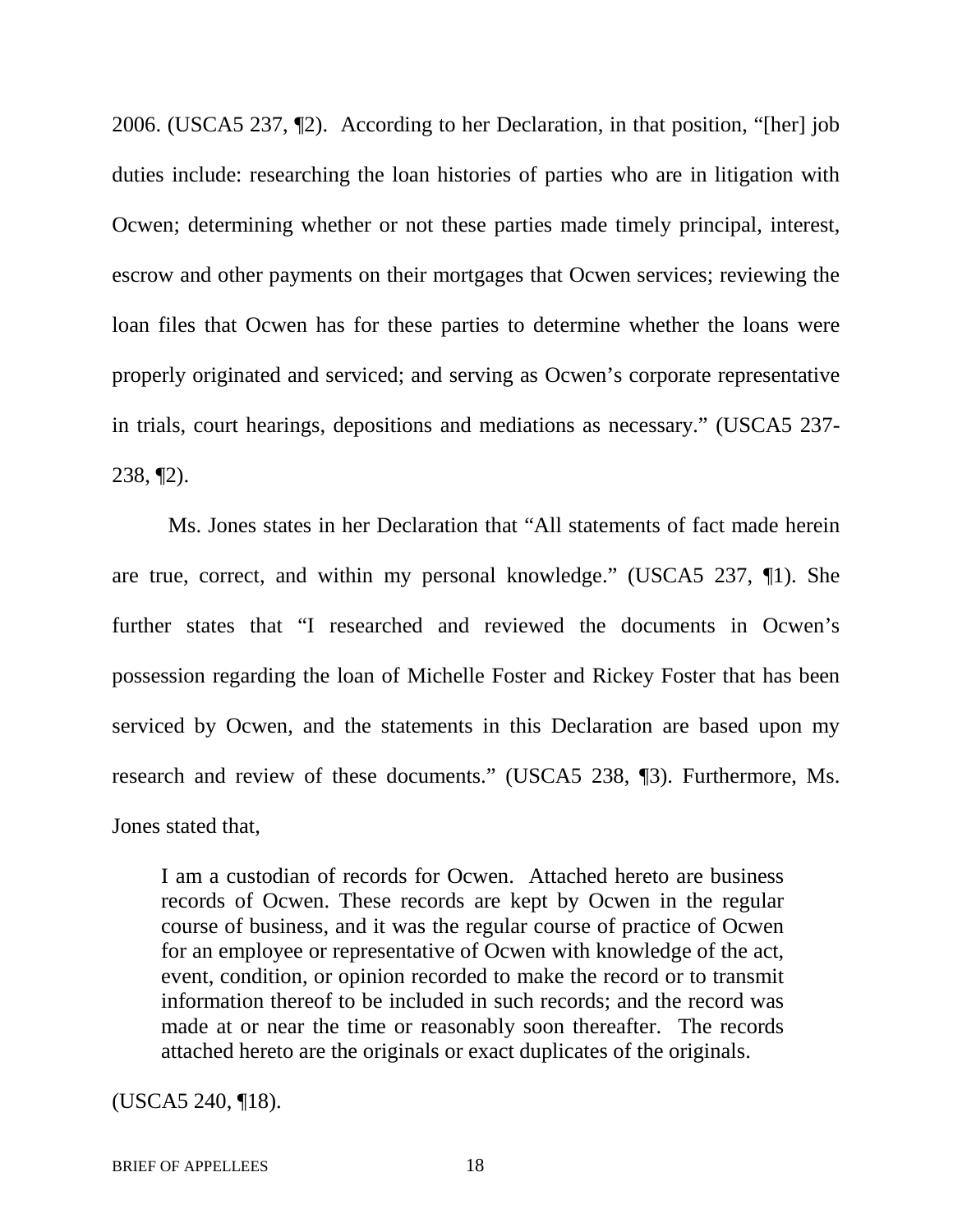In *Dalton v. FDIC*, 987 F.2d 1216, 1223 (5th Cir. 1993), the court used personal experience as an example of a way a corporate office may gain personal knowledge. *Id.* at 1223. The Court further held that "an affidavit of an FDIC account officer is not defective solely because the officer did not have personal knowledge of the loan transaction when it occurred, and only learned about the transaction after the bank went into receivership." *Id. (citing RTC v. Camp, 965* F.2d 25, 29 (5th Cir. 1992)).

The Fifth Circuit has held that a bank employee may gain personal knowledge by reviewing the organization's records, which may include records from a predecessor company. *Dalton*, 987 F.2d at 1223. Furthermore, an affiant may gain personal knowledge about activities in which she did not personally participate, and an affiant's personal knowledge and competence to testify may be inferred from her position. *Madison One Holdings, LLC v. Punch International, NV*, Civil Case No. 4:06-cv-3560, 2009 WL 911984, at \*11 (S.D. Tex. Mar. 31, 2009)(internal citations omitted). Ms. Jones's testimony is based on review of the documentation concerning the loans guaranteed by Defendant. (USCA5 237-238, ¶3). Furthermore, Ms. Jones states that the records attached to her Declaration are "business records of the Ocwen" and "kept in the normal course of business." (USCA5 240, ¶18). The exhibits are properly-authenticated business records, *see*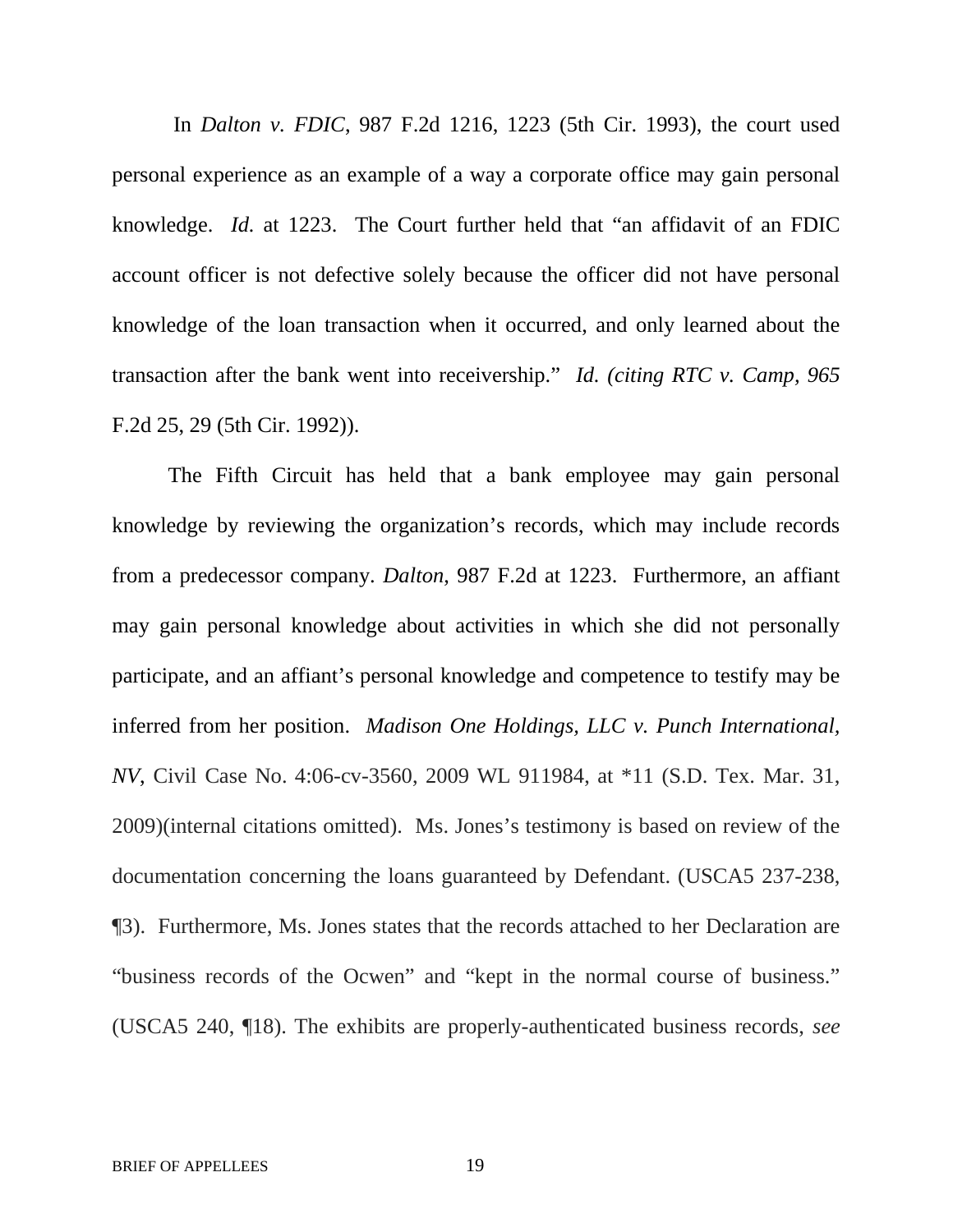FED. R. EVID. 803(6), and the Declaration establishes the personal knowledge of Ms. Jones relative to her statements regarding the Fosters' loan.

The Fosters further complain that in her Declaration Nichelle Jones provides inadmissible conclusory statements. *Appellants' Brief,* p. 15. The Fosters do not say which statements are supposedly legal conclusions. *See Appellants' Brief,* p. 15-20. Without providing any specific basis for their objections, the Fosters failed to make a proper objection to the Declaration on this argument. *Tucker v. SAS Institute, Inc*., 462 F.Supp.2d 715, 722 (N.D. Tex. 2006) (objections to summaryjudgment evidence must be specific).

The Fosters' objections to the Appellees' summary judgment evidence were properly overruled by the District Court.

## **ISSUE 4: The District Court properly found for Appellees on the Fosters' claims for breach of contract.**

MERS, as nominee for Success Investments, Inc., the original lender, executed the Transfer of Lien to U.S. Bank. (USCA5 316). The Transfer of Lien states that it transfers the assignor's interest in the Deed of Trust, but also "any and all notes and obligations therein described or referred to . . ." (USCA5 316, second paragraph).

The Fosters contend that that MERS lacked authority to transfer the applicable loan documents, and therefore Appellees lacked authority to foreclose on the Fosters' loan. *Appellants' Brief,* pp. 21-27. The Fosters also argue that the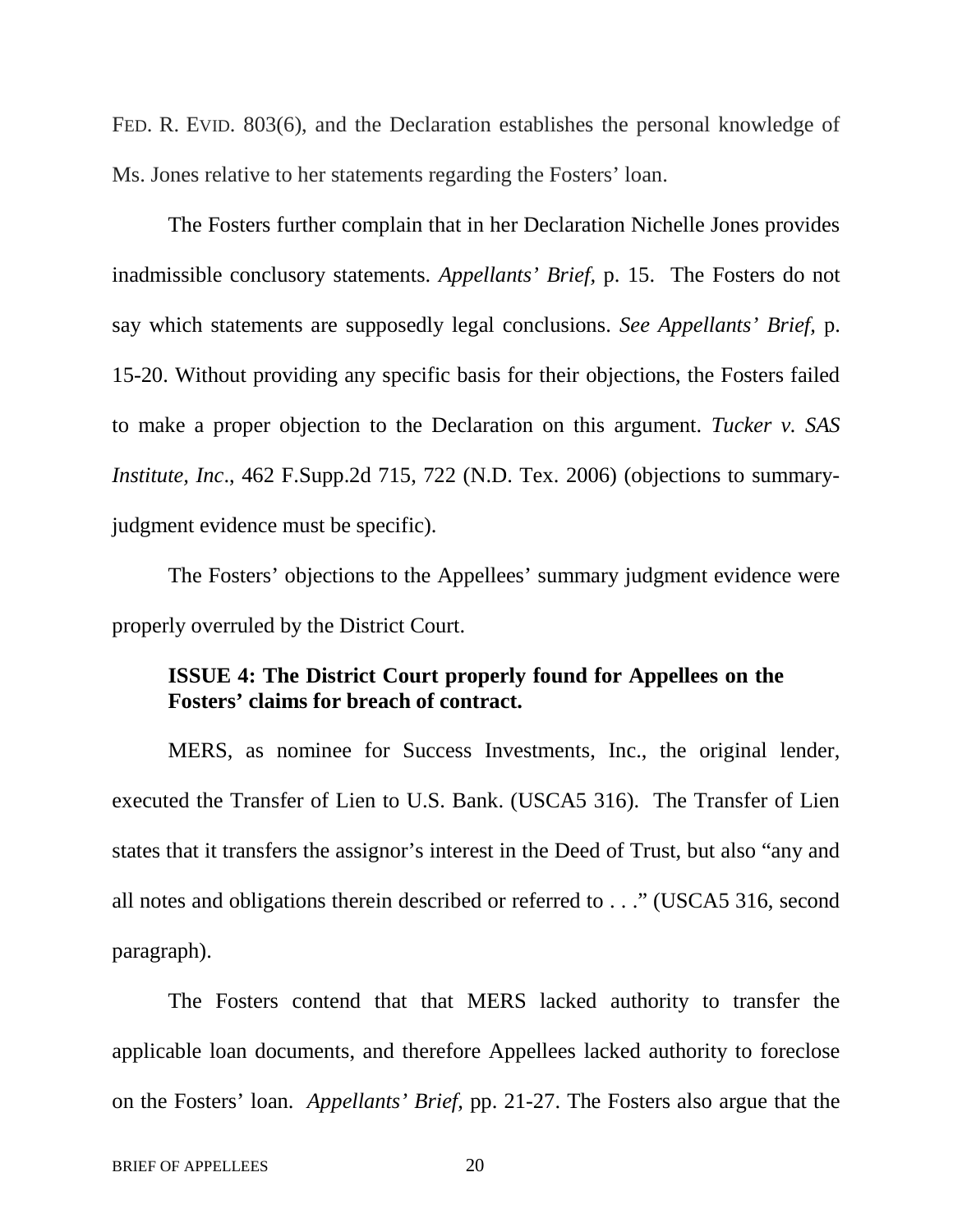District Court erred in its interpretation of certain exceptions to the statute of frauds, as the Fosters claim that promissory estoppel and partial performance should bar the Appellees from relying on the statute of frauds and from foreclosing under the Deed of Trust, and they assert that the Appellees made misrepresentations to the Fosters about their loan modification. *Appellants' Brief*, pp. 27-31. The Fosters also claim that the District Court erred in finding that Ocwen was allowed to appoint a substitute trustee. *Appellants' Brief*, p. 31.

However, as will be shown in below, i) the Fosters have no standing to challenge the assignment, ii) MERS may execute such assignments, iii) the Fosters' arguments relative to the statute of fraud exceptions are inapplicable to the facts of this case, and iv) there is no evidence to show that the Appellees made misrepresentations to the Fosters about the loan modification, and v) Ocwen did not appoint the substitute trustee in Ocwen's name, but as attorney in fact for U.S. Bank, the holder of the Note and Deed of Trust.

### **Sub-Issue 4a: The District Court properly found that the Fosters do not have standing to contest the assignment from MERS to U.S. Bank.**

The Fosters lack standing to assert a breach of contract claim based on the assignment of their mortgage loan because they cannot prove their privity to the assignment. *See Pagosa Oil,* 323 S.W.3d at 210. The Fosters do not claim to be parties to the assignment of the Note and Deed of Trust, nor do they claim to be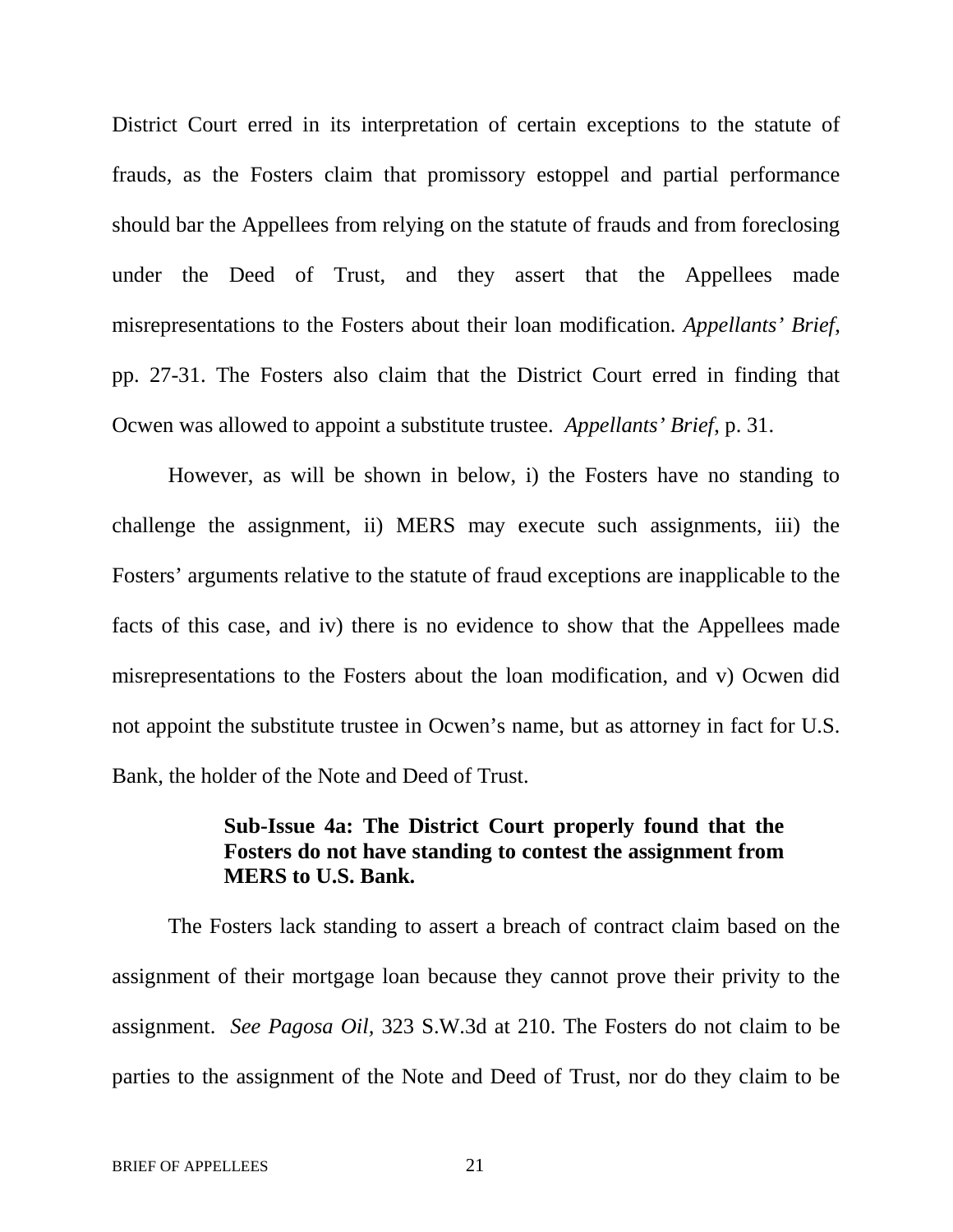third-party beneficiaries of the assignment of the note and deed of trust, and in fact, the Fosters are not parties or third-party beneficiaries of the assignment. Recent case law has confirmed that a plaintiff has no standing to contest various assignments as he or she was not a party to the assignment. *Eskridge*, No. 6:10– CV–285, 2011 WL 2163989, at \*5; *see also Allen*, 2011 WL 2683192, at \*4; *McAllister*, 2011 WL 2200672, at \*5-6. Further, no provision of the assignment of Fosters' note or deed of trust "manifest[s] a clear intent to benefit the borrowers" and under Texas law, "a presumption exists that parties contracted for themselves unless it 'clearly appears' that they intended a third-party to benefit from the contract." *See Trevino,* No. M-11-8, 2011 WL 2709063, at \*3.

The Fosters rely on *Wells Fargo Bank, N.A. v. Ballestas,* No. 01-10-00020- CV, 2011 WL 1835265 (Tex. App.-Houston [1st Dist.] May 12, 2011, no pet.) in support of their position, and claim that the District Court erred in its interpretation of the case. *Appellants' Brief*, p. 20. The court in *Ballestas,* relying on its earlier opinion in *Yasuda Fire and Marine Ins. Co. of America v. Criaco*, 225 S.W.3d 894 (Tex. App.-Houston [14th Dist.] 2007, no pet.), merely held that the court had previously determined an issue regarding whether the lender in that case could enforce a note—there was no discussion about whether the borrowers, as strangers to the assignments, had standing to contest them. The *Ballestas* court said so itself:

> In response, Wells Fargo contends that the 280th District Court's reference to standing indicates that the court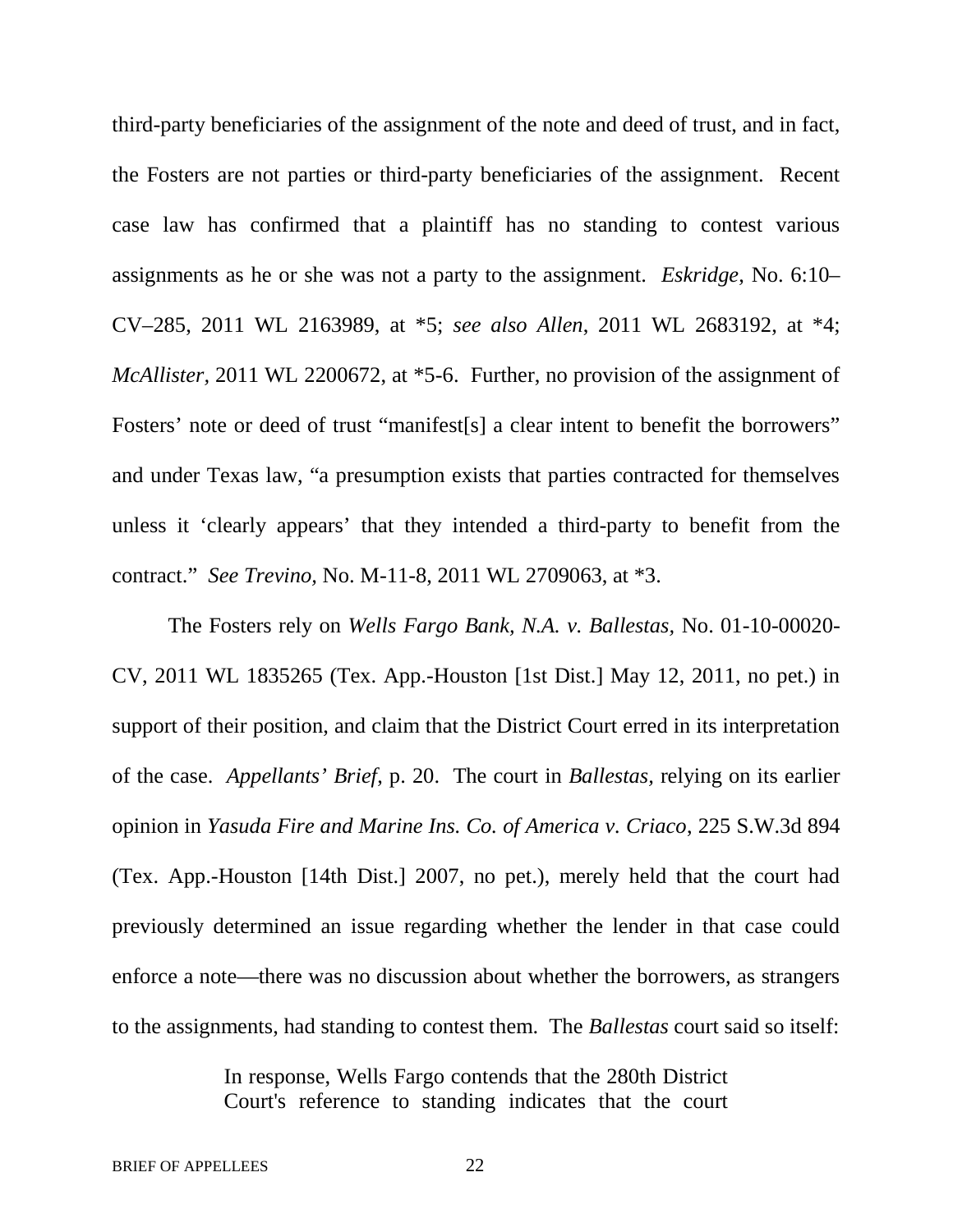lacked subject-matter jurisdiction to render a final judgment. We reject this contention. "[T]he question of whether a party is entitled to sue on a contract is sometimes informally referred to as an issue of standing." [Citations omitted]. Because ownership of the promissory note was an essential element of Wells Fargo's right to collect on it, [citations omitted] the 280th District Court's determination that Wells Fargo did not own the promissory note is a determination on the merits, not one of jurisdiction. [Citations omitted]. Thus, the prior final judgment is not void.

*Id.* at \*5.

The issue in that case was the authority of a lender to foreclose, as is reflected in the above. The *Ballestas* case did not adjudicate a question of the borrower's standing.

The District Court properly found that the Fosters' contest of the assignments of the loan documents should therefore be dismissed for lack of standing.

Even assuming that a plaintiff does have standing to contest an assignment of a note, allegations that MERS lacks authority to assign a note are without merit because "the note and deed of trust are construed together as a single document." *Eskridge,* 2011 WL 2163989, at \*5. Furthermore, under Texas law, the "ability to foreclose on a deed of trust is transferred when the note is transferred, not when as assignment of deed of trust is either prepared or recorded." *Bittinger*, 744 F.Supp.2d at 625. MERS is identified in the Deed of Trust as the nominee for the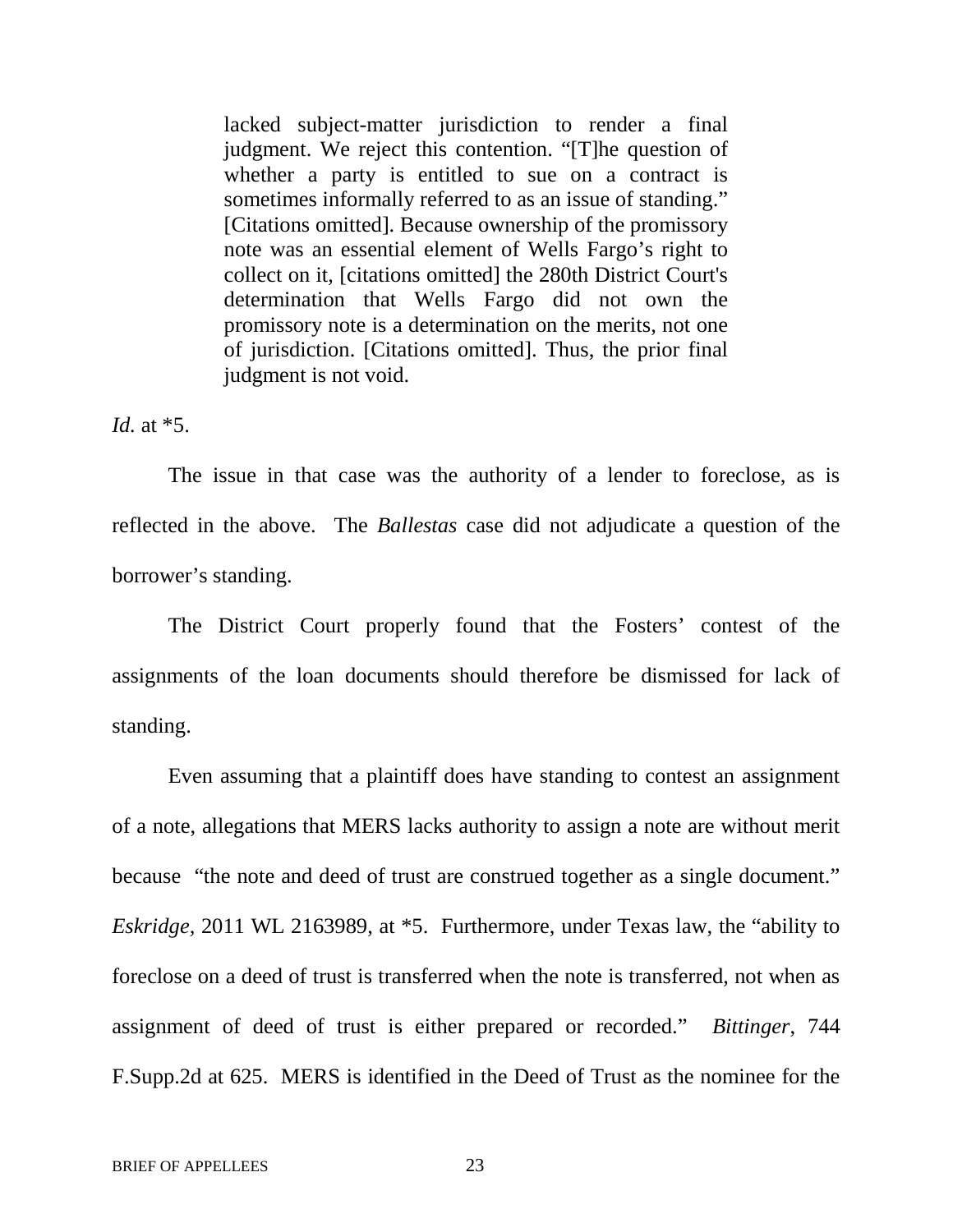original noteholder and all successors and assigns. (USCA5 258¶(E)). *See Allen*, 2011 WL 2683192, at \*4; *McAllister*, 2011 WL 2200672, at \*5. Accordingly, MERS is able to convey the interest in the subject deed of trust to U.S. Bank as the successor noteholder. *See Allen*, 2011 WL 2683192, at \*4; *McAllister*, 2011 WL 2200672, at \*5.

Furthermore, at no time did the Fosters contest the ownership of the note until they were in default and initiated this lawsuit. The Fosters and Ocwen executed a loan modification agreement in 2008 wherein the Fosters agreed to "forever irrevocably waive and relinquish any claims, actions or causes of action, statute of limitations or other defenses…which exist as of the date of this modification, whether known or unknown...in connection with the making, closing, administration, collection or the enforcement by Ocwen of the loan documents…" (USCA 323, ¶7).

The Fifth Circuit recently examined the effect of such agreements on subsequent claims in *Lozano v. Ocwen Federal Bank, FSB*, 489 F.3d 636 (5th Cir. 2007), a case bearing almost identical facts to this case. The Fifth Circuit held that the borrowers were estopped from taking a position inconsistent with the terms of a forbearance agreement wherein the borrowers agreed that "they have no defense, setoff or counterclaim with respect to the default or their obligation under the Note and Mortgage" because they had received the benefit of Ocwen's forbearance from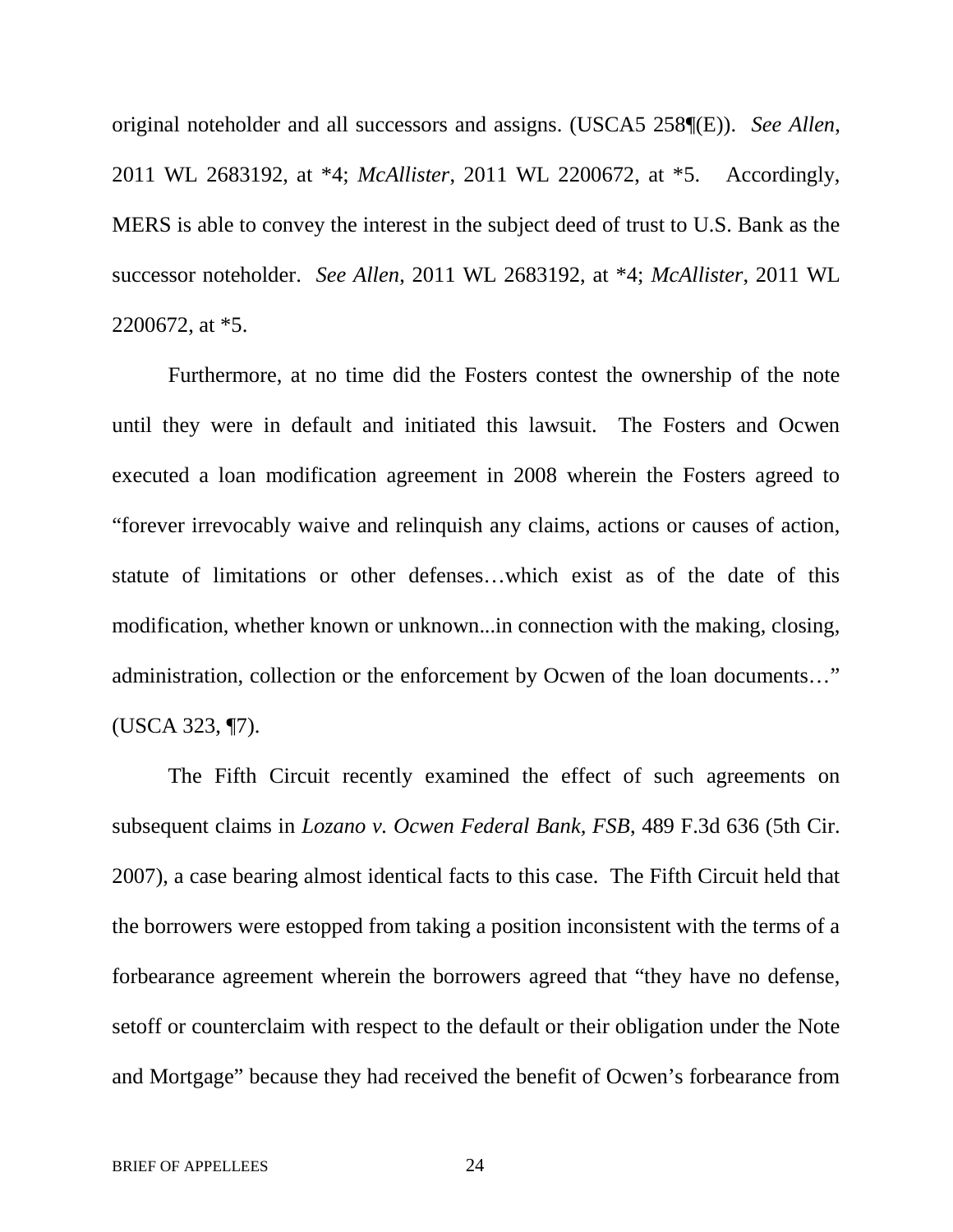pursuing its default remedies under the loan documents. *Lozano*, 489 F.3d at 639. The Fosters may not now take a position inconsistent with the loan modification agreement by disputing U.S. Bank's ownership of the note.

It is not for plaintiff to interject arguments between assignor and assignee, when they have no disputes between them, in an effort to walk the note. That is the essence of why the Fosters have no standing to contest the assignments, and the District Court properly ruled on this issue.

# **Sub-Issue 4b: The District Court properly found no merit to the Fosters' argument that the assignment from MERS to U.S. Bank is unenforceable and that Appellees lacked authority to foreclose on the Fosters' loan.**

The Fosters claim that the assignment by MERS, as nominee, in the Transfer of Lien was unenforceable because the note was not transferred. *Appellants' Brief*, p.23. The Fosters offer no authority to contradict the several recent cases that have held that MERS may execute such documents. *See, e.g., Defranceschi v. Wells Fargo Bank, N.A.,* No. 4:10–CV–455–Y, 2011 WL 3875338, at \*4 (N.D. Tex. Aug. 31, 2011)*; Wigginton v. Bank of N.Y. Mellon,* No. 3:10–CV–2128–G, 2011 WL 2669071, at \*2 n. 2 (N.D. Tex. July 7, 2011); *Allen,* 2011 WL 2683192, at \*3–4; *Eskridge,* 2011 WL 2163989, at \*5.

The Fosters argue the note and deed of trust were split because, according to the Fosters, MERS cannot serve as a nominee for the noteholder. *Appellants' Brief,* pp. 22-27. The Fosters make this argument despite the express approval of "book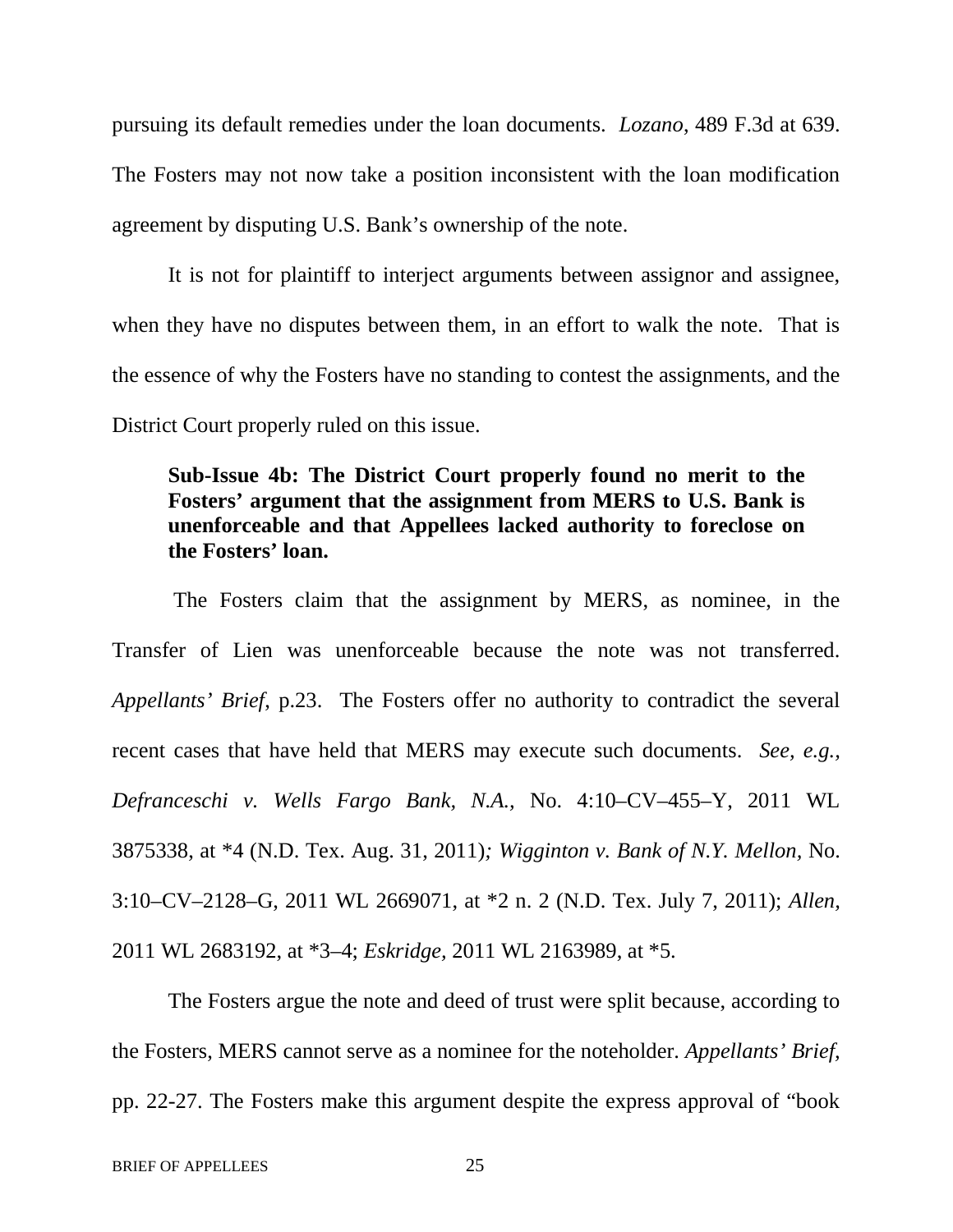entry systems" like MERS in Texas law. TEX. PROP. CODE §51.0001(1). Further, recent case law has determined that MERS may properly act as the beneficial holder of a deed of trust and when a note gets transferred from one mortgagee to another, the interest in the subject deed of trust goes along with it. As one Court recently held:

> Plaintiff has no standing to contest the various assignments as she was not a party to the assignments. Even if she has standing, her allegations are without merit because MERS was given the authority to transfer the documents in the Deed of Trust. The Restatement (3d) of Property offers no support for Plaintiff's claims. As MERS is a beneficiary and nominee for both the originating lender and its successors and assigns by the express language in the Deed of Trust, the situation falls within an exception to the general rule that a party holding only the deed of trust cannot enforce the mortgage. *See Comment e to the Restatement (3d) of Property (Mortgages)* § 5.4. Section 5.4 additionally notes that a "transfer of an obligation secured by a mortgage also transfers the mortgage unless the parties to the transfer agree otherwise." Plaintiff makes no allegations that the parties in this case agreed otherwise. Finally, while the Note may not specifically mention MERS, the Note and Deed of Trust must be read together in evaluating the terms ... thus, the Note and Deed of Trust are construed together as a single instrument.

*Eskridge,* 2011 WL 2163989, at \*5. In a similar a case brought by the same plaintiffs attorneys in the present matter, the Court relied upon *Eskridge* in concluding that there was no basis for the plaintiffs' "splitting of note and deed of trust" argument. *McAllister,* 2011 WL 2200672, at \*5-6. The subject deed of trust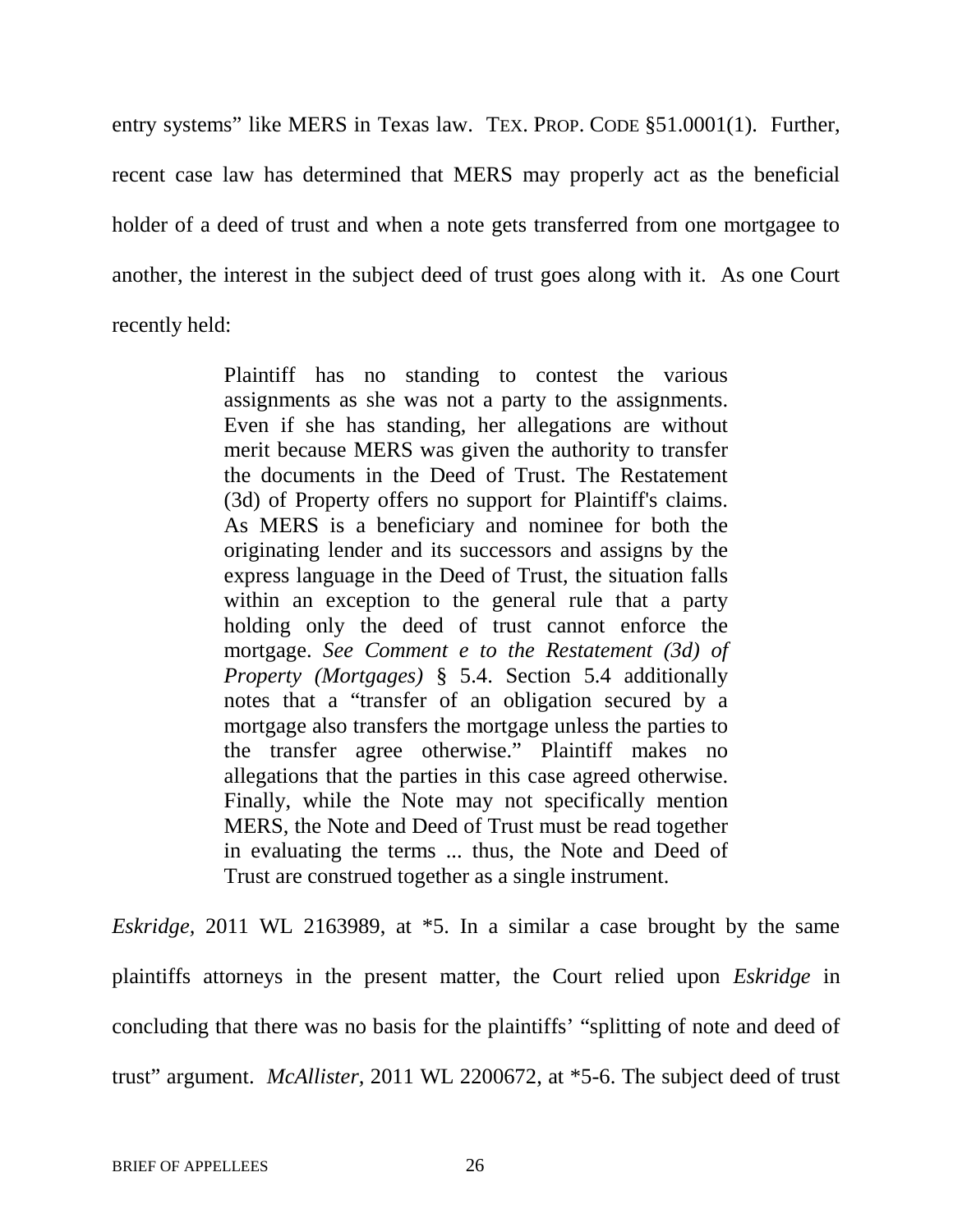in this lawsuit expressly provided that MERS held the deed of trust interest for the benefit of the original noteholder and its successor and assigns. (USCA5 257). MERS, thus, was able to convey the interest in the subject deed of trust to U.S. Bank as the successor noteholder. *See McAllister*, 2011 WL 2200672, at \*5-6.

The District Court properly held that MERS could transfer the entire loan, and that Appellees were authorized to foreclose.

# **Sub-Issue 4c: The District Court did not err in its application of the law concerning the Statute of Frauds and finding that no oral agreement exists that Appellees would modify the loan or when Appellees would foreclosure.**

Section 26.02 of the Texas Business and Commerce Code requires that loan agreements exceeding fifty thousand dollars to be in writing. The loan modification at issue in the present case must be in writing as it involves a loan over fifty thousand dollars. In the absence of any writing, these loan agreements are not enforceable. TEX. BUS. & COMM. CODE §26.02(b). Here, the Fosters executed the Note on or about December 10, 2004, in the amount of \$118,750.00, which was secured by a Deed of Trust. (USCA5 243-250). Because the Note constituted a loan agreement in excess of fifty thousand dollars, the agreement was required to be in writing, and in fact, was written. TEX. BUS. & COMM. CODE  $$26.02.$  (USCA5 243-250).<sup>4</sup>

<sup>&</sup>lt;sup>4</sup> The Fosters also executed the Loan Agreement Addendum stating that there were no oral agreements to the loan. (USCA5 310).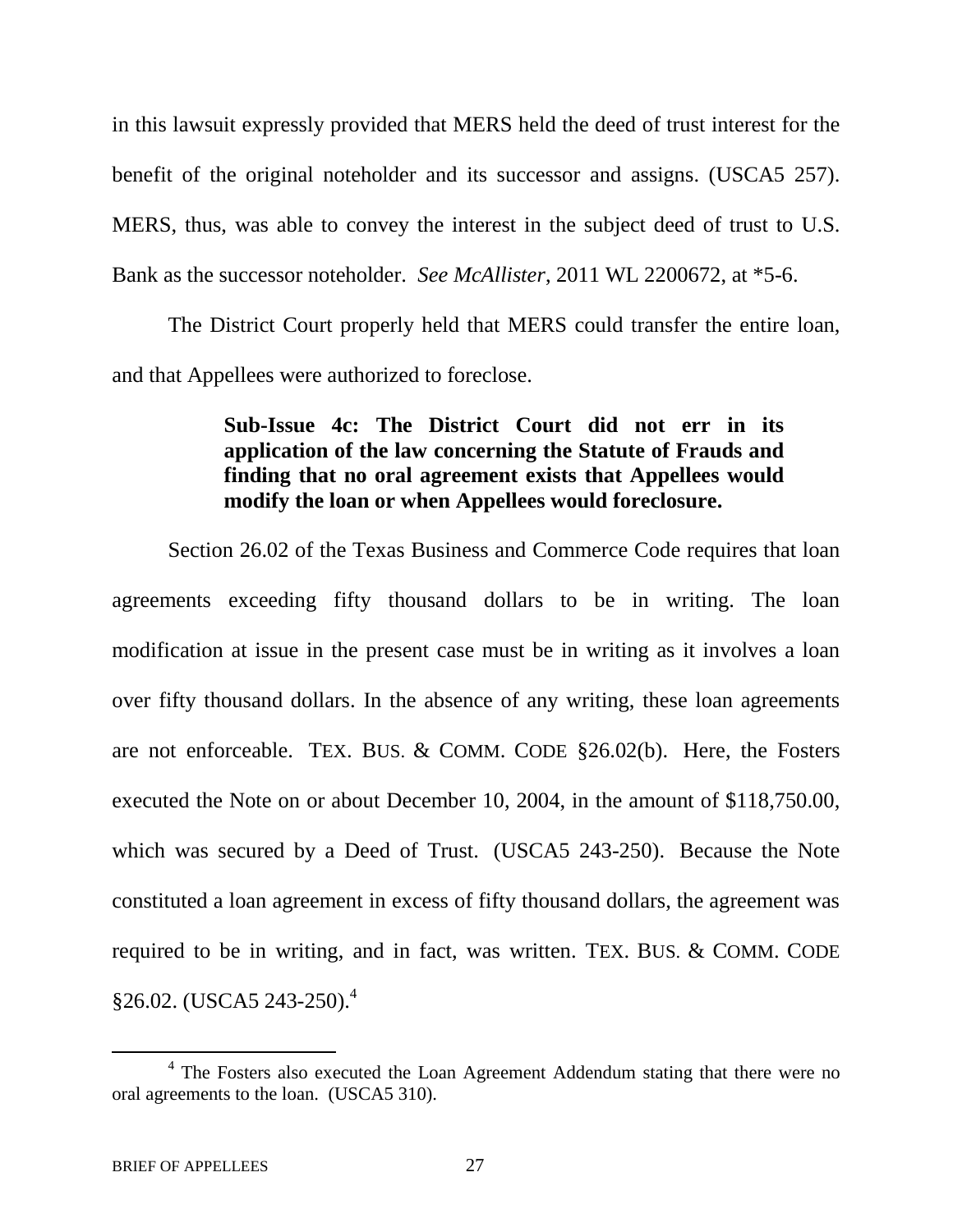Any modification to an existing agreement must be in writing if the "modification encompasses or relates to a matter that must be in writing." *Deuley v. Chase Home Finance, LLC*, Civil Action No. H-05-04253, 2006 WL 1155230, at \*2 (S.D. Tex. Apr. 26, 2006). When a purported oral modification relates to an original loan agreement that exceeds fifty thousand dollars, that oral modification must also be reduced to writing. *Id.*; *Burnette v. Wells Fargo Bank, N.A.*, No. 4:09-cv-370, 2010 WL 1026968, at \*4 (E.D. Tex. Feb. 16, 2010). The only exception to this rule is if the time for performance alone is extended prior to the time for performance. *Deuley,* 2006 WL 1155230, at \*2; *Triton Commercial Properties, Ltd. v. Norwest Bank Texas, N.A.*, 1 S.W.3d 814, 818 (Tex. App.- Corpus Christi 1999, pet. denied). However, such modification cannot materially alter any terms of the underlying written contract. *Deuley,* 2006 WL 1155230, at \*2; *Triton*, 1. S.W.3d at 818.

The Fosters claim that promissory estoppel and part performance are exceptions to the statute of frauds that are applicable in the present case such that the Fosters should be able to avoid the requirements of the statute of frauds. *Appellants' Brief*, p. 29. The Fosters base their promissory estoppel and part performance arguments on alleged oral representations or agreements made by Appellees to the Fosters that Appellees would provide a loan modification and that no foreclosure would occur for a period of time. *Appellants' Brief*, pp. 30-31.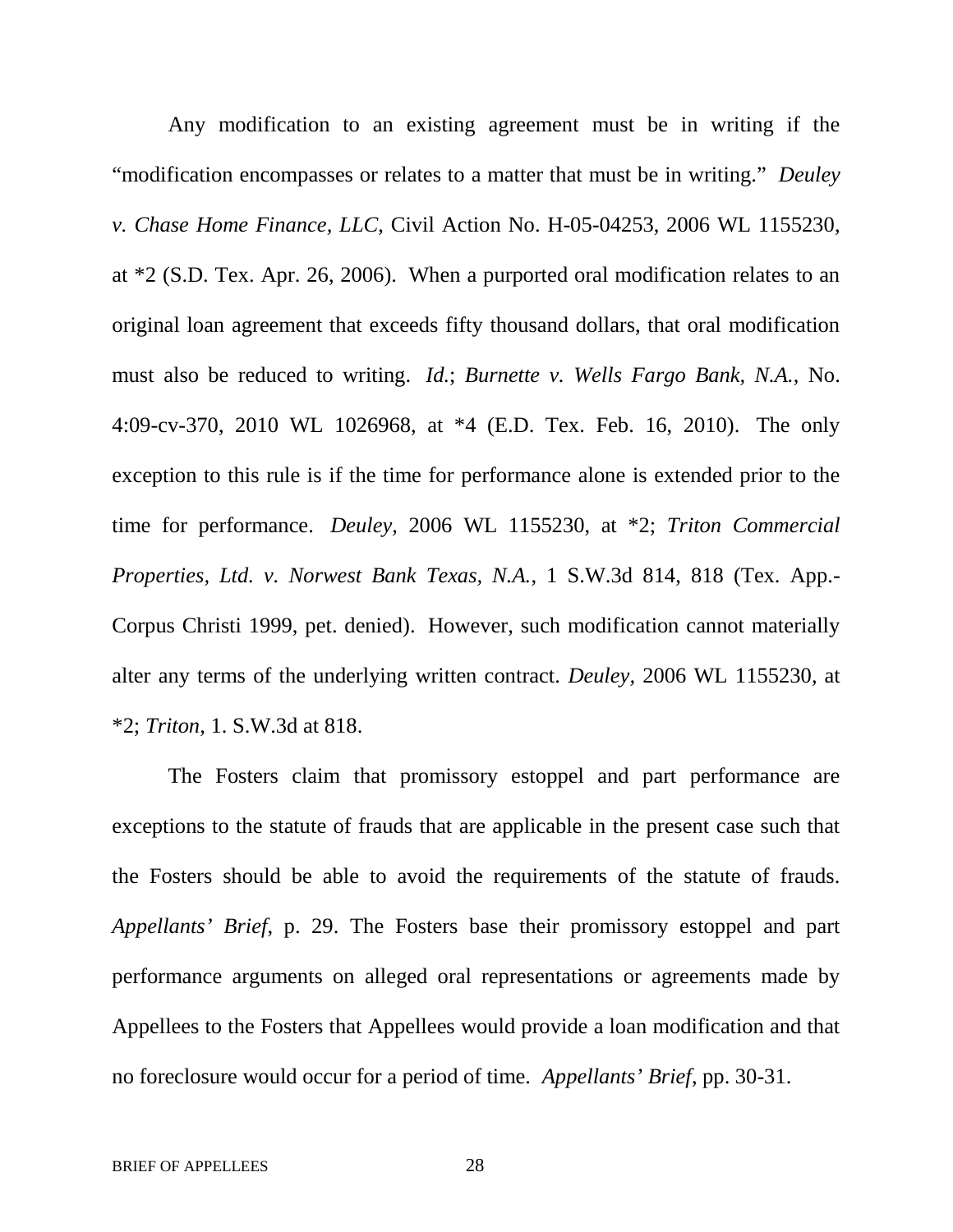The Fosters do not state in their Appellants' Brief how the facts in this case fit the elements of promissory estoppel or part performance, they just list a number of statements or actions purportedly made by Appellees and make the blanket statement that "[t]hese instances show promissory estoppel barring Appell[ees] from relying on the statute of frauds and from proceeding to foreclosure under the contracts as well as promissory estoppel for partial performance." *Appellants' Brief*, pp. 30-31. The Fosters do not explain how these "instances" meet the requirements of either promissory estoppel or part performance, and in fact they do not. The Fosters' list of "evidence" merely shows that there was discussion between the parties about a loan modification, however, the Fosters never submitted a complete loan modification application, knew the loan agreement was not modified (*see* discussion *infra*, pp. 31-34), and they admitted that Appellees did not agree to modify the loan or promise not to foreclose. (*See* discussion *infra*, pp. 35-36).

**Promissory Estoppel**. To establish the defense of promissory estoppel, the plaintiff must establish i) a promise, ii) reliance thereon that was foreseeable to promissor, and iii) substantial reliance by promissee to his or her detriment. *Lozada v. Farrall & Blackwell Agency, Inc*., 323 S.W.3d 278, 291 (Tex. App.-El Paso 2010, no pet.). There is an additional requirement that the promisor promised to sign a written document complying with the statute of frauds when promissory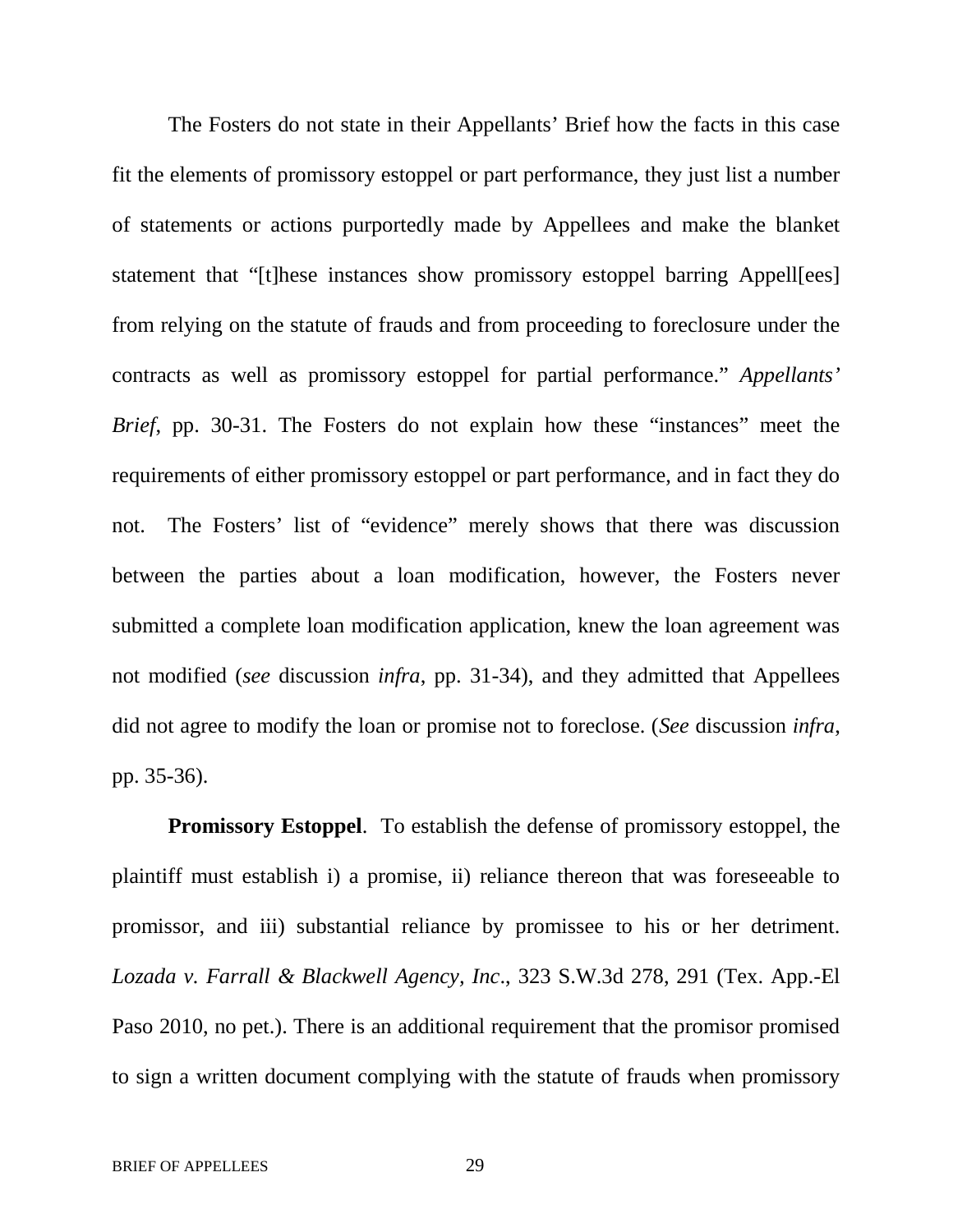estoppel is raised. *Ford v. City Bank of Palacios*, 44 S.W.3d 121, 139 (Tex. App.- Corpus Christi 2001, no pet.). The Fosters have not argued, nor is there any evidence in the record, that Appellees promised to execute a written document incorporating any alleged oral agreement.

**Partial Performance**. If a contract has been partially performed, but does not meet the requirements of the statute of frauds, the contract may be enforced in equity if denial of enforcement would amount to virtual fraud. C*armack v. Beltway Dev. Co*., 701 S.W.2d 37, 40 (Tex. App.-Dallas 1985, no writ). The fraud arises when there is strong evidence the existence of an agreement and its terms, and the party acting in reliance on the contract has suffered substantial detriment for which he has no adequate remedy, and the other party, if permitted to plead statute of frauds, would reap unearned benefit. *Id*. The acts of performance relied upon to take a parol contract out of the statute of frauds must be such as could have been done with no other design than to fulfill the particular agreement sought to be enforced. *Exxon Corp. v. Breezevale Ltd*., 82 S.W.3d 429, 438 (Tex. App.-Dallas 2002, no pet.). The Fosters never sent in a complete loan modification application. (USCA5 509-512, 650-653). Ocwen's representative, Diane Comstock, stated in her deposition that the Fosters' application for a loan modification had to be complete for any action to be taken on it. (USCA5 772, ¶9). Submitting an incomplete loan modification does not amount to partial performance.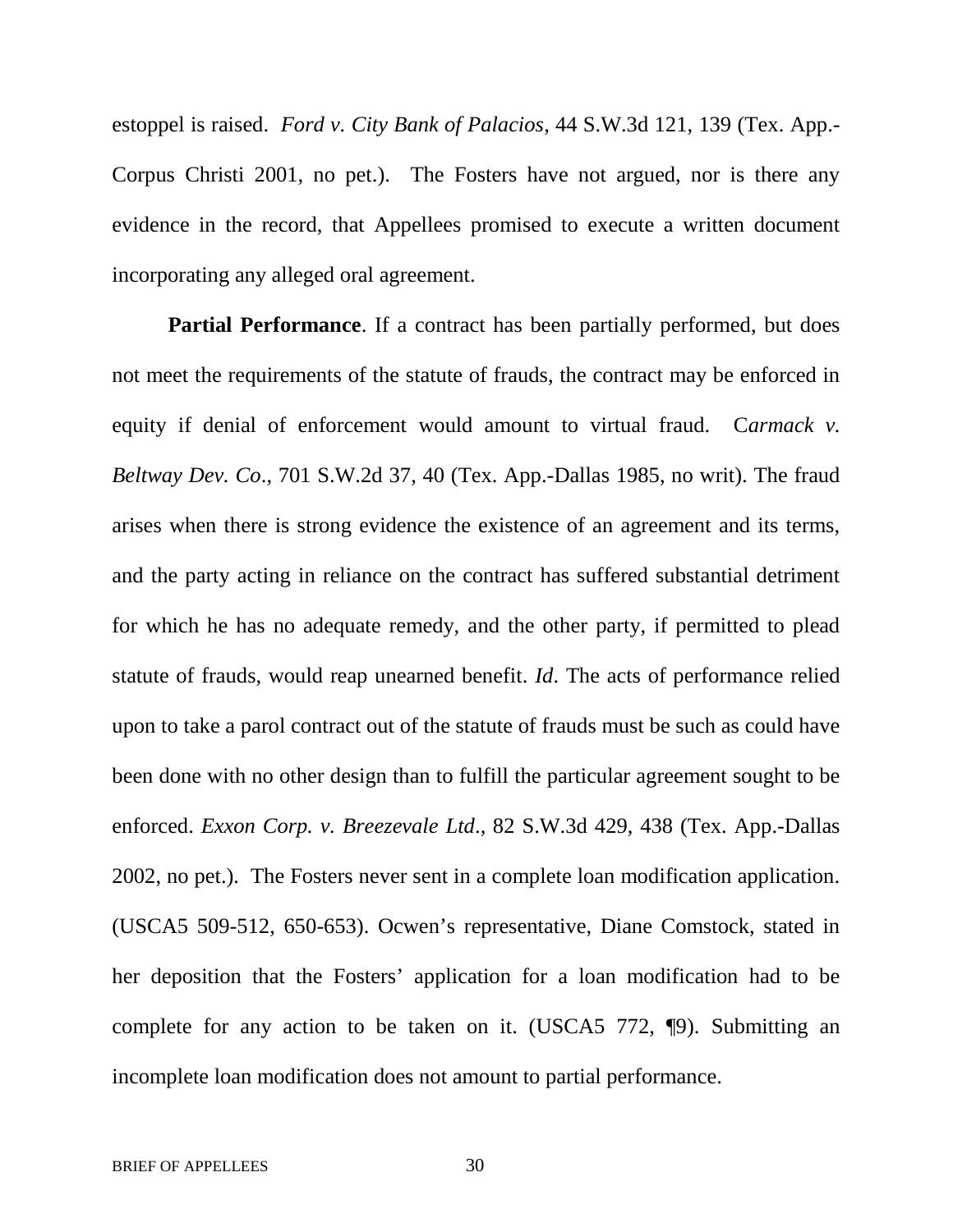**The Fosters admit loan was not modified in 2009 and failed to submit complete loan modification application**. Rickey Foster admitted in his deposition that he was not told by Ocwen that the Fosters' 2009 loan modification application was approved (USCA5 527, page 49, lines 22-24), and that he was not sent a loan modification agreement to execute relative to the 2009 modification application, even though he acknowledged that for the previous modifications he had to execute a loan modification agreement. (USCA5 527, page 49, line 25; page 50, lines 1-2). In his deposition, Rickey Foster stated,

> Q. Okay. So you submitted all the information in. And did Ocwen or U.S. Bank send you a letter notifying you that your modification had been approved?

A. For the first one or---

Q. This is the --no, this is the most recent, the 2009 loan modification request.

A. No, I never received a letter.

Q. Okay. And this loan modification was to modify the first lien note?

A. Yes, ma'am.

Q. Okay. The big one. So did they indicate to you at all that it was approved?

A. The--the people that I talked to on the phone told me that--that it was in the system and it just took time.

Q. Okay.

A. And I knew that to be true from--from what happened the first time.

Q. Okay.

A. It took a long time.

Q. Did they tell you that everything was approved?

A. They never told me that, no.

Q. Okay. Did they send you a loan modification agreement to sign for 2009 or 2010?

A. No.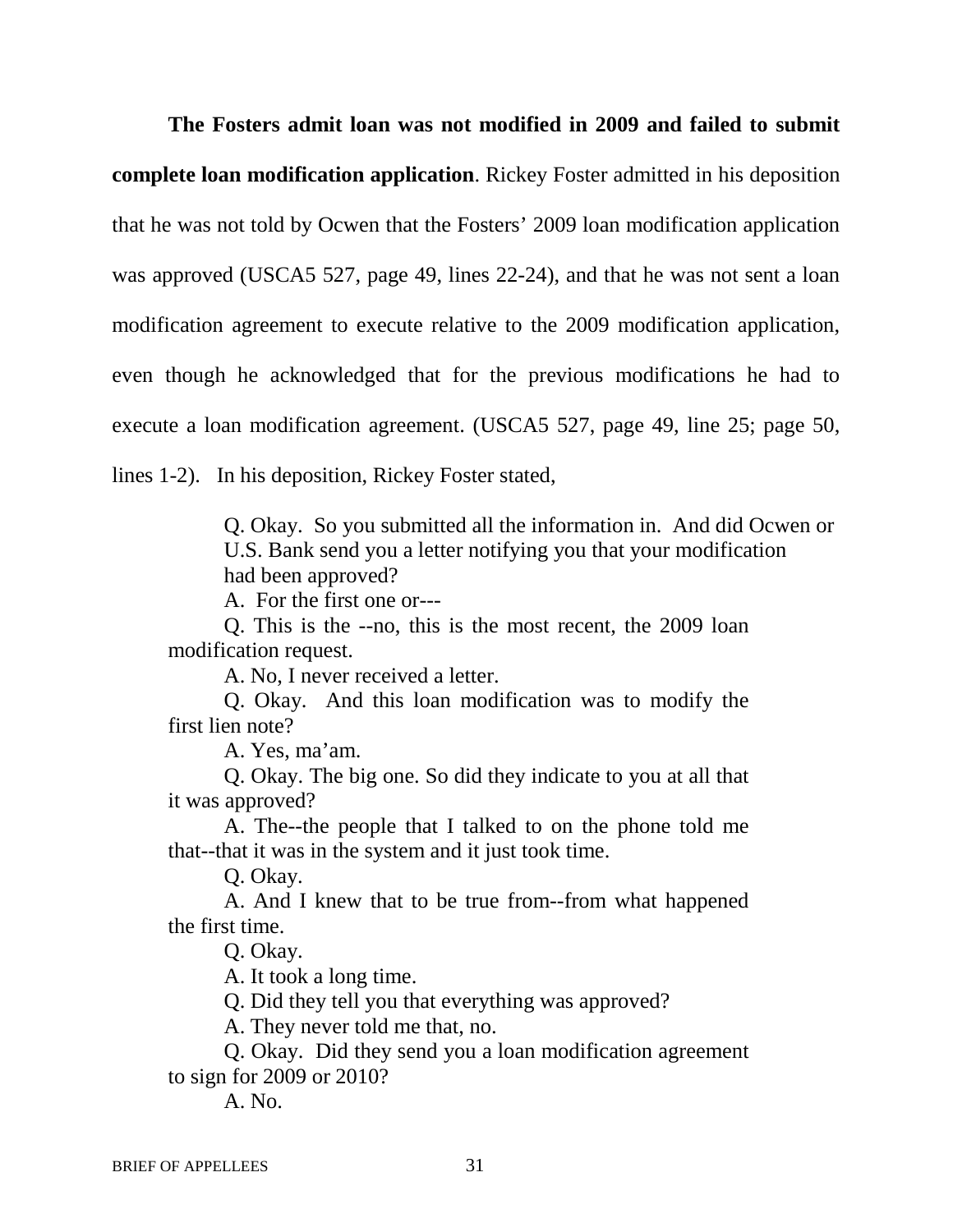Q. Okay.

A. I don't believe so.

Q. Okay. But typically, in the past, they would send you the new loan modification terms? You had to sign it and send it back in? That's how it worked the first time?

A. The first time, that's how it worked.

(USCA5 527, page 49, lines 1-25, page 50, lines 1-9).

When questioned about the correspondence that the Fosters received from Ocwen explaining alternatives to foreclosure, and what that correspondence meant to him, Rickey Foster replied, "That if I sent all this stuff in, that *they would possibly* do a loan modification." (USCA5 524, page 40, line 8-12) (Emphasis added).

Furthermore, when asked what errors Ocwen made in servicing the Fosters'

loan, Rickey Foster replied, "Communication." When asked to elaborate, he replied,

They gave me--a--the gentlemen that I talked to gave me a false sense that --and based on what happened before with the loan modification, I thought everything was okay. I thought it was just taking a long time to get it done like before and it was going to end up working out.

(USCA 529, page 59, line 18-23). Clearly Mr. Foster knew that a loan modification had not been approved by Appellees in 2009, but he was just assuming, incorrectly, that the 2009 loan modification application would be approved as it had been previously.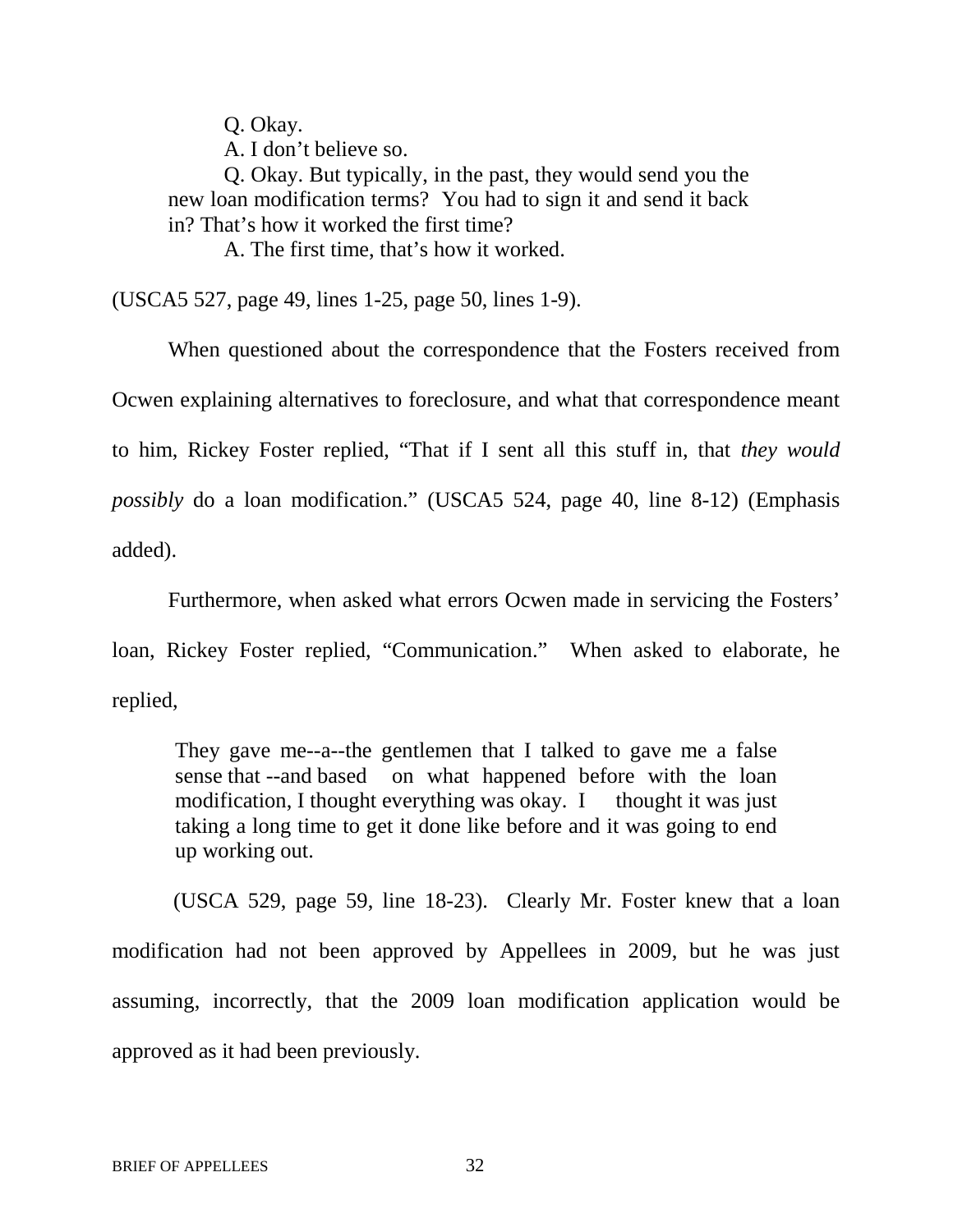The Fosters have admitted that they never received a loan modification agreement in 2009, whether oral or in writing. (USCA5 527, page 49, lines 22-24, page 50, lines 1-2). Moreover, in response to Appellees' discovery requests, the Fosters were unable to produce a copy of the purported complete loan modification application. (USCA5 498-512). Indeed, the Fosters present no evidence that they ever actually applied for a loan modification in the days leading up to the March 2, 2010 foreclosure sale.

In fact, the evidence clearly shows that the Fosters did not submit a complete application. (USCA5 509). The documents which the Fosters produced in discovery which purportedly show their effort to apply for a loan application are missing three of the four items expressly requested; namely:

- Two of the Fosters' most-recent pay stubs;
- A W-2 Statement of Federal Income Tax Form; and
- Two of the Fosters' most recent bank statements.

(USCA5 509-512; see also the Fosters' appendix to their summary judgment response at USCA5 650-653). In the application itself, the Fosters confirm, by checking only one of the four boxes, that they have not fully completed the application. (USCA5 509, 650)

There is only one reference in Ocwen's records about an effort by the Fosters to apply for a loan modification prior to the March 2, 2010 foreclosure sale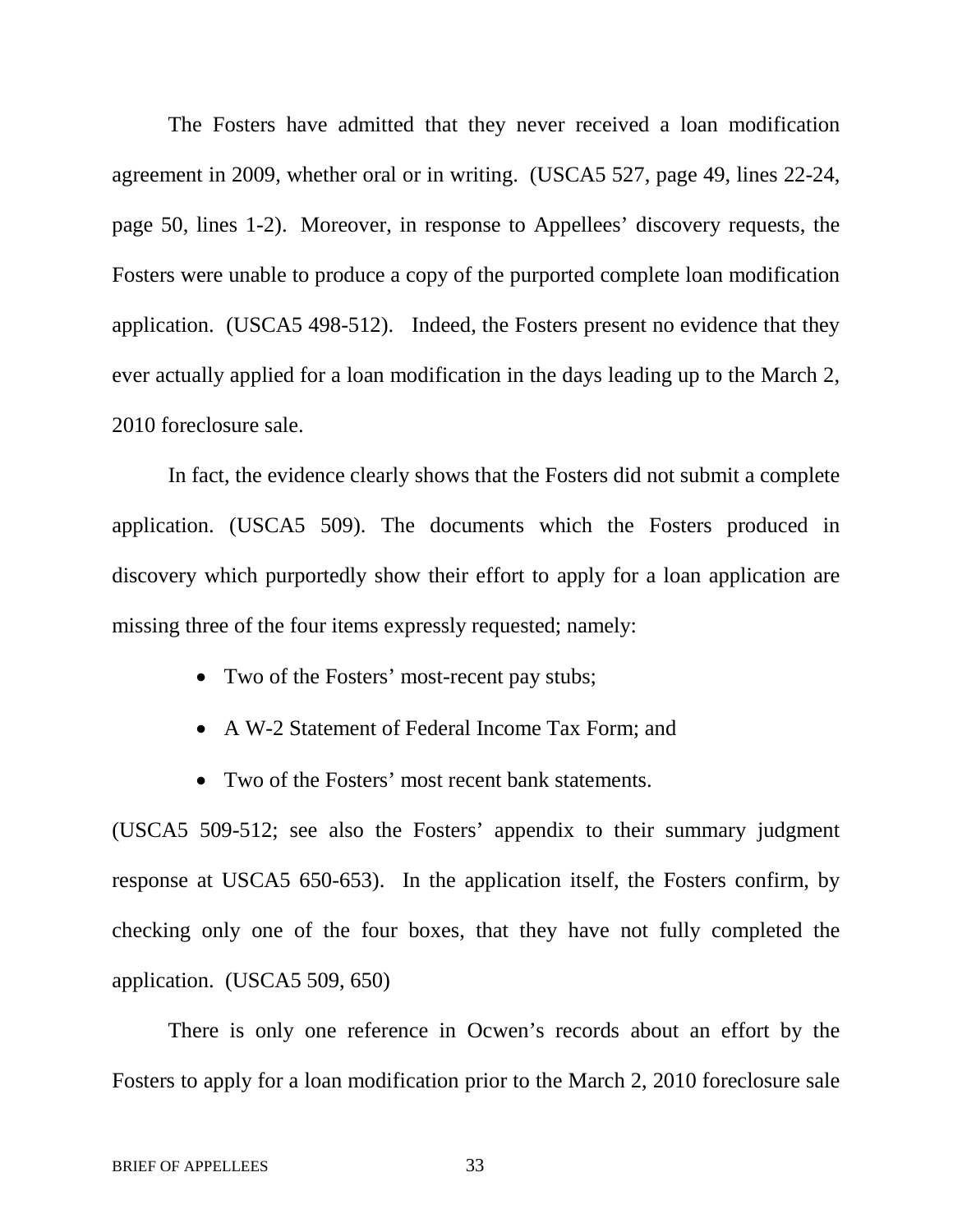occurs. (USCA5 382-383, 408-409). Those records reflect a conversation on January 28, 2011 where Rickey Foster is asked when he is going to send in the application. (USCA5 382-383, 408-409). The records show that the application form was sent to Mr. Foster that same day. (USCA5 382-383, 408-409)*.* Those records, however, reveal no effort thereafter on the part of the Fosters to send in an application, whether complete or incomplete, even though Mr. Foster said he would submit it by February 7, 2011. (USCA5 382-383, 408-409).

However the Fosters may characterize the communications with Appellees before foreclosure, the fact remains that they have not produced a complete loan modification application, and the reason they have not is that they cannot. *See Doe v. Dallas Indep. Sch. Dist.,* 220 F.3d 380, 386 (5th Cir. 2000) (sham affidavits will not create a fact issue).

**Appellees did not promise the Fosters that no foreclosure would occur.** In an effort to avoid the application of the statute of frauds, the Fosters claim that they were promised that no foreclosure would occur. *Appellants' Brief,* pp. 30, 31. That is not what the evidence indicates. While Ocwen may have allowed for the passing of foreclosure-sale dates upon the submission of a complete loanmodification package, but not for an incomplete package. The Fosters made this point themselves in their summary judgment response brief by referencing a supposed quote from an Ocwen representative, "*if everything is submitted*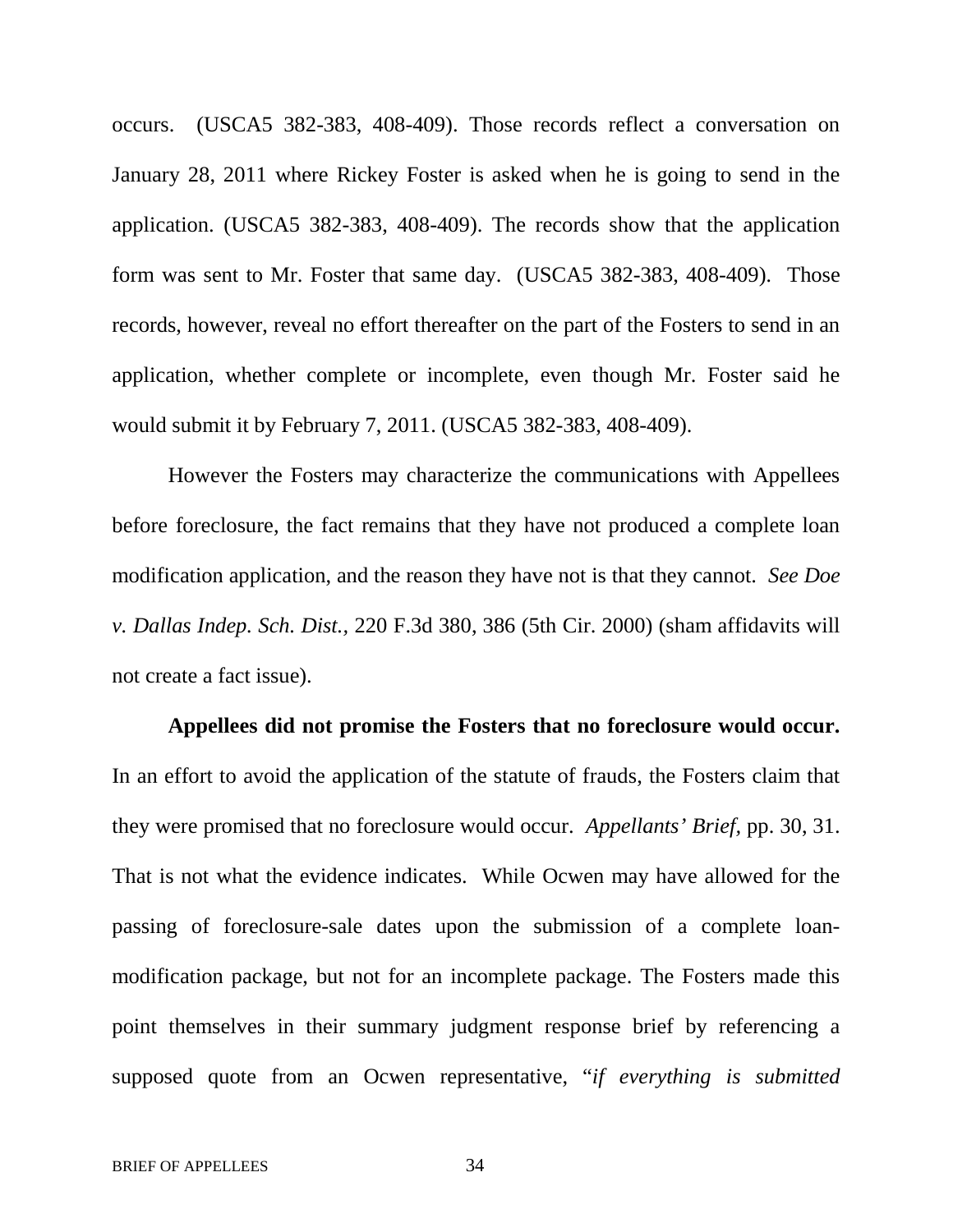*correctly*, you probably [will] not hear from your account representative until you are approved or denied based upon the government's requirements. The approval process may take up to 30 days to complete, but please know the foreclosure will not occur during the time period *provided that your application has been submitted and is complete*." (USCA5 556, p. 9, ¶2) *(emphasis added).*

The Fosters' allegations that they expected the foreclosure proceedings to simply stop is contrary to the application itself, as well as their experience with prior loan modifications. (USCA5 527). In those prior occurrences, Mr. Foster knew that foreclosure proceedings would only stop if an agreement were reached. (USCA5 527). Mr. Foster acknowledged, with regard to the March 2, 2010 foreclosure sale, that no agreement had been reached. (USCA5 527).

Neither did the Fosters perform anything in connection with the alleged promised loan modification. And neither have the Fosters produced any evidence of an actual loan modification agreement that Appellees supposedly agreed to sign. Accordingly, the Fosters' arguments relative to promissory estoppel and part performance in connection with the statute of frauds is unfounded.

Even assuming the Fosters did submit a complete application, the Fosters can identify no written offer or agreement from Appellees that a foreclosure would not occur. There is no evidence anywhere of any written offer that Appellees would not foreclose which would be required to comply with the statute of frauds.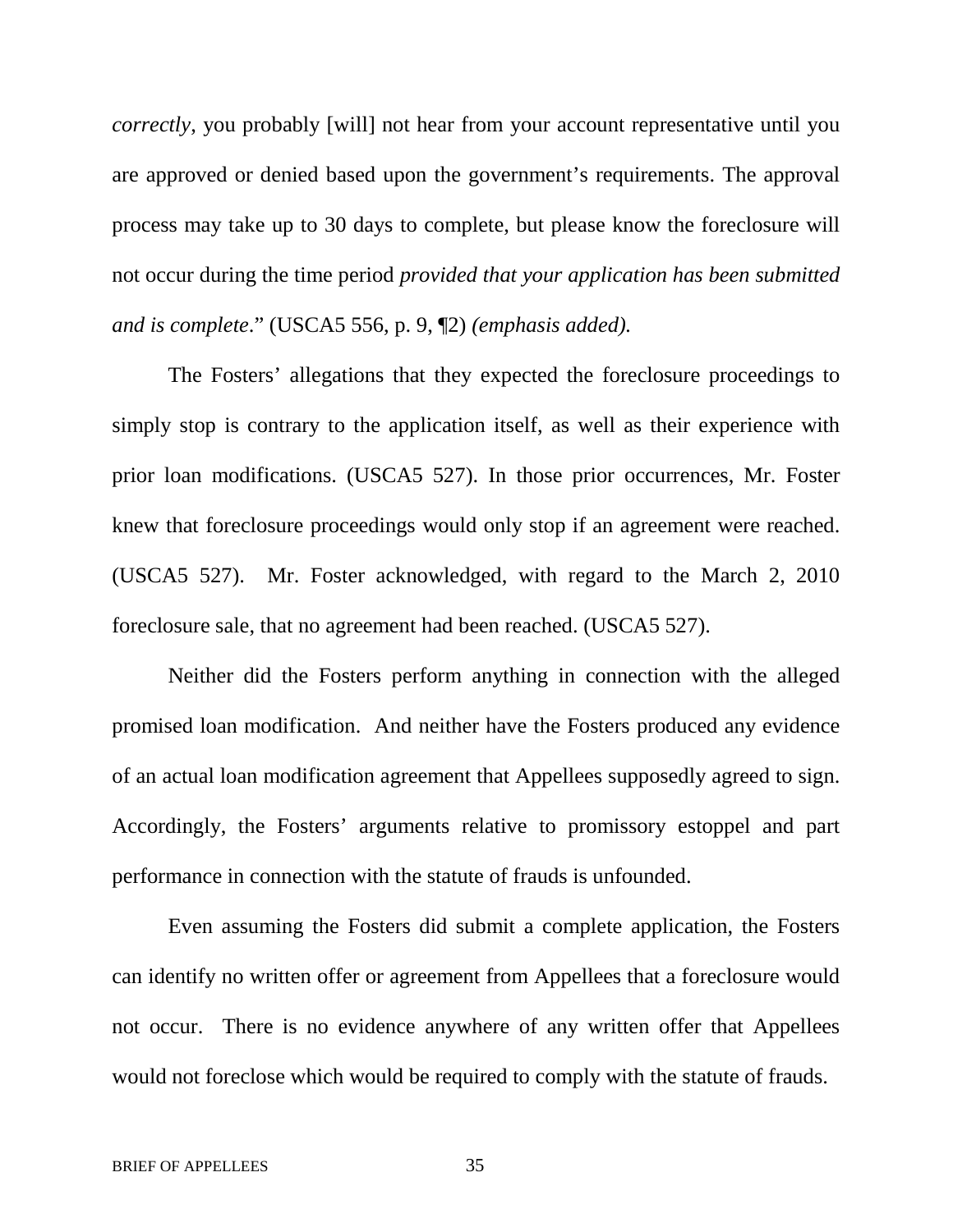The Fosters were never promised, either orally or in writing, that a loan modification would be given to them or that foreclosure would not occur, nor have the Fosters established that promissory estoppel or part performance would be applicable on the facts of this case to avoid the statute of frauds. The District Court properly applied the law relative to the statute of frauds in failing to find merit in the Fosters' arguments that promissory estoppel or part performance was applicable in the present case.

### **Sub-Issue 4d: The District Court properly found that Ocwen, as attorney in fact, was allowed to appoint a substitute trustee.**

The Fosters argue that the Ocwen did not have the right to appoint a substitute trustee. *Appellants' Brief,* p. 31. The Note and related Loan Documents were assigned to the Bank on February 1, 2005. (USCA5 238, ¶5, USCA5 316). *See* discussion *supra* at pp. 15-16. Pursuant to the Deed of Trust, the Bank had the right to appoint a substitute trustee. (USCA5 294, ¶20). The proper party executed the Appointment of Substitute Trustee, which was the lender, U.S. Bank. (USCA5 326). The Appointment of Substitute Trustee is executed by U.S. Bank, through Ocwen Loan Servicing, LLC, its attorney-in-fact. (USCA 326). Ocwen did not sign the Appointment of Substitute Trustee on its own behalf, but as attorney-infact for U.S. Bank. (USCA5 326). The District Court did not err in ruling that U.S. Bank had the authority to appoint the substitute trustee.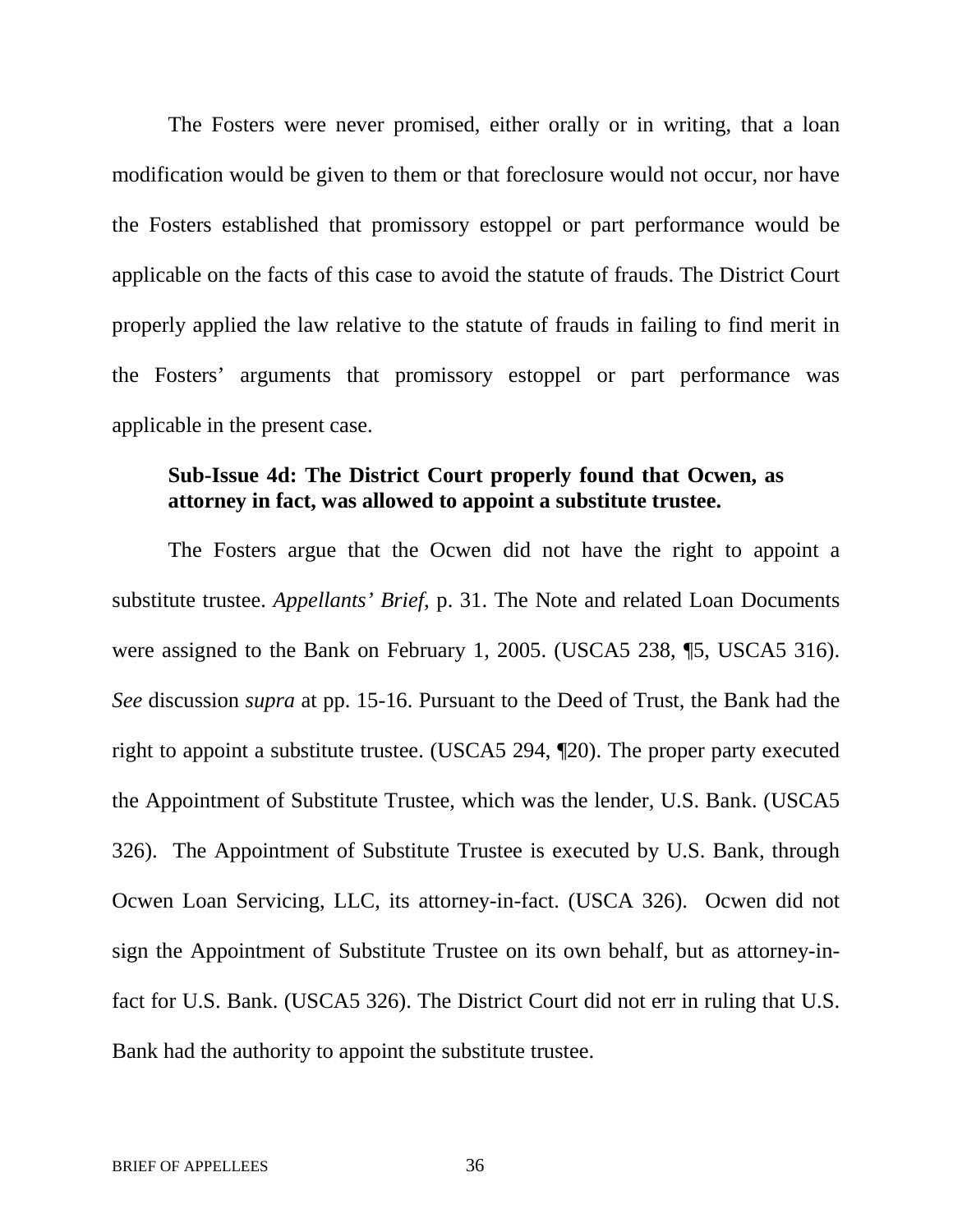The District Court properly granted summary judgment for Appellees on the Fosters' claims for breach of contract.

# **ISSUE 5: The District Court properly granted summary judgment for Appellees on the Fosters' anticipatory breach of contract claim.**

In Texas, in order to prevail on a claim for anticipatory breach, a plaintiff must establish each of the following elements: (1) an absolute repudiation of the obligation; (2) a lack of a just excuse for the repudiation; and (3) damage to the non-repudiating party. *Taylor Pub. Co. v. Sys. Mktg. Co.,* 686 S.W.2d 213, 217 (Tex. App.-Dallas 1984, writ ref'd n.r.e.); *see Universal Life & Accident Ins. Co. v. Sanders,* 129 Tex. 344, 102 S.W.2d 405 (Tex Comm'n App.1937, judgm't adopted).

The Fosters contend on pages 32-33 of their Appellants' Brief that Appellees:

i) repudiated their obligations under the Deeds of Trust and Notes,

ii) repudiated their obligations under the unilateral contract formed between the parties in January 2010, when Ocwen allegedly informed the Fosters that no foreclosure sale would occur while the parties were in the loan modification process, and that the Fosters partially performed by "submitting all requested documentation, on numerous occasions,"

iii) that Appellees have no rights under the Notes because the Notes were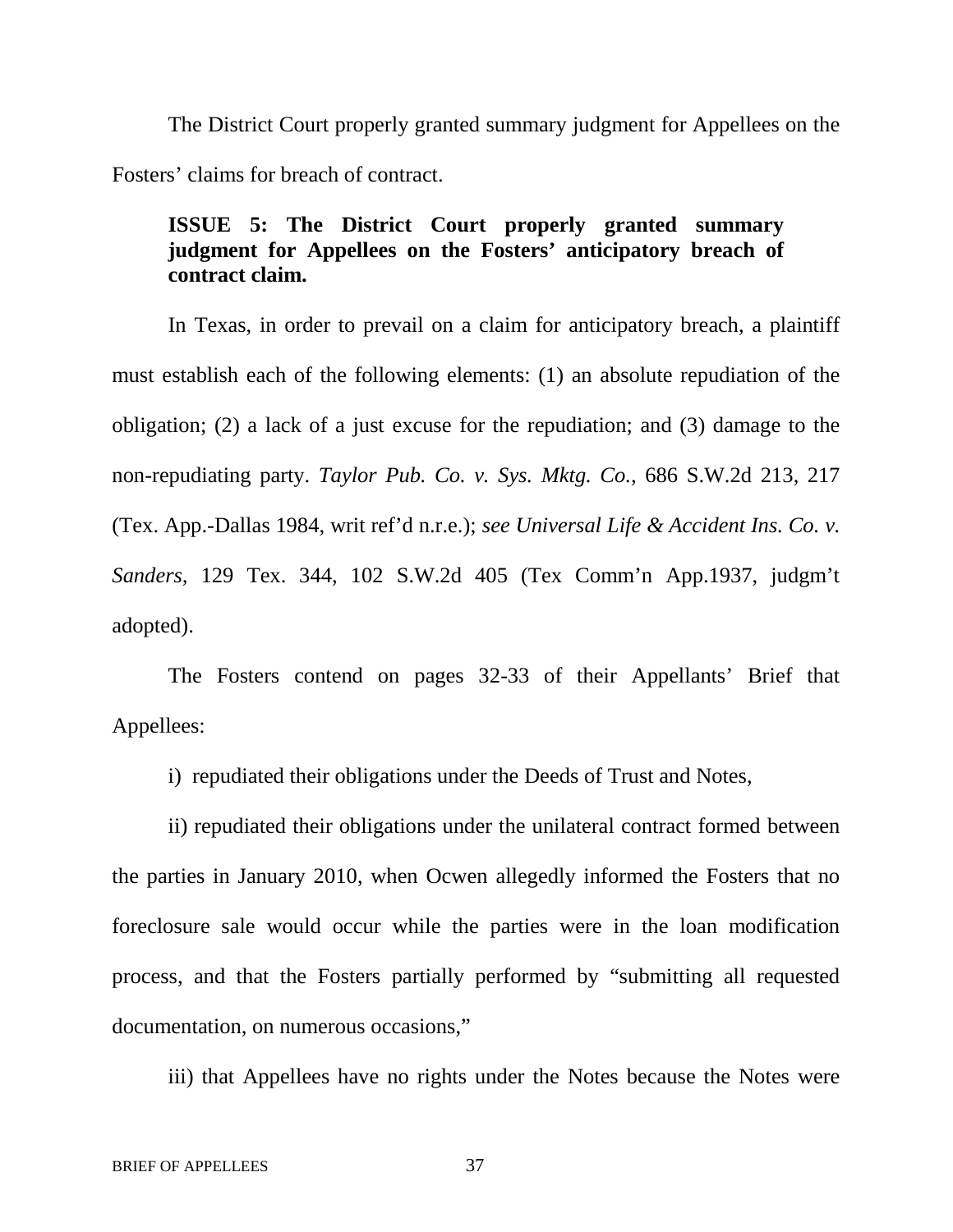never validly assigned to them,

iv) that Appellees' foreclosure was a repudiation of the Deed of Trust, and that Appellees had no just excuse for the repudiation, as neither party had any authority under the Notes to accelerate and foreclose on the Property. *Appellants' Brief,* p. 32-33.

First of all, the Fosters' anticipatory breach claim in its summary judgment response brief was that Appellees failed to give proper notice of foreclosure. (USCA5 561, ¶45-46). However, the record has shown that the proper notices were provided, and the Fosters no longer appear to be making that argument on appeal. *Appellants' Brief,* pp. 32- 33. The Fosters may not make arguments here for the first time regarding the alleged repudiation of the loan agreement. *See Turner v. Baylor Richardson Med. Ctr.,* 476 F.3d 337, 344 n.3 (5th Cir. 2007) ("It is well settled that we do not consider issues raised for the first time on appeal."). Alternatively, the Fosters' arguments on their anticipatory breach claims will be addressed one by one below.

**a) The Appellees did not repudiate their obligations under the Note and Deed of Trust**. The lender under the Note (or its successor and the holder of the Note, U.S. Bank) has not repudiated its obligation under the Note, but in fact made the Loan to the Fosters for the acquisition of the Property. (USCA5 243-283). As shown hereinabove, the Fosters defaulted on the Loan and Appellees rightfully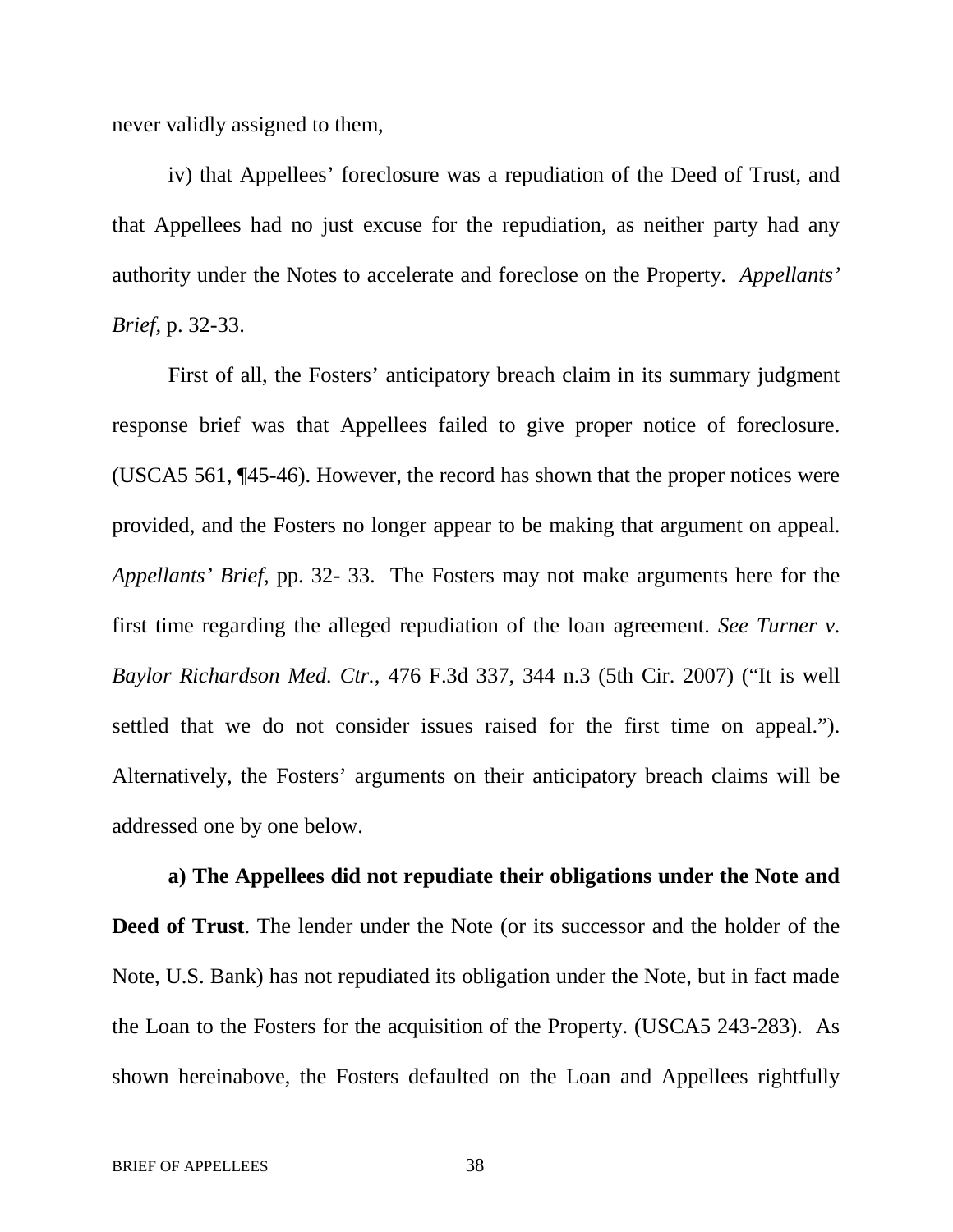accelerated the Note and foreclosed on the Property.

**b) There was no "Unilateral Contract."** The Fosters contend that a unilateral contract was formed between the parties in January 2010 when Ocwen allegedly informed the Fosters that no foreclosure sale would occur while they were in the loan modification process. *Appellants' Brief,* p. 33*.* The Fosters' claim that they partially performed by submitting "all requested documentation." *Appellants' Brief,* p. 33*.*

First, the statute of frauds required that such an agreement be in writing to be enforceable. *See Fankhauser v. Fannie Mae*, No. 4:10–cv–274, 2011 WL 1630193, at \*4 (E.D. Tex. Mar. 30, 2011); *Burnette*, 2010 WL 1026968, at \*4.

Second, a unilateral contract is created when a promisor promises a benefit if a promisee performs. *City of Houston v. Williams*, 353 S.W.3d 128, 136 (Tex. 2011). A unilateral contract becomes enforceable when the promisee performs. *Id.* at 137. The Fosters did not perform--they failed to submit the complete modification application. (USCA5 509-512, 650-653). Ocwen's records show no such "complete" application as being received. The Fosters have not offered evidence of a complete application. (*See* discussion *supra*, pp. 30-34).

Even assuming the Fosters did submit a complete application, they can identify no written offer or agreement from Appellees that they would be approved or that a foreclosure would not occur. The fact remains that they have not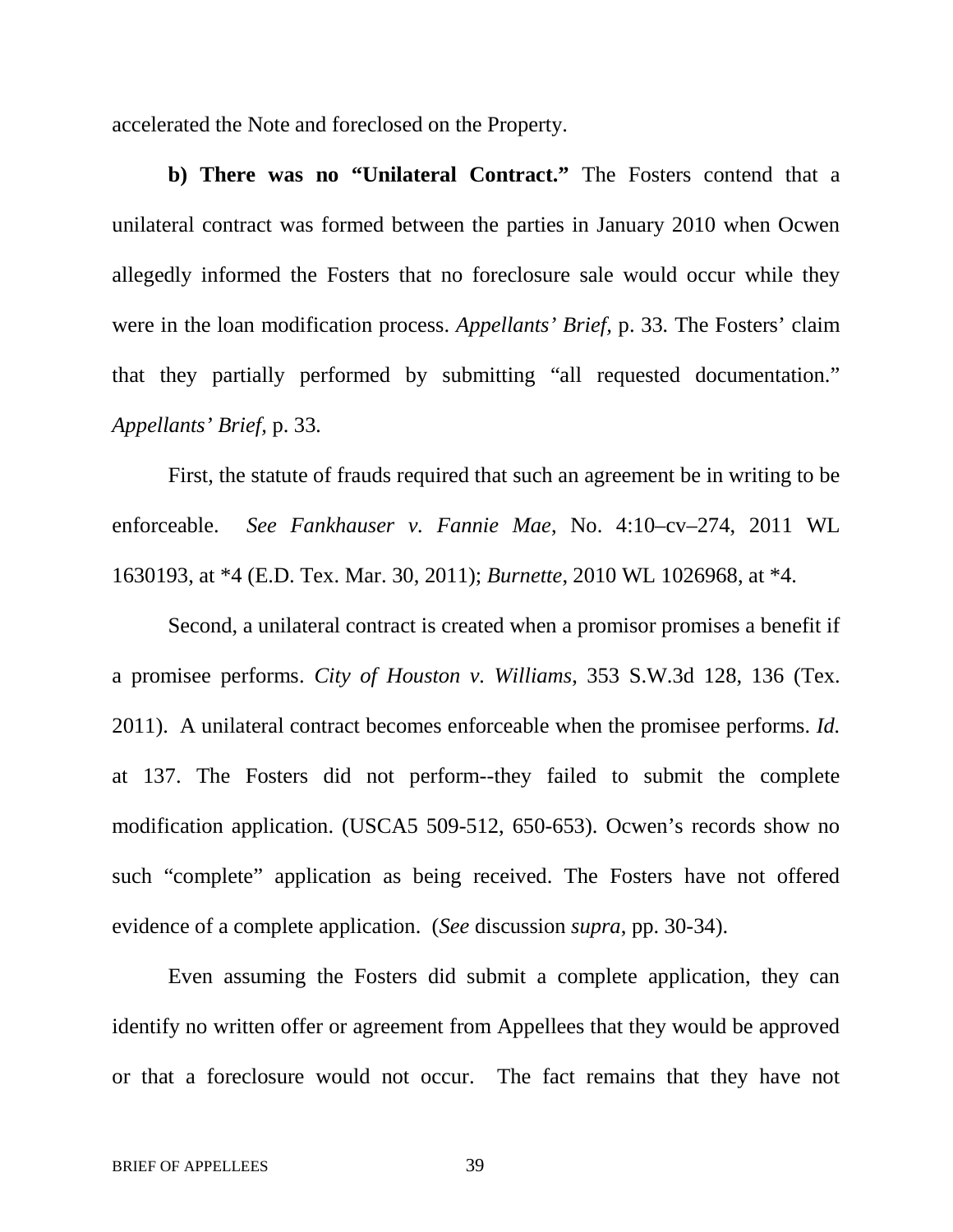produced a complete application, and the reason they have not is that they cannot. *See Doe,* 220 F.3d at 386. The Fosters were never promised, either orally or in writing, that a loan modification would be given to them or that foreclosure would not occur.

**c) The Note was validly assigned to U.S. Bank**. The Note was validly assigned to U.S. Bank by the Transfer of Lien and Transfer and Servicing Agreement. *See* discussion *supra* under Issue 1 and pp. 15-16. Additionally, the Fosters have provided no authority to support its position that MERS lacks authority to transfer loan documents and in fact MERS has such authority pursuant to the Deed of Trust. *See* discussion *supra* under Issue 4.

**d) Appellees had authority under the loan documents to accelerate and foreclose on the Property**. The Fosters were in default of the Loan (USCA5 239- 240, ¶11-17), and all proper notices were given by Appellees to the Fosters. (USCA5 239-240, ¶12-16, USCA5 326-380). Appellees had full authority to accelerate the loan and foreclose.

The District Court properly granted summary judgment in favor of Appellees on the Fosters' claims for anticipatory breach.

> **ISSUE 6: The District Court properly granted summary judgment in favor of Appellees on the Fosters' claim for unreasonable collection efforts.**

In their Appellants' Brief, the Fosters claim that Appellees have committed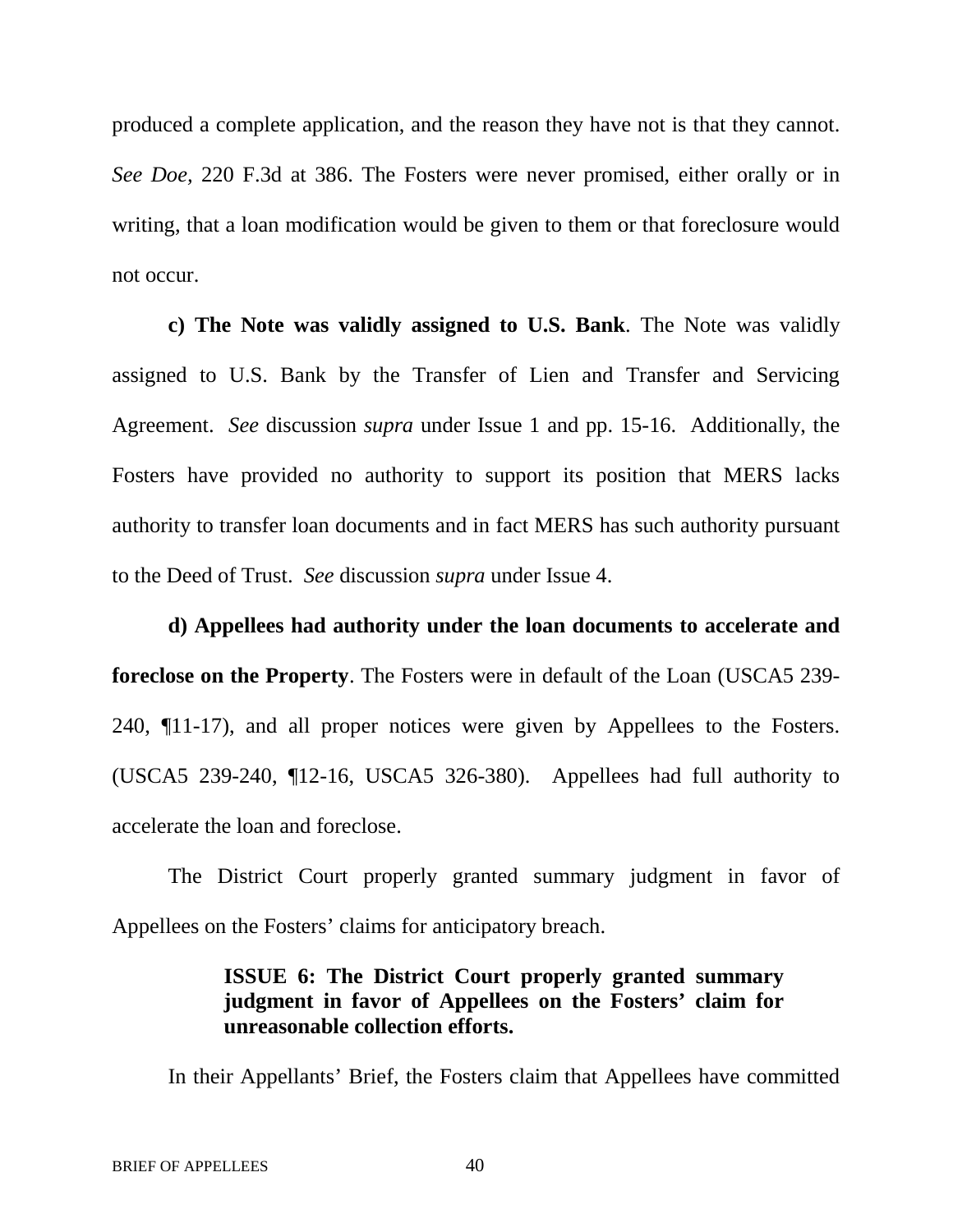the tort of unreasonable collection efforts by improperly applying force-placed insurance and late fees to the Fosters' account as Appellees were trying to collect a debt the Fosters did not owe. *Appellants' Brief,* p. 36. However, the allegations that Appellees have improperly applied force placed insurance and late fees have not been raised by the Fosters previously. Claims raised for the first time on appeal will not be considered by the Court. *Turner*, 476 F.3d at 344 n.3.

The Foster also claim that the District Court relied on cases with "weak precedent," although the Fosters fail to explain why. *Appellants' Brief,* p. 34. The Fosters admit that the proper standard varies from case to case, *Appellants' Brief,* p. 34, but then they complain that they do not like the standard the District Court used. *Id.* The case law the District Court relied upon is appropriate.

The tort of unreasonable collection efforts is an intentional tort that requires a finding of conduct on the part of the creditor that amounts to "a course of harassment that was willful, wanton, malicious, and intended to inflict mental anguish and bodily harm." *EMC Mortgage Corporation v. Jones*, 252 S.W.3d 857, 869 (Tex. App.-Dallas 2008, no pet.). *See also Ware v. Paxton*, 359 S.W.2d 897, 899-902 (Tex. 1962) (No unreasonable collection efforts found where over a twoyear period, Ware, the creditor, made numerous calls, letters, and made a visit to the Paxtons relative to the debt, told Paxton that he might have to send the sheriff out to pick up everything the Paxtons owned, and Paxton was unable to work due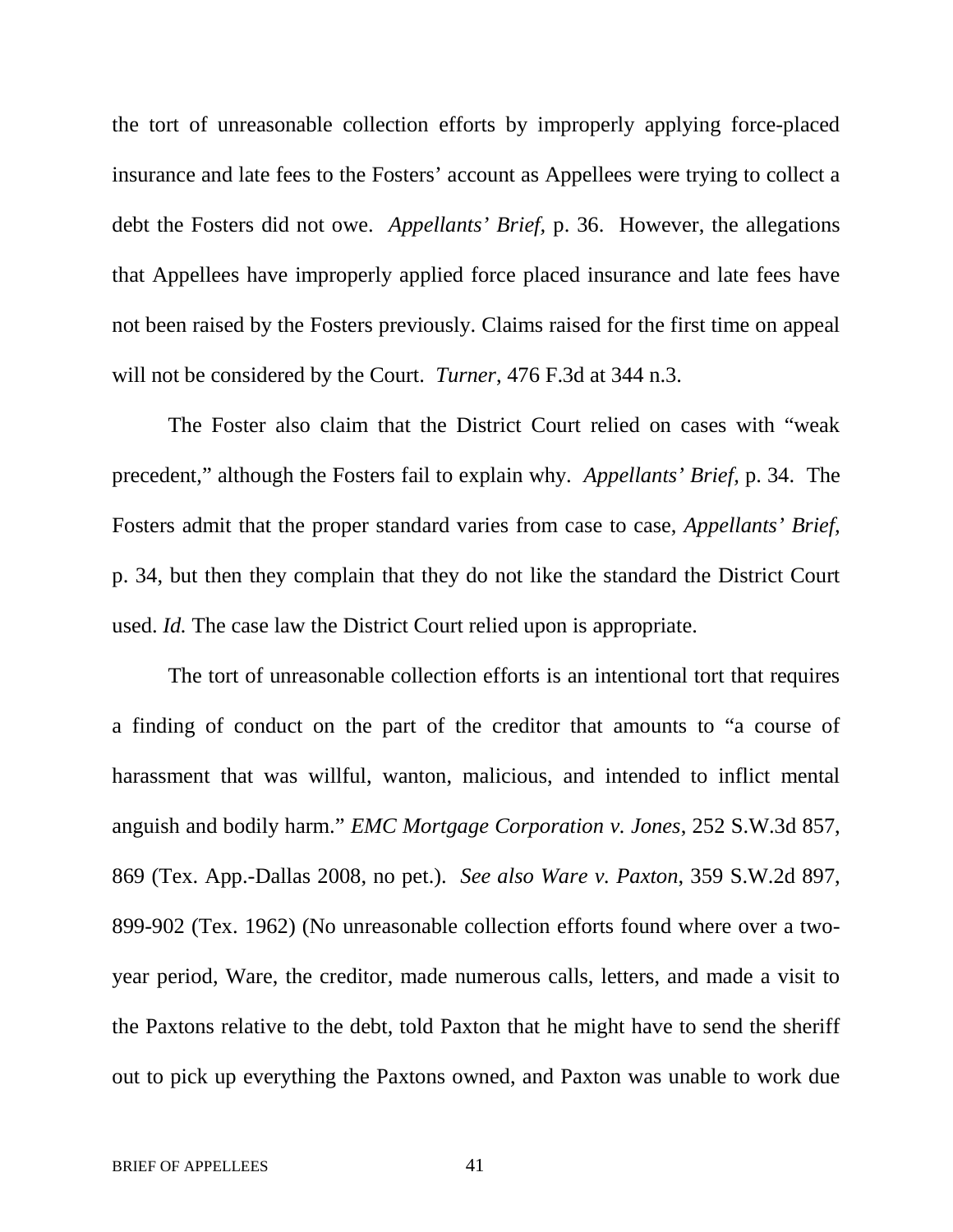to illness and bad health following the calls from Ware; Paxton's wife testified that she suffered similar treatment).

*But see Household Credit Servs., Inc. v. Driscol*, 989 S.W.2d 72, 81(Tex. App.-El Paso 1998, writ denied) (liability found where the lender and its collection agency made bomb and death threats to Driscol, harassed Driscol by conduct including name-calling, foul language, multiple calls to Driscol's home and work and threatening to make Driscol's life miserable, constituted an integrated barrage of harrassment that was actionable). The Fosters have presented no evidence of any conduct of Appellees that even begins to approach the facts in either the *Ware* or *Driscol* cases.

The Fosters claim that the District Court used the most stringent standard (*Appellants' Brief*, p. 33), but under any standard, the Fosters have offered no evidence that Appellees harassed or intimidated them in any way that would give rise to unreasonable collection efforts. There is no fact issue on the Fosters' claims for unreasonable collection efforts and the District Court properly granted summary judgment to Appellees on such claims.

# **ISSUE 7: The District Court properly granted summary judgment as to the Fosters' claims under the Texas Finance Code, including §392.304(a)(19) of the Texas Finance Code.**

The Fosters claim that the Appellees violated §392.304(a)(19) of the Texas Finance Code by representing that Appellees would not foreclose while the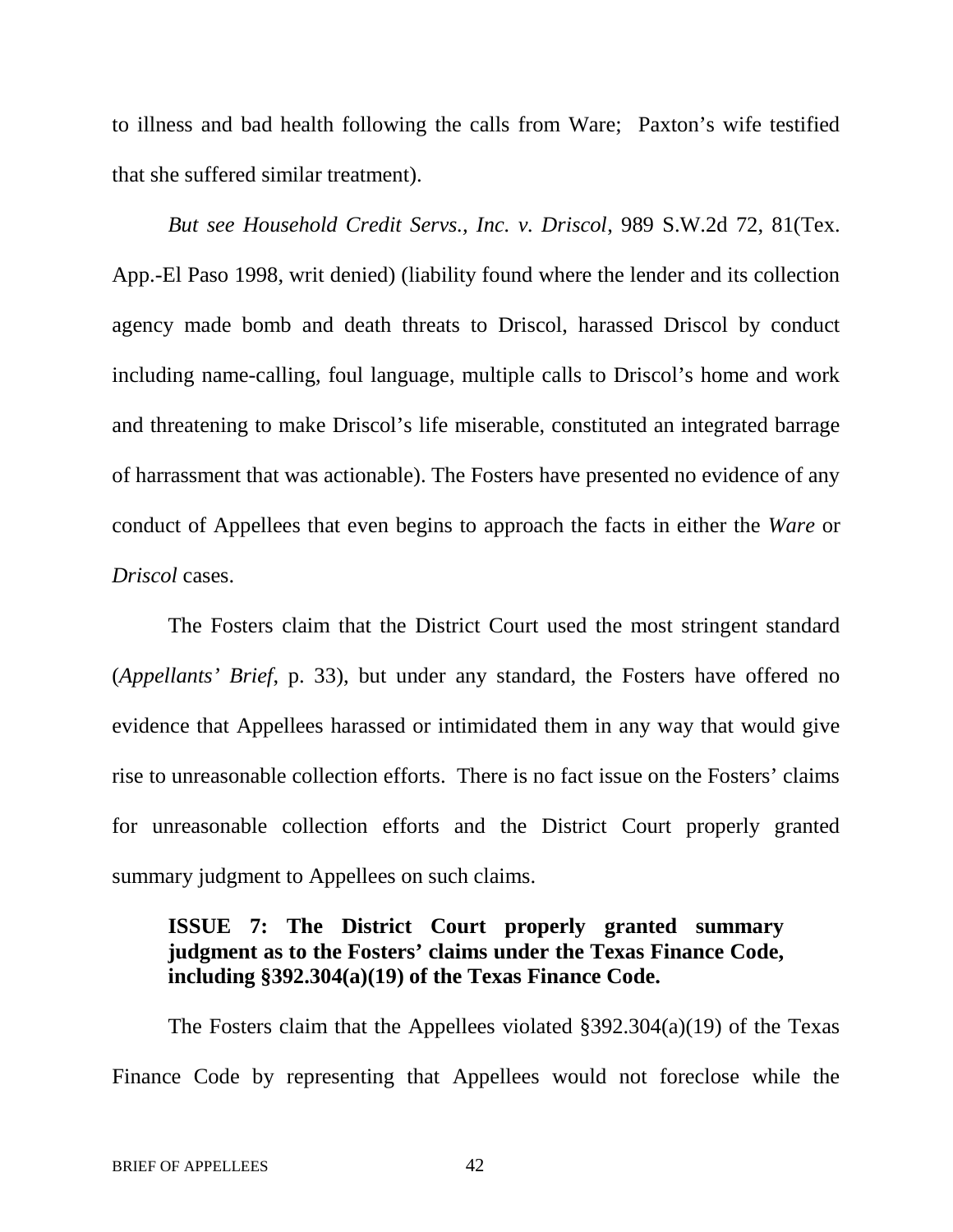modification application was under review, and would put on hold any foreclosure sale until after the modification review process was completed. *Appellants' Brief,* p. 38.

The Texas Finance Code provides remedies for wrongful debt collection practices arising out of a debtor-creditor relationship. *Ford,* 44 S.W.3d at 13; *see* TEX. FIN. CODE §392.001 *et seq*. Section 392.304(a)(19) of the Texas Finance Code states that it is a violation to use any other false representation or deceptive means to collect a debt or obtain information concerning a consumer.

As shown above, the Fosters have provided no evidence whatsoever that Appellees provided false or untrue information about the Loan or the amounts due thereunder, that Appellees represented that they would not foreclose while the modification application was under review, that Appellees would put a hold on any foreclosure sale until after the modification review process was completed, or that the loan would be modified. The District Court correctly granted summary judgment for Appellees.

**No Bond Requirement for Debt Collections Claims.** In the Fosters' summary judgment response brief, they raised for the first time the argument that Appellees had violated Section 392.101 of the Texas Finance Code by failing to obtain a bond. (USCA5 571, ¶61). That claim was not made in the Fosters' First Amended Original Complaint (USCA5 138), and the District Court properly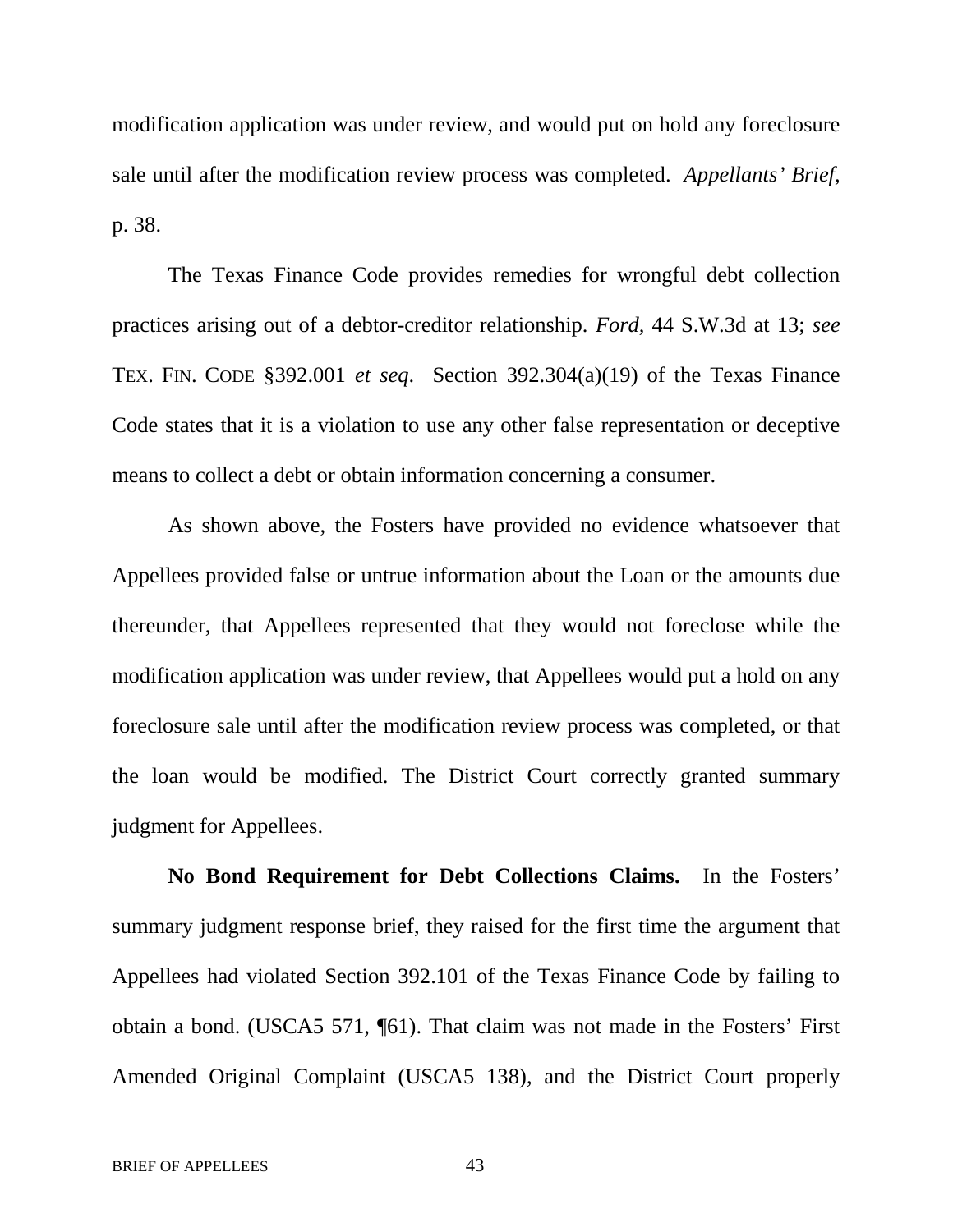refused to address the claim. (USCA5 758, Section 9). While the Fosters' have not set forth an issue on appeal or made any specific argument relative to this claim, in their Summary of the Argument on page 10 of their Appellants' Brief, the Fosters reference their bond argument. *Appellants' Brief,* p. 10. While it does not appear that this argument is properly before the Court since it was not pled in the Fosters' First Amended Original Complaint, nor has it properly been argued in this appeal, in an abundance of caution, Appellees will address this argument.

The Fosters assert that Defendants have not posted a bond allegedly required by Texas Finance Code Section 392.101. *Appellants' Brief,* p.10*.* Under that statute, "third party debt collectors" are to post a bond. "Third party debt collectors" are defined in that statute in accordance with the definition of "debt collector" in 15 U.S.C. Section 1692a(6), which states, in relevant part:

(6) The term "debt collector" means any person who uses any instrumentality of interstate commerce or the mails in any business the principal purpose of which is the collection of any debts, or who regularly collects or attempts to collect, directly or indirectly, debts owed or due or asserted to be owed or due another. … The term does not include—

…

(F) any person collecting or attempting to collect any debt owed or due or asserted to be owed or due another to the extent such activity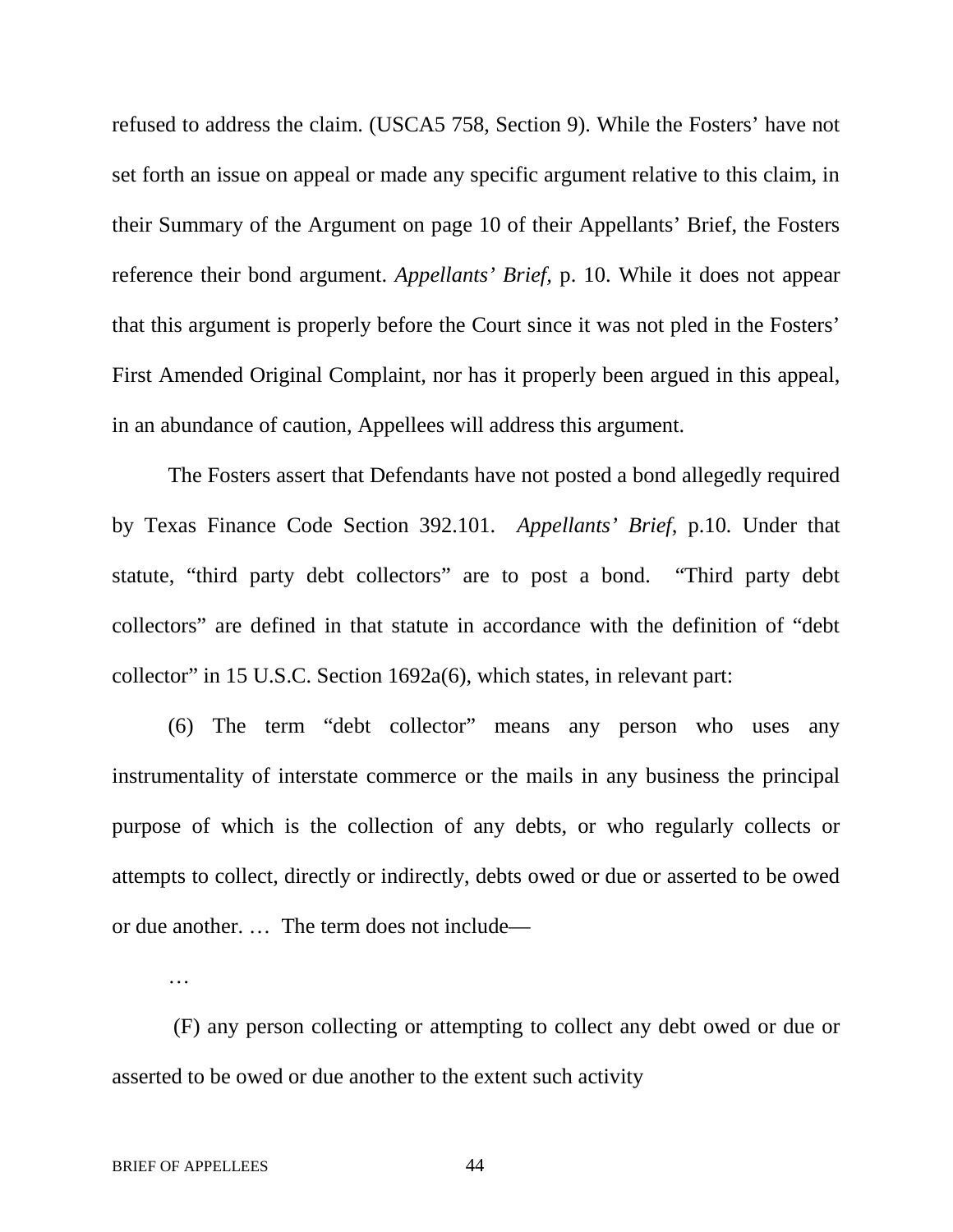(iii) concerns a debt which was not in default at the time it was obtained by such person[.]

Under this definition, U.S. Bank is not a third-party debt collector because any efforts at debt collection by it would be for its own debt. *Taylor v. Perrin, Landry, deLaunay & Durand*, 103 F.3d 1232 (5th Cir. 1997) (noting that the term "debt collector" does not include creditors who collect their own debts, unless the creditor uses a name other than his own which would indicate that a third-party is collecting or attempting to collect such debts); *Cavil v. Trendmaker Homes, Inc.*, Civil Action No. G-10-304, 2010 WL 5464238, at \*5 (S.D. Tex. Dec. 29, 2010).

Neither would Ocwen be considered a "third-party debt collector" because, at the time it began servicing the subject loan, on or about August 17, 2007, the loan was not in default. *Id.; see* 15 U.S.C. Section 1692a(6)(F)(3). (USCA5 311, 381, 442). Further, the Fosters offer no evidence to indicate that either of the Appellees meets the definition of "third party debt collector." Therefore, no bond is required.

The District Court properly granted summary judgment for Appellees on the Fosters' Texas Finance Code claims.

**ISSUE 8: The District Court properly granted summary judgment in favor of Appellees on the Fosters' claim for suit to quiet title and trespass to try title.**

…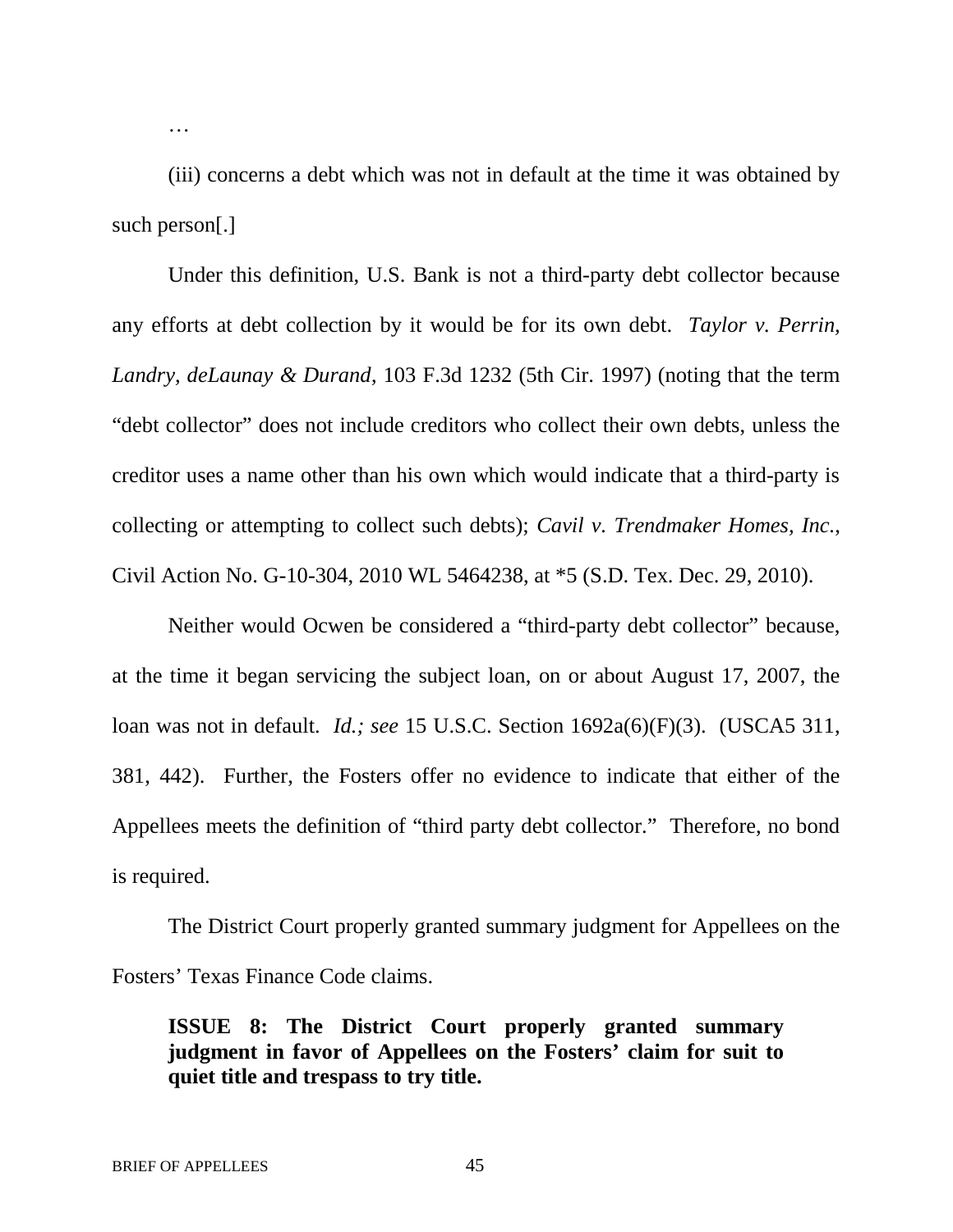The Fosters allege a claim for suit to quiet title and trespass to try title. Trespass to try title and suit to quiet title are two different causes of action. Trespass to try title is statutory, and has specific pleading requirements. TEX. PROP. CODE §22.001; TEX. R. CIV. P. 783. A suit to quiet title is an equitable action. *Fricks v. Hancock*, 45 S.W.3d 322, 327 (Tex. App.-Corpus Christi 2001, no pet.). A plaintiff in a suit to quiet title must prove and recover on the strength of his own title, not the weakness of his adversary's title. *Id.* A plaintiff in a trespass to try title suit also must rely upon the strength of his own title, not upon the weakness of the defendant's. *Id.* A trespass to try title action is the method of determining title to lands, tenements, or other real property, and evidence of legal right to located and surveyed land is necessary to maintain a trespass to try title action. TEX. PROP. CODE §22.001. A plaintiff must show he is entitled to possession and that the defendant dispossessed plaintiff of rightful possession. TEX. R. CIV. P. 783.

The Fosters defaulted on the Note, and Appellees rightfully accelerated the Note and foreclosed; therefore Appellees are rightfully in title to the Property. Appellees in no way have trespassed the title of the Fosters, and the Fosters have not asserted any facts to support that claim, and have offered no evidence to support such assertion. The Fosters have presented no evidence on the primary element of their claim for quiet title/trespass to try title, i.e., that the Fosters are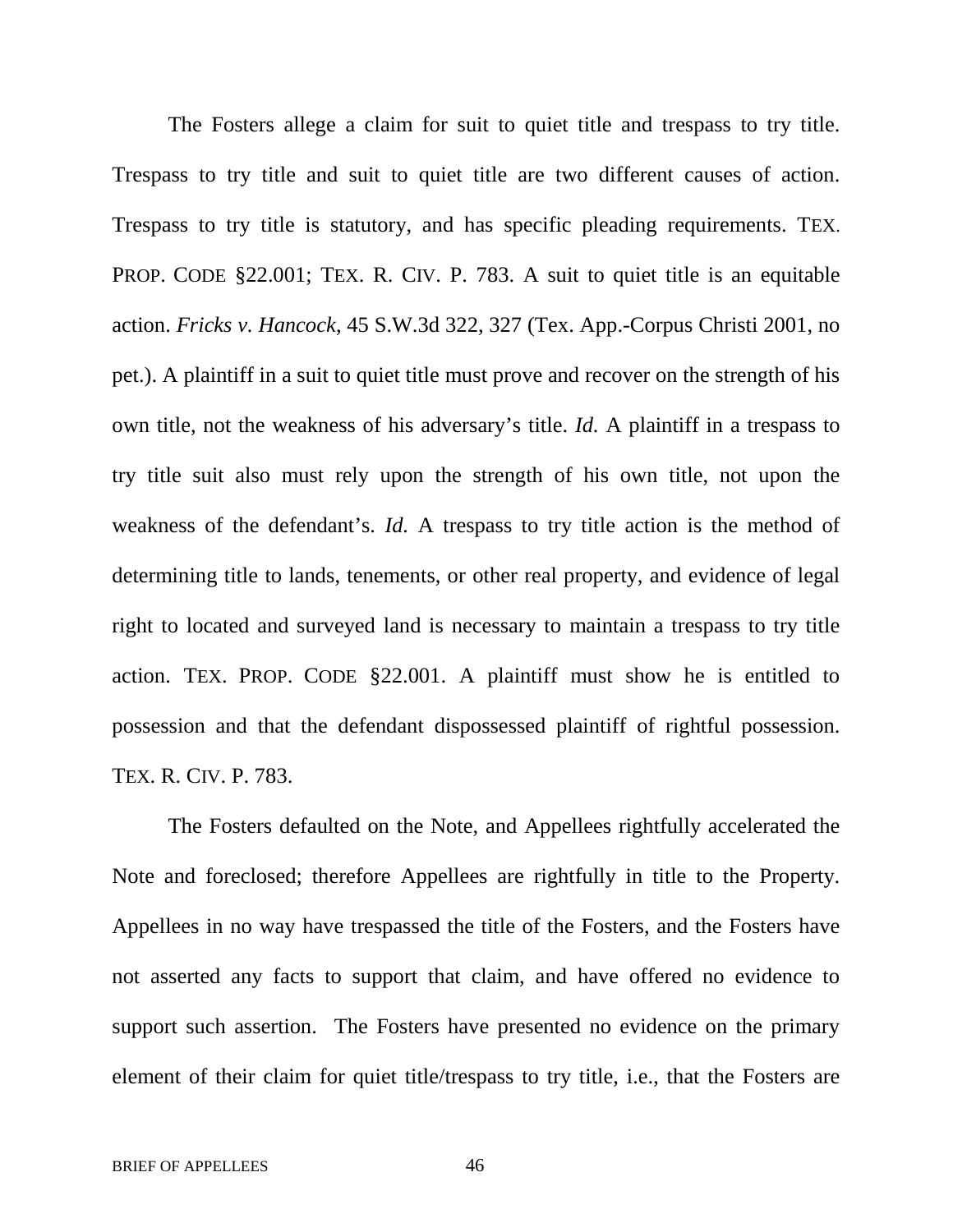entitled to possession. The District Court properly granted summary judgment to Appellees on the Fosters' claims for suit to quiet title and trespass to try title.

# **ISSUE 9: The District Court properly granted summary judgment on the Fosters' claim for negligent misrepresentation.**

The Fosters argue that the District Court erred by failing to find that Appellees committed the tort of negligent misrepresentation for supplying false information or for failing to "exercise reasonable care or competence in communicating that information." *Appellants' Brief,* p. 41.

The elements of negligent misrepresentation are i) the defendant made a representation in the course of his business, or in a transaction in which he has a pecuniary interest, ii) the defendant supplies false information for the guidance of others in their business transactions, iii) the defendant did not exercise reasonable care or competence in obtaining or communicating the information, and iv) the plaintiff suffers pecuniary loss by justifiably relying on the representation. *McCamish, Martin, Brown & Loeffler v. F.E. Appling Interests*, 991 S.W.2d 787, 791 (Tex. 1999).

As indicated above, the Fosters have provided no evidence whatsoever that Appellees supplied false information, or that Appellees did not exercise reasonable care or competence in communicating that information. As shown above, Appellees had the authority to collect on the loan, they did not misrepresented the amounts due on the loan. Appellees did not tell the Fosters that Appellees had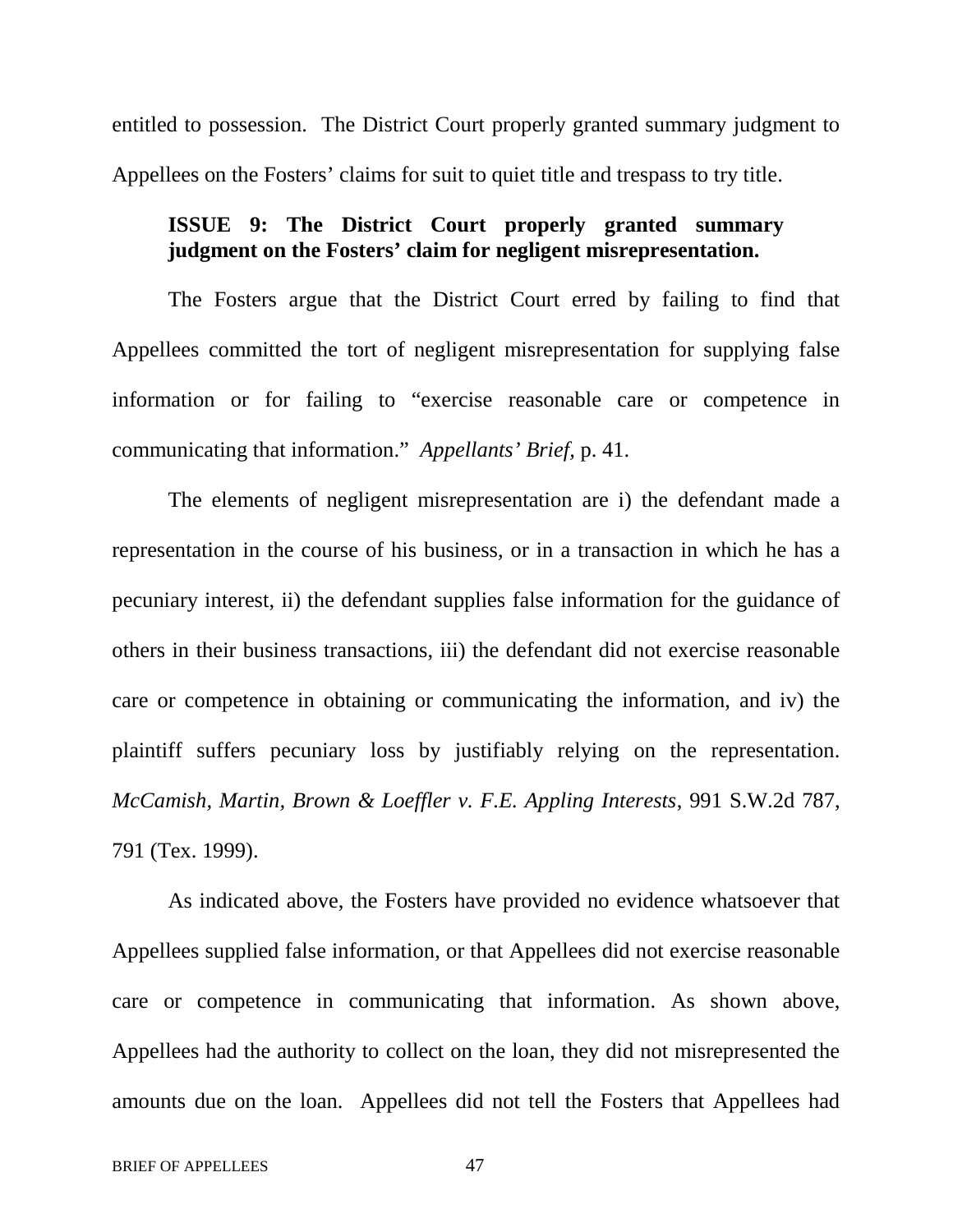approved the 2009 modification (the Fosters never completed the modification application), and the Fosters have presented no evidence that that Appellees told the Fosters that the Property would not be foreclosed upon or that the foreclosure would be postponed. In support of their argument at summary judgment, the Fosters cited Ocwens' representative, Diane Comstock, as testifying that the records showed that on January 28, 2010, an Ocwen employee told Mr. Foster,

. . . the processing time is approximately 30 days. During that time you will be assigned an account representative who will handle your file throughout the process. If additional information is required, your account representative will contact you directly. Because of the high demand for this program, *if everything is submitted correctly*, you probably will not hear from your account representative until you are approved or denied based on the government's requirements. The approval process may take up to 30 days to complete, but please know that foreclosure will not occur during the time period *provided that your application has been submitted and is complete."*

(USCA5 565, ¶51) (Emphasis added).

The Fosters have produced no completed modification application, nor produced evidence that they submitted a complete application. No fact issue exists on Fosters' claims for negligent misrepresentation, and Appellees were entitled to summary judgment on such claim. The District Court properly granted summary judgment in favor of Appellees.

**Economic Loss Rule Bars the Fosters' Claims for Negligent Misrepresentation***.* Additionally, the Fosters cannot bring a tort claim for contract damages. Texas case law makes clear that "when the only loss or damage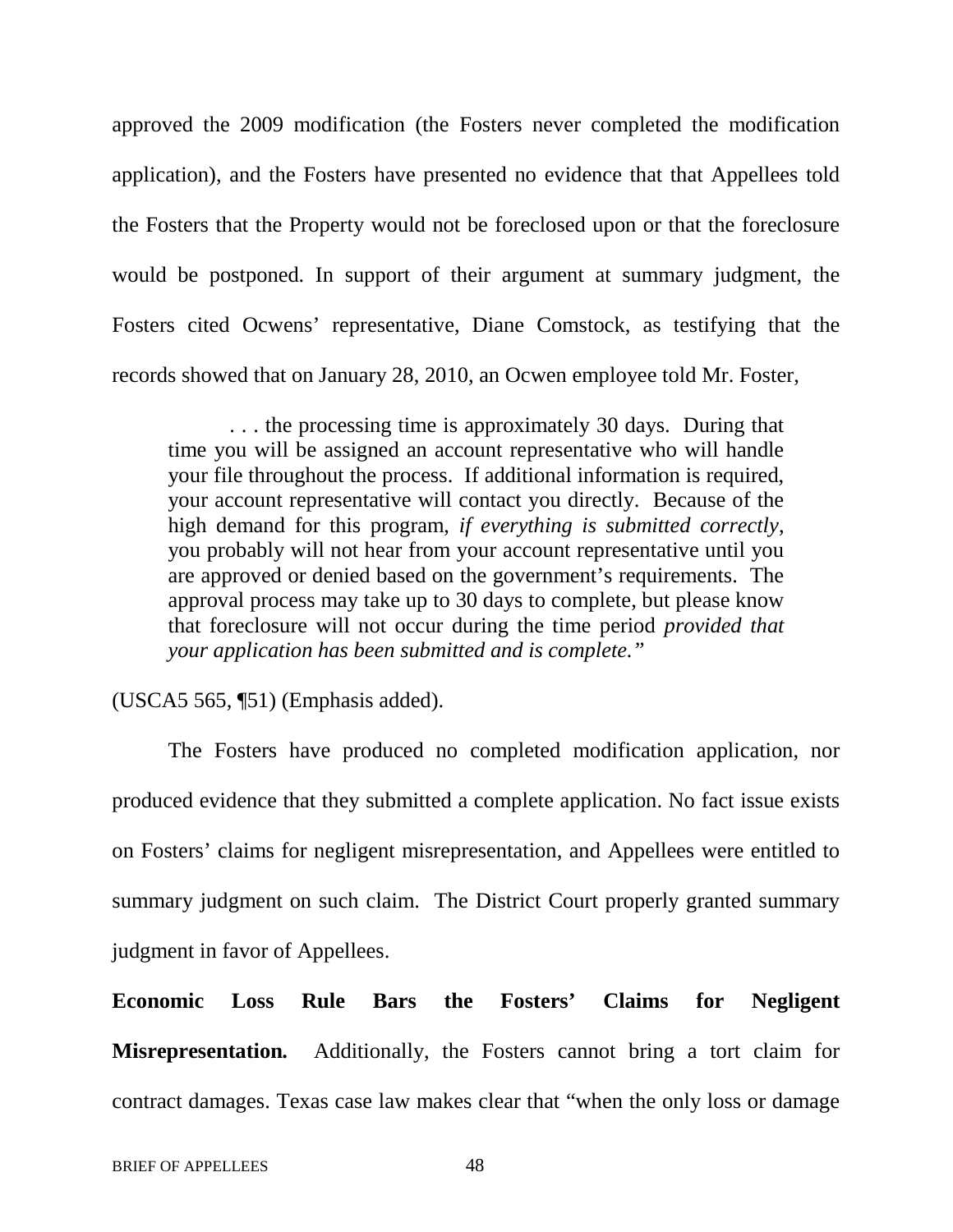is to the subject matter of the contract, the plaintiff's action is ordinarily on the contract." *Southwestern Bell Tel. Co. v. Delanney*, 809 S.W.2d 493, 494 (Tex. 1991). The *Delanney* court clarified that tort obligations "are in general obligations that are imposed by law—apart from and independent of promises made and therefore apart from the manifested intention of the parties—to avoid injury to others." *Id.* Only if the defendant's conduct would give rise to liability "independent of the fact that a contract exists between the parties" may a claim sound in tort. *Id.*

The Note, Deed of Trust, and related loan documents constitute the contract between the parties and provide the basis for liability of either party to the other. All of the parties' dealings relate to the Note, Deed of Trust and related loan documents, and there is no action independent of the loan contract which is actionable. "If the defendant's conduct…would give rise to liability only because it breaches the parties' agreement, the plaintiff's claim ordinarily sounds only in contract." *Id.* The obligations that the Fosters seek to enforce are contractual obligations. This is an action on a contract and the Fosters have not presented any evidence showing any negligent misrepresentation on the part of Appellees that would give rise to liability outside the contract damages. Therefore, the Fosters' claim for negligent misrepresentation fails as a matter of law.

The District Court properly granted summary judgment in favor of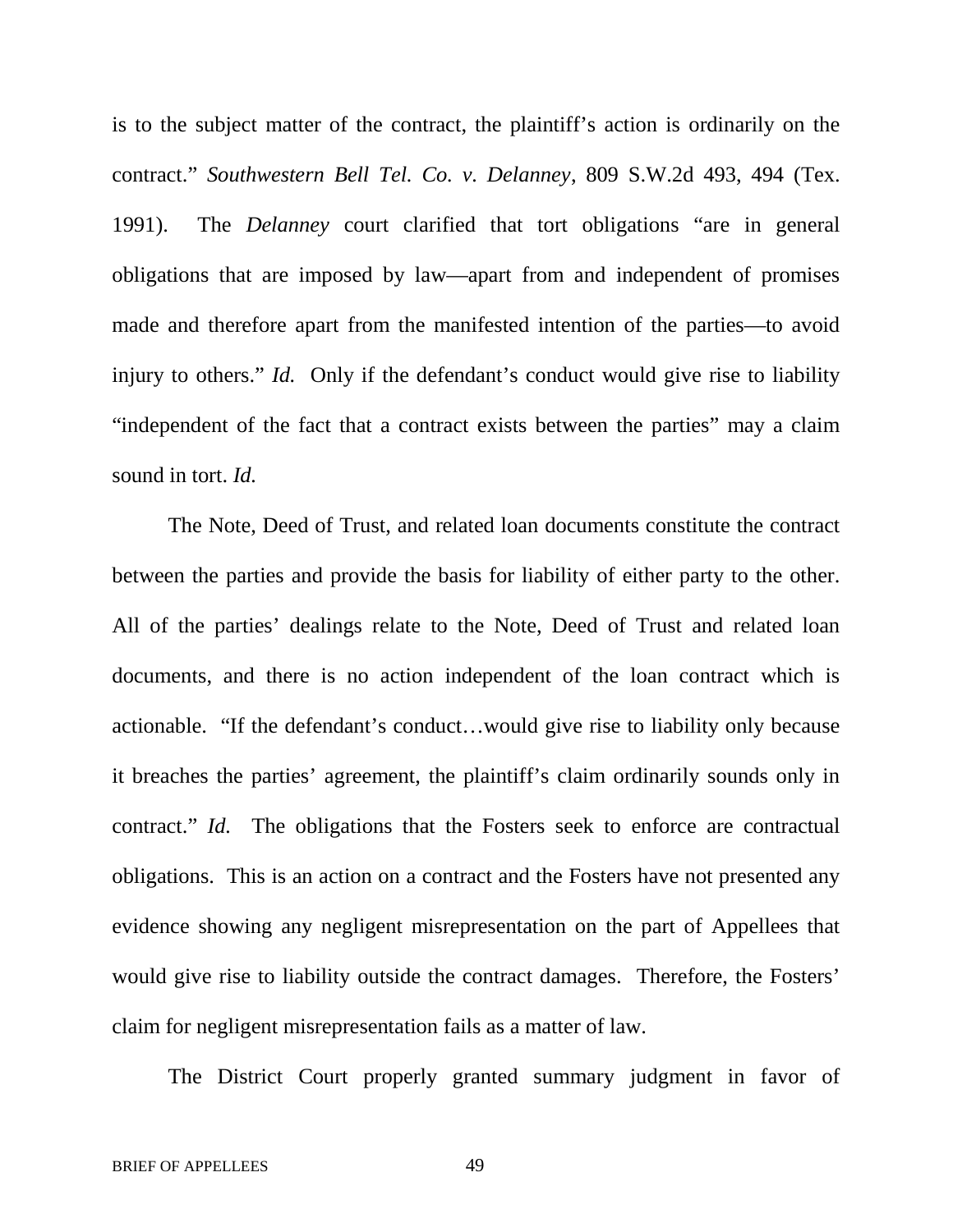Appellees on the Fosters' negligent misrepresentation claim.

# **ISSUE 10: The District Court properly granted summary judgment for Appellees on the Fosters' equitable request for an accounting.**

. In the absence of a fiduciary or other special duty, there is no obligation under Texas law for an accounting to be provided. *See T.F.W. Management, Inc. v. Westwood Shores Property Owners Ass'n*, 79 S.W.3d 712 (Tex. App.-Houston [14th Dist.] 2002, pet. denied). This is particularly true when the information that an accounting would provide is available in discovery. The Fosters in this case have alleged nothing to suggest anything more than a borrower-lender/servicer relationship, which does not form a fiduciary relationship and, therefore, Appellees have no obligation to provide the Fosters with an accounting. *See also Steele v. Green Tree Servicing, LLC*, No. 3:09-CV-0603-D, 2010 WL 3565415 at \*5 (N.D. Tex. Sept. 7, 2010). However, as in the *Steele* case, Appellees in the present matter produced a loan transaction history to the Fosters during discovery showing the transaction history of the subject loan. (USCA5 381-443). Since the Fosters have not established any viable claims, they are not entitled to a remedy of an accounting. *See Narvaez v. Wilshire Credit Corp*., No. 3:10-CV-179, 2010 WL 5368702, at \*12 (N.D. Tex. Dec. 29, 2010). Accordingly, the Fosters' claim for an accounting is unfounded as a matter of law and the District Court properly granted summary judgment in favor of Appellees.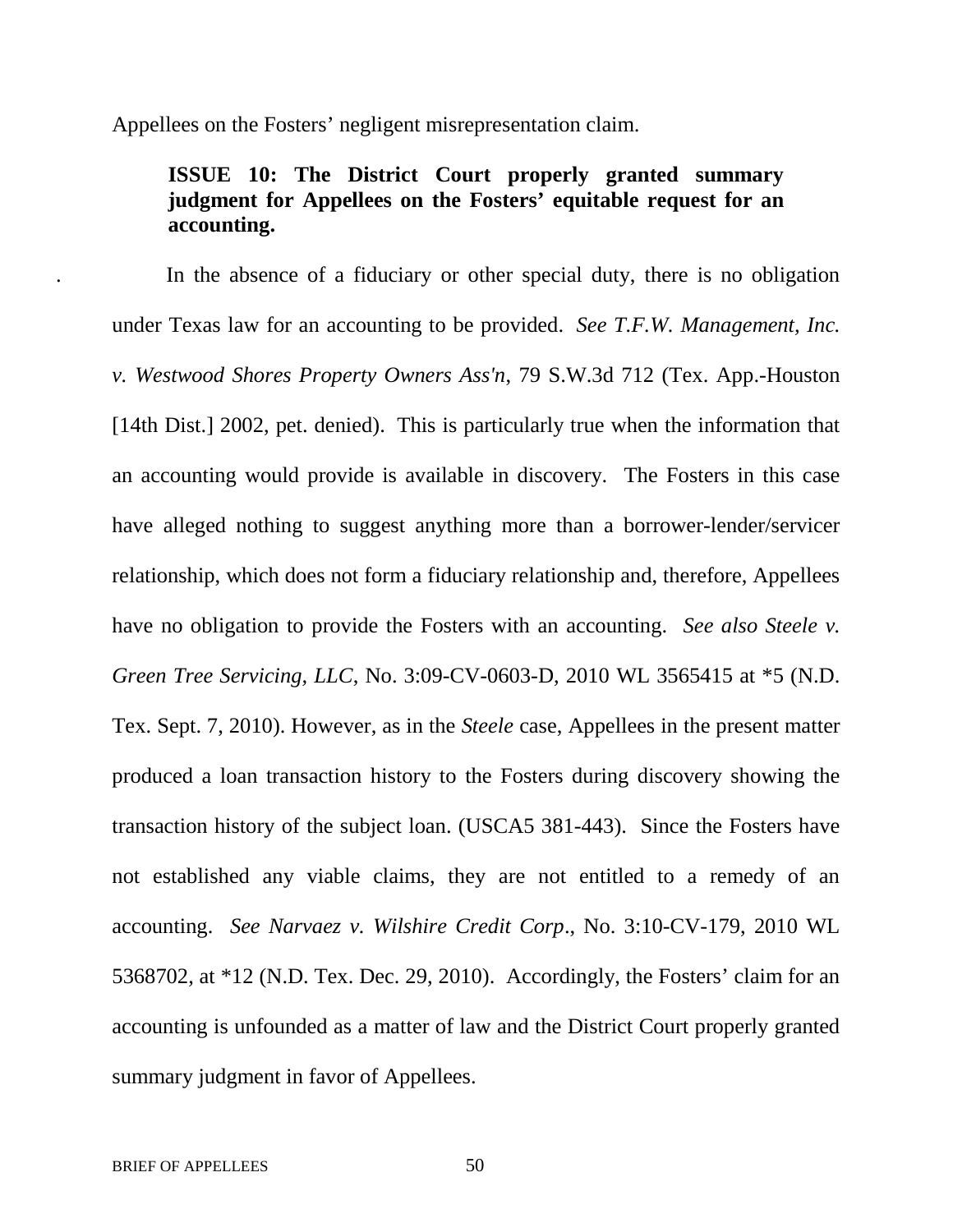# **ISSUE 11: The District Court properly granted summary judgment for Appellees on the Fosters' request for declaratory judgment.**

The Fosters claimed in their Plaintiff's First Amended Original Complaint that they are entitled to declaratory judgment that they have not materially breached the Deed of Trust, and that Appellees had no authority to foreclose and wrongfully foreclosed. (USCA5 151, ¶48). In their Appellate Brief, the Fosters generally argue that not all of their causes of action were properly dismissed by the District Court and therefore there were still issues to adjudicate. *Appellants' Brief,* p. 43.

A declaratory judgment is a procedural device for granting a remedy. *Sid Richardson Carbon & Gasoline Co. v. Interenergy Res., Ltd.,* 99 F.3d 746, 752 n.3 (5th Cir. 1996). It does not create any substantive rights or causes of action. *Id.* Second, the Fosters are in default of the Loan (USCA5 240, ¶16). Pursuant to the Deed of Trust and Note, once the Loan is in default, the holder is entitled to accelerate the Loan and foreclose upon the Property (USCA5 246, ¶7(c); (USCA5 264, ¶22).

The Fosters are not entitled to prevail on their substantive claims as set forth above, so they are not entitled to a declaratory judgment on the same claims framed as a declaratory judgment. The District Court properly granted summary judgment in favor of Appellees on the Fosters' request for declaratory judgment.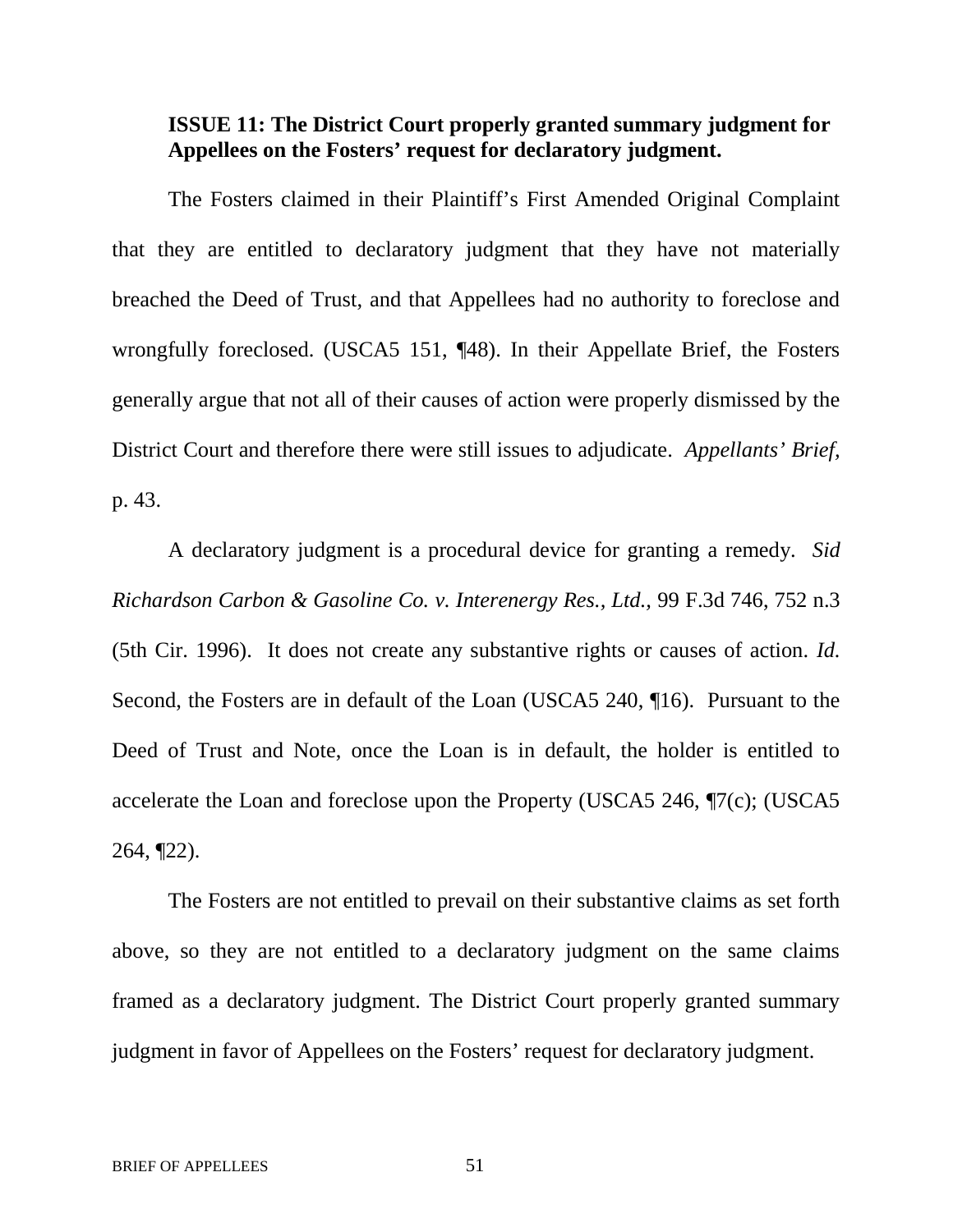### **CONCLUSION AND PRAYER**

The District Court properly entered final judgment in favor of the Appellees on the Fosters' claims. The evidence and undisputed facts demonstrate that the Fosters are in default under the Loan and have breached the terms of the Note and Deed of Trust, Appellees exercised their lawful rights to accelerate and foreclose upon the loan, and that Appellees are entitled to summary judgment on the Fosters' claims. The Fosters have failed to raise a fact issue on at least one element of each of the Fosters' claims that Appellees breached the Note or Deed of Trust, made negligent misrepresentations, committed the tort of unreasonable collection efforts, that Appellees violated any provisions of the Texas Finance Code, or that the Fosters are entitled claims for declaratory judgment or an accounting, or on Fosters' other claims. No fact issue exists in the Fosters' claims, the Fosters are not entitled to any relief against Appellees, and Appellees are entitled to summary judgment on the Fosters' claims against Appellees.

Accordingly, Appellees respectfully pray that the Court uphold the District Court's judgment denying the Fosters any relief from Appellees in this case, and finding in favor of Appellees' on the Fosters' claims.

WHEREFORE, PREMISES CONSIDERED, Appellees Ocwen Loan Servicing, L.L.C. and U.S. Bank National Association, as Indenture Trustee for the Registered Holders of Aegis Asset Backed Securities Trust 2005-1, Mortgage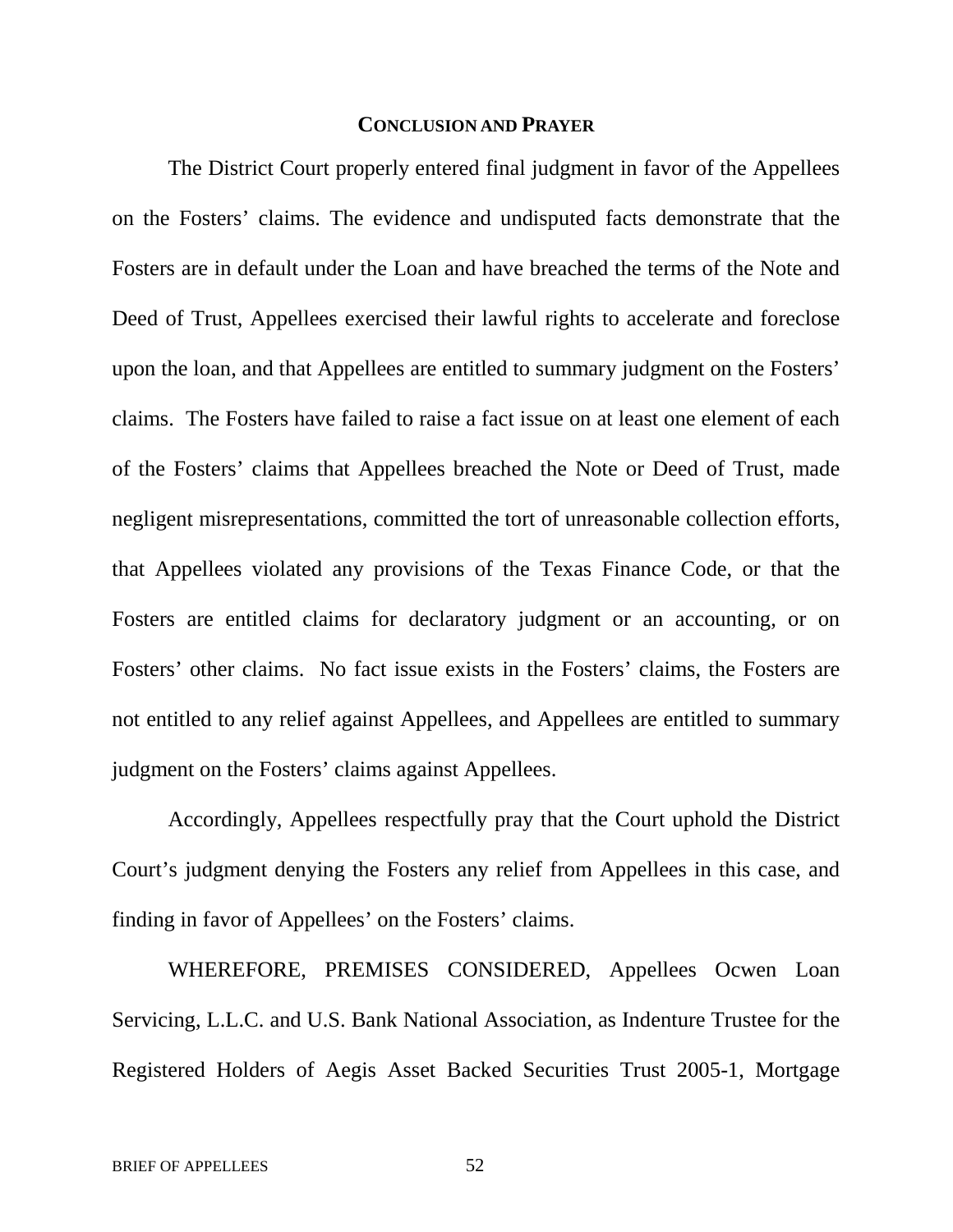Backed Notes respectfully requests that the Court affirm the orders and judgment of the District Court appealed by Appellants Rickey Foster and Michelle Foster; and such further and additional relief as the Court deems appropriate.

Respectfully submitted,

By: */s/ Mark D. Cronenwett* **Mark D. Cronenwett** Texas State Bar No. 00787303 mcronenwett@higierallen.com

### **HIGIER ALLEN & LAUTIN, PC**

5057 Keller Springs Road, Suite 600 Addison, TX 75001 (972) 716-1888 (972) 716-1899(Fax)

# **ATTORNEYS FOR APPELLEES OCWEN LOAN SERVICING, L.L.C. and U.S. BANK NATIONAL ASSOCIATION, as Indenture Trustee for the Registered Holders of Aegis Asset Backed Securities Trust 2005-1,**

**Mortgage Backed Notes**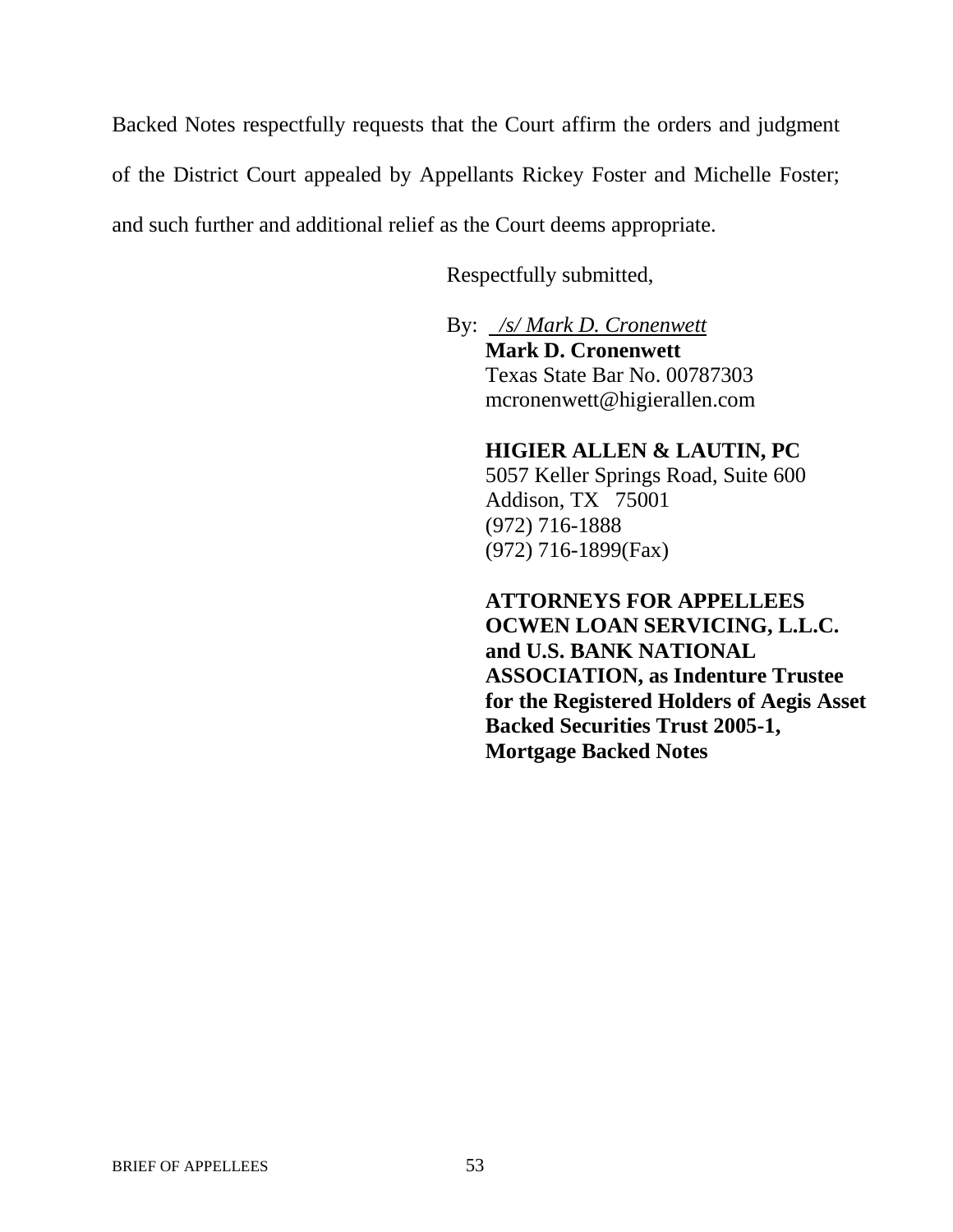### **CERTIFICATE OF SERVICE**

The undersigned certifies that on the 14th day of May, 2012, a true and correct copy of the foregoing document was served via ECF to the following counsel of record:

J.B. Peacock, Jr. Gagnon, Peacock, Shanklin & Vereeke, P.C. 4245 North Central Expressway Suite 250, Lock Box 104 Dallas, Texas 75205

*Counsel for Appellants*

*/s/ Mark D. Cronenwett* **Mark D. Cronenwett**